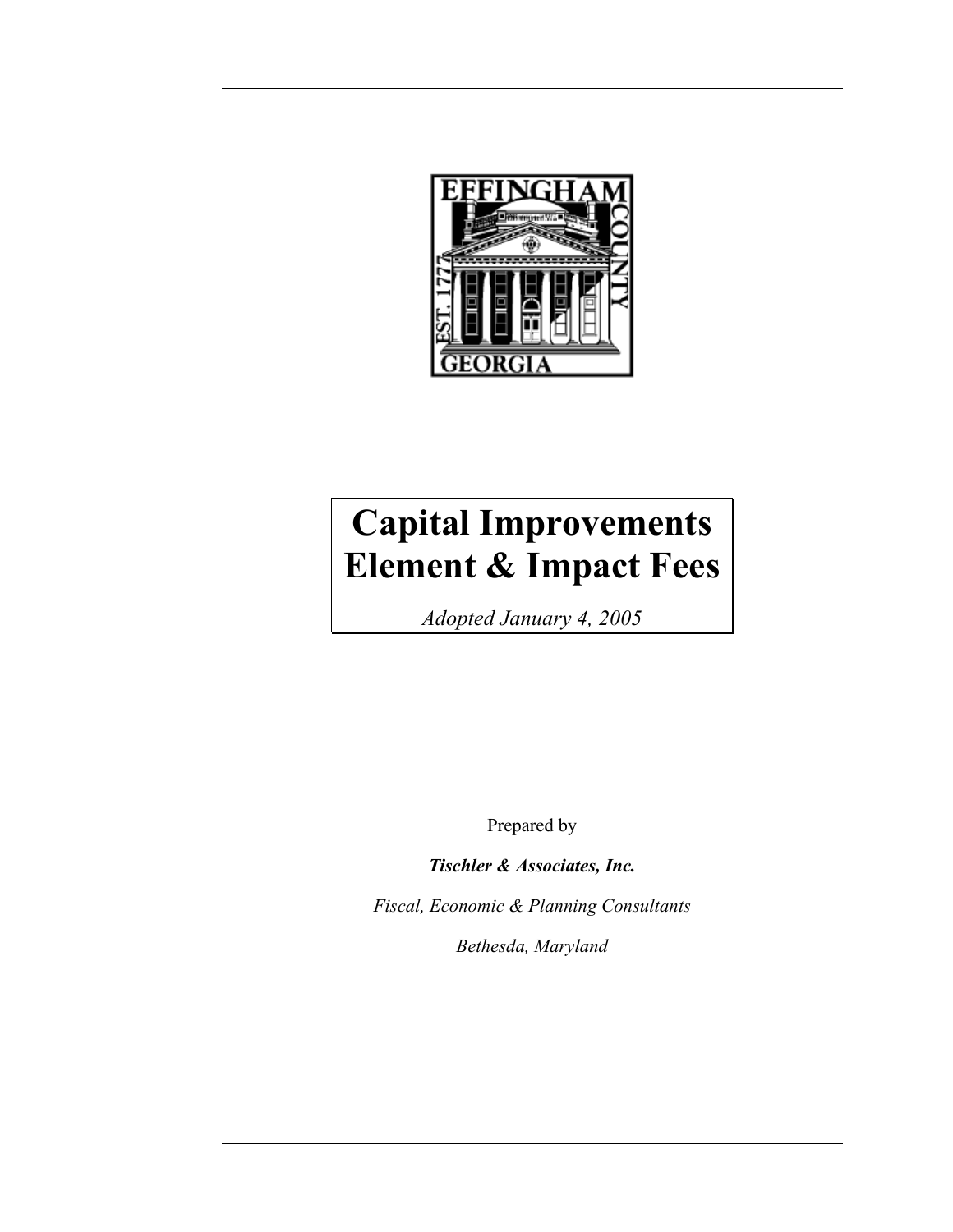# **Table of Contents**

| <b>Capital Improvements Element</b><br>$\frac{1}{\sqrt{1-\frac{1}{2}}}\left\vert \frac{1}{\sqrt{1-\frac{1}{2}}}\right\vert$ |  |
|-----------------------------------------------------------------------------------------------------------------------------|--|
|                                                                                                                             |  |
|                                                                                                                             |  |
|                                                                                                                             |  |
|                                                                                                                             |  |
|                                                                                                                             |  |
|                                                                                                                             |  |
|                                                                                                                             |  |
| Figure 4A - Projected Impact Fee Revenue Based On                                                                           |  |
|                                                                                                                             |  |
| Figure 4B - Projected Impact Fee Revenue Based On                                                                           |  |
|                                                                                                                             |  |
| Figure 5A – Percentage of Costs Covered by Maximum                                                                          |  |
|                                                                                                                             |  |
| Figure 5B – Percentage of Costs Covered by                                                                                  |  |
|                                                                                                                             |  |
|                                                                                                                             |  |
|                                                                                                                             |  |
|                                                                                                                             |  |
|                                                                                                                             |  |
|                                                                                                                             |  |
| Figure 8A - Impact Fee Summary for Water and Sewer                                                                          |  |
|                                                                                                                             |  |
|                                                                                                                             |  |
|                                                                                                                             |  |
| <b>Parks</b><br>$\sim$ 10                                                                                                   |  |
|                                                                                                                             |  |
|                                                                                                                             |  |
|                                                                                                                             |  |
|                                                                                                                             |  |
|                                                                                                                             |  |
|                                                                                                                             |  |
|                                                                                                                             |  |
|                                                                                                                             |  |
|                                                                                                                             |  |
|                                                                                                                             |  |
| Figure 14 - Principal Payment Credit for Major Recreation                                                                   |  |
|                                                                                                                             |  |
|                                                                                                                             |  |
|                                                                                                                             |  |
|                                                                                                                             |  |
|                                                                                                                             |  |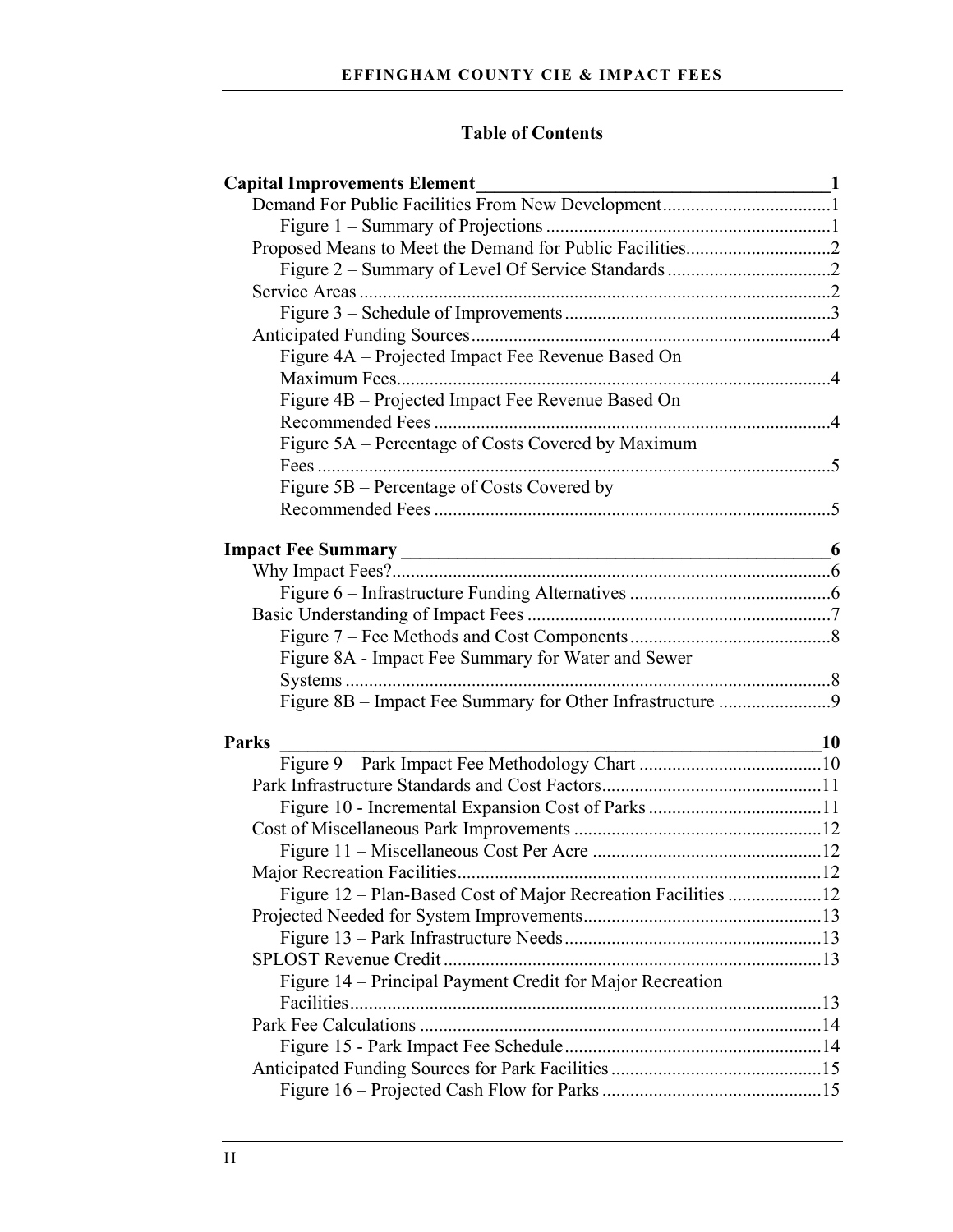#### **EFFINGHAM COUNTY CIE & IMPACT FEES**

| <b>Roads</b>                                              | 16 |
|-----------------------------------------------------------|----|
|                                                           |    |
|                                                           |    |
|                                                           |    |
|                                                           |    |
| Figure 18 – Commercial Trip Rates and Adjustment          |    |
|                                                           |    |
|                                                           |    |
|                                                           |    |
|                                                           |    |
|                                                           |    |
|                                                           |    |
|                                                           |    |
| Vehicle Travel Demand from Development in Effingham       |    |
|                                                           |    |
| Figure 20 - Input Variables for Arterial Street Needs     |    |
|                                                           |    |
|                                                           |    |
|                                                           |    |
|                                                           |    |
|                                                           |    |
|                                                           |    |
|                                                           |    |
|                                                           |    |
|                                                           |    |
|                                                           |    |
|                                                           |    |
|                                                           |    |
|                                                           |    |
|                                                           |    |
|                                                           |    |
|                                                           |    |
| <b>Public Safety</b>                                      | 27 |
| Figure 28 - Public Safety Impact Fee Methodology Chart 27 |    |
|                                                           |    |
|                                                           |    |
|                                                           |    |
| Figure 30 – Level Of Service Standards for Public Safety  |    |
|                                                           |    |
| Projected Need for Public Safety System Improvements31    |    |
|                                                           |    |
|                                                           |    |
| Figure 32 – Principal Payment Credit for Public Safety    |    |
|                                                           |    |
|                                                           |    |
|                                                           |    |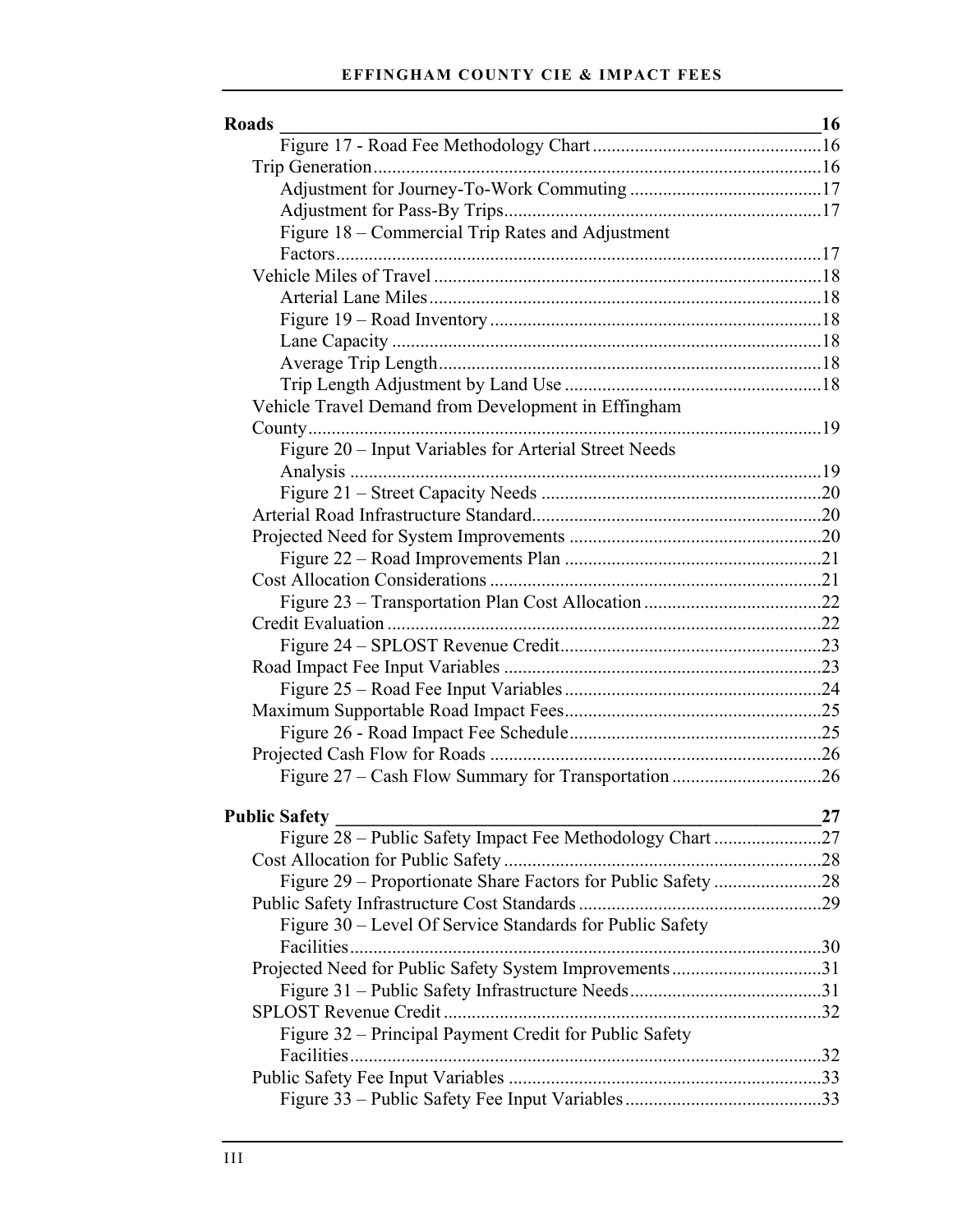#### **EFFINGHAM COUNTY CIE & IMPACT FEES**

| Figure 35 - Cash Flow Summary for Public Safety 35                             |    |
|--------------------------------------------------------------------------------|----|
|                                                                                | 36 |
| <b>Water System</b><br>Figure 36 - Water System Impact Fee Methodology Chart36 |    |
|                                                                                |    |
|                                                                                |    |
| Figure 37 - Water System Capital Improvements Summary37                        |    |
|                                                                                |    |
|                                                                                |    |
|                                                                                |    |
|                                                                                |    |
|                                                                                |    |
|                                                                                |    |
|                                                                                |    |
| <b>Sewer System</b>                                                            | 41 |
| Figure 41 - Sewer System Impact Fee Methodology Chart41                        |    |
|                                                                                |    |
|                                                                                |    |
|                                                                                |    |
| Figure 43 - Sewer System Capital Improvements Summary43                        |    |
| Maximum Supportable and Proposed Sewer Impact Fees 43                          |    |
|                                                                                |    |
|                                                                                |    |
|                                                                                |    |
|                                                                                | 46 |
|                                                                                |    |
|                                                                                |    |
| Appendix A                                                                     | 48 |
|                                                                                |    |
| Figure A1 - Unincorporated Area Residential Building                           |    |
|                                                                                |    |
|                                                                                |    |
|                                                                                |    |
|                                                                                |    |
|                                                                                |    |
|                                                                                |    |
|                                                                                |    |
| Employees Per Square Foot of Nonresidential Development 52                     |    |
|                                                                                |    |
|                                                                                |    |
|                                                                                |    |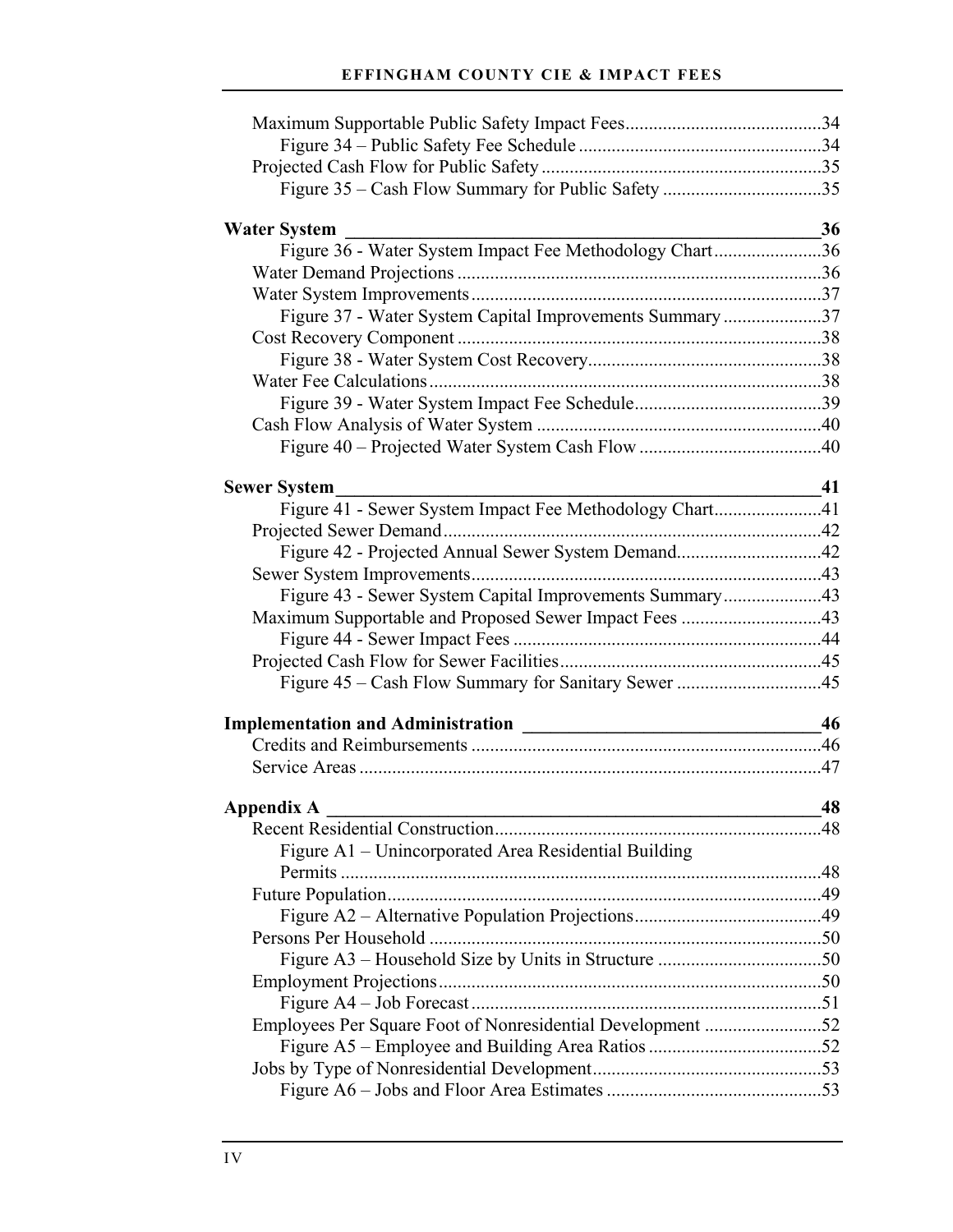#### **EFFINGHAM COUNTY CIE & IMPACT FEES**

| <b>Appendix B – Water and Sewer Service Area Maps</b> | 56 |
|-------------------------------------------------------|----|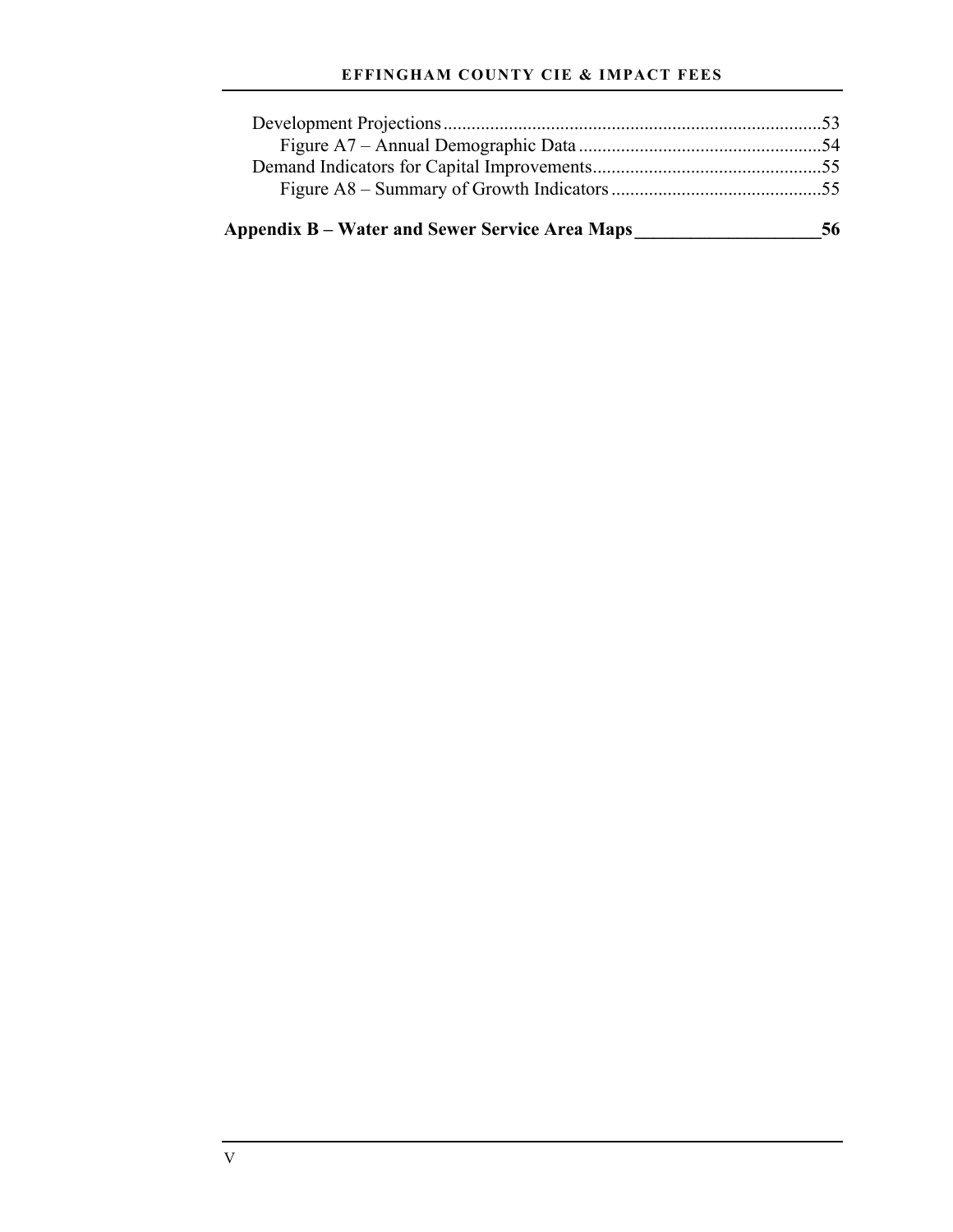# **CAPITAL IMPROVEMENTS ELEMENT**

As required by the State of Georgia, the Capital Improvements Element (CIE) identifies demands placed upon public facilities by new development activity and proposes the means by which Effingham County will meet those demands.

### **Demand For Public Facilities From New Development**

Tischler & Associates, Inc. (TA) calculated the demand for facilities using infrastructure standards or obtained capital improvement projects from planning documents such as utility master plans prepared by local engineering firms. Demand projections for the impact fee study are summarized in Figure 1. These projections were used to calculate the need for capital improvements and to estimate the likely revenue generated by impact fees. For a detailed discussion of the demographic data, please see Appendix A.

### *Figure 1 – Summary of Projections*

|                  | Effingham County, Georgia              | Year $\Rightarrow$ | 1       | $\overline{2}$ | $\overline{3}$ | 4       | 5       |
|------------------|----------------------------------------|--------------------|---------|----------------|----------------|---------|---------|
|                  |                                        | 2004               | 2005    | 2006           | 2007           | 2008    | 2009    |
|                  | <b>DEMAND PROJECTIONS (cumulative)</b> |                    |         |                |                |         |         |
| $\mathbf{P}$     | <b>POPULATION</b>                      | 44,392             | 46,106  | 47,820         | 49,534         | 51,249  | 52,963  |
| H                | <b>HOUSEHOLDS</b>                      | 15,747             | 16,379  | 17,010         | 17,640         | 18,269  | 18,897  |
| J                | <b>JOBS</b>                            | 7,926              | 8,267   | 8,621          | 8,992          | 9,378   | 9,780   |
| P <sub>J</sub>   | POPULATION & JOBS                      | 52,318             | 54,373  | 56,442         | 58,526         | 60,626  | 62,743  |
| <b>TVT</b>       | Total Avg Day Veh Trips                | 134,489            | 139,861 | 145,445        | 151,291        | 156,961 | 162,824 |
| <b>RT</b>        | <b>Residential Units:</b>              | 16,966             | 17,647  | 18,327         | 19,005         | 19,683  | 20,360  |
| R1               | Detached Units                         | 15,948             | 16,588  | 17,227         | 17,865         | 18,502  | 19,138  |
| R2               | <b>Attached Units</b>                  | 1,018              | 1,059   | 1,100          | 1,140          | 1,181   | 1,222   |
| R <sub>3</sub>   | <b>Unincorp Detached</b>               | 13,026             | 13,622  | 14,216         | 14,809         | 15,402  | 15,993  |
| R <sub>4</sub>   | Unincorp Attached                      | 831                | 869     | 907            | 945            | 983     | 1,021   |
| R <sub>5</sub>   | <b>Incorp Detached</b>                 | 2,921              | 2,966   | 3,011          | 3,056          | 3,100   | 3,145   |
| R <sub>6</sub>   | <b>Incorp Attached</b>                 | 186                | 189     | 192            | 195            | 198     | 201     |
| <b>RVT</b>       | Res Avg Day Veh Trips                  | 88,714             | 92,278  | 95,832         | 99,380         | 102,922 | 106,461 |
| <b>NRT</b>       | <b>NRes Floor Area:</b>                | 6,832              | 7,183   | 7,570          | 7,986          | 8,402   | 8,837   |
| NR1              | Goods Producing KSF                    | 2,210              | 2,300   | 2,400          | 2,500          | 2,610   | 2,720   |
| NR <sub>2</sub>  | Service Producing KSF                  | 1,130              | 1,170   | 1,220          | 1,280          | 1,330   | 1,390   |
| NR <sub>3</sub>  | Government KSF                         | 2,490              | 2,600   | 2,710          | 2,830          | 2,950   | 3,070   |
| NR4              | <b>Unincorp Goods KSF</b>              | 663                | 740     | 825            | 910            | 1,003   | 1,097   |
| NR5              | <b>Unincorp Services KSF</b>           | 339                | 373     | 416            | 467            | 509     | 560     |
| <b>NRVT</b>      | NR Avg Day Veh Trips                   | 45,775             | 47,583  | 49,613         | 51,912         | 54,038  | 56,362  |
| D <sub>B1</sub>  | <b>ERU Utility Customers</b>           |                    | 520     | 1,061          | 1,623          | 2,208   | 2,816   |
| DB <sub>6</sub>  | ERU Wtr/Swr Avg MGD                    |                    | 0.16    | 0.32           | 0.49           | 0.66    | 0.84    |
| DB <sub>10</sub> | <b>Incorp Goods KSF</b>                | 1,547              | 1,561   | 1,576          | 1,591          | 1,607   | 1,624   |
| DB11             | <b>Incorp Services KSF</b>             | 791                | 797     | 805            | 814            | 821     | 830     |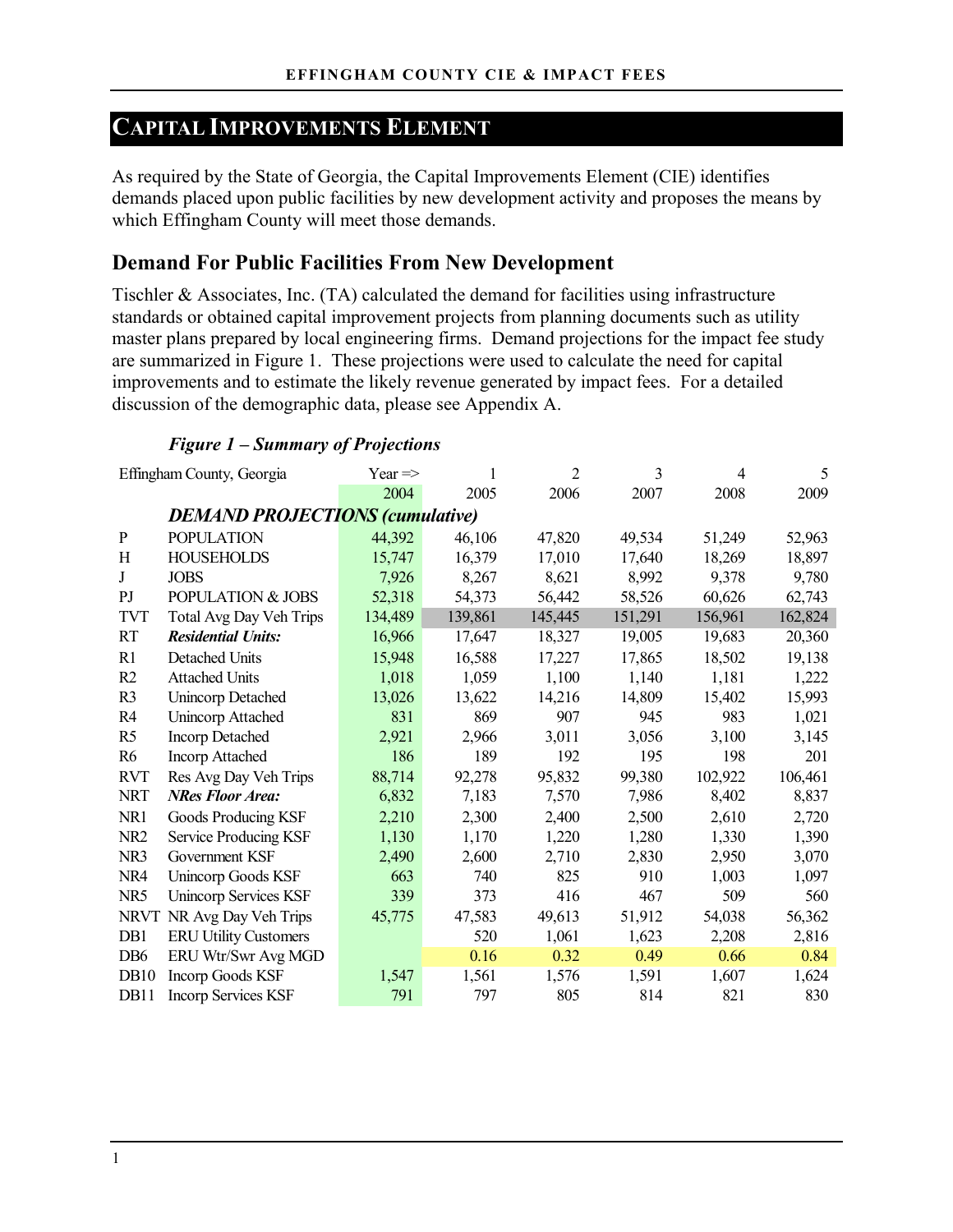# **Proposed Means to Meet the Demand for Public Facilities**

The demand for public facilities is a function of the projected demand units shown above and the infrastructure standards summarized in Figure 2. For each type of public facility addressed in this report, a relationship is established between infrastructure units and demand units. For example, Effingham County currently has 2.8 acres of improved parks per 1,000 persons. In the case of water and sewer utility systems, the need for infrastructure was determined by separate technical studies, such as the engineering master plans. The cost of various infrastructure items have been summarized as cost factors per demand unit (i.e., gallon of average day capacity). Documentation on specific system improvements is contained in the discussion of each type of public facility.

| Type of                | Amount | Infrastructure              | Per Demand                        |
|------------------------|--------|-----------------------------|-----------------------------------|
| <b>Public Facility</b> |        | <i>Units</i>                | Unit                              |
| Parks                  | 2.8    | acres of improved parks     | $1,000$ persons                   |
| Parks                  | 0.63   | sq ft of mjr rec facilities | person                            |
| Roads                  | 2.4    | arterial lane miles         | 10,000 VMT*                       |
| <b>Public Safety</b>   | 0.40   | sq ft of jail               | person                            |
| <b>Public Safety</b>   | 0.02   | sq ft of jail               | vehicle trip to nonres dev        |
| <b>Public Safety</b>   | 0.17   | equipment                   | $1,000$ persons                   |
| <b>Public Safety</b>   | 0.01   | equipment                   | 1,000 vehicle trips to nonres dev |
| <b>Public Safety</b>   | 0.36   | sq ft of buildings          | person                            |
| <b>Public Safety</b>   | 0.02   | sq ft of buildings          | vehicle trip to nonres dev        |
| Water                  | \$6.67 | system improvements         | gallon of avg day capacity        |
| Sewer                  | \$7.06 | system improvements         | gallon of avg day capacity        |

#### *Figure 2 – Summary of Level Of Service Standards*

\* Vehicle Miles of Travel

### **Service Areas**

Effingham County's CIE and impact fee study addresses the need for infrastructure only within the unincorporated area, except for public safety components of the jail and 911service. The jail is county operated and serves the unincorporated area of the county and service is provided to the cities through a fee structure paid by the cities for use of the jail. The 911 service is provided to citizens in the unincorporated area and citizens within the cities. The population growth in the unincorporated area is far greater than the population growth in the cities. Therefore, the greater delivery of 911 services is to the unincorporated area. The service area for parks and roads is the entire unincorporated area. The service area for water and sewer infrastructure is limited to the southern portion of the County. There are unique service areas for the water and sewer systems as determined by separate engineering studies. Maps of the water and sewer service areas may be found in Appendix B.

Figure 3 summarizes the demand for growth-related system improvements over the next five years. Detailed information on specific capital improvements is contained in Effingham County's Capital Improvements Plan and in the impact fee section of this report. Specific plans for capital improvements are discussed in Figures 13, 22, 30, 31, 37 and 43 (see the tables and related text). Pay-as-you-go expenditures total approximately \$13.99 million over the next five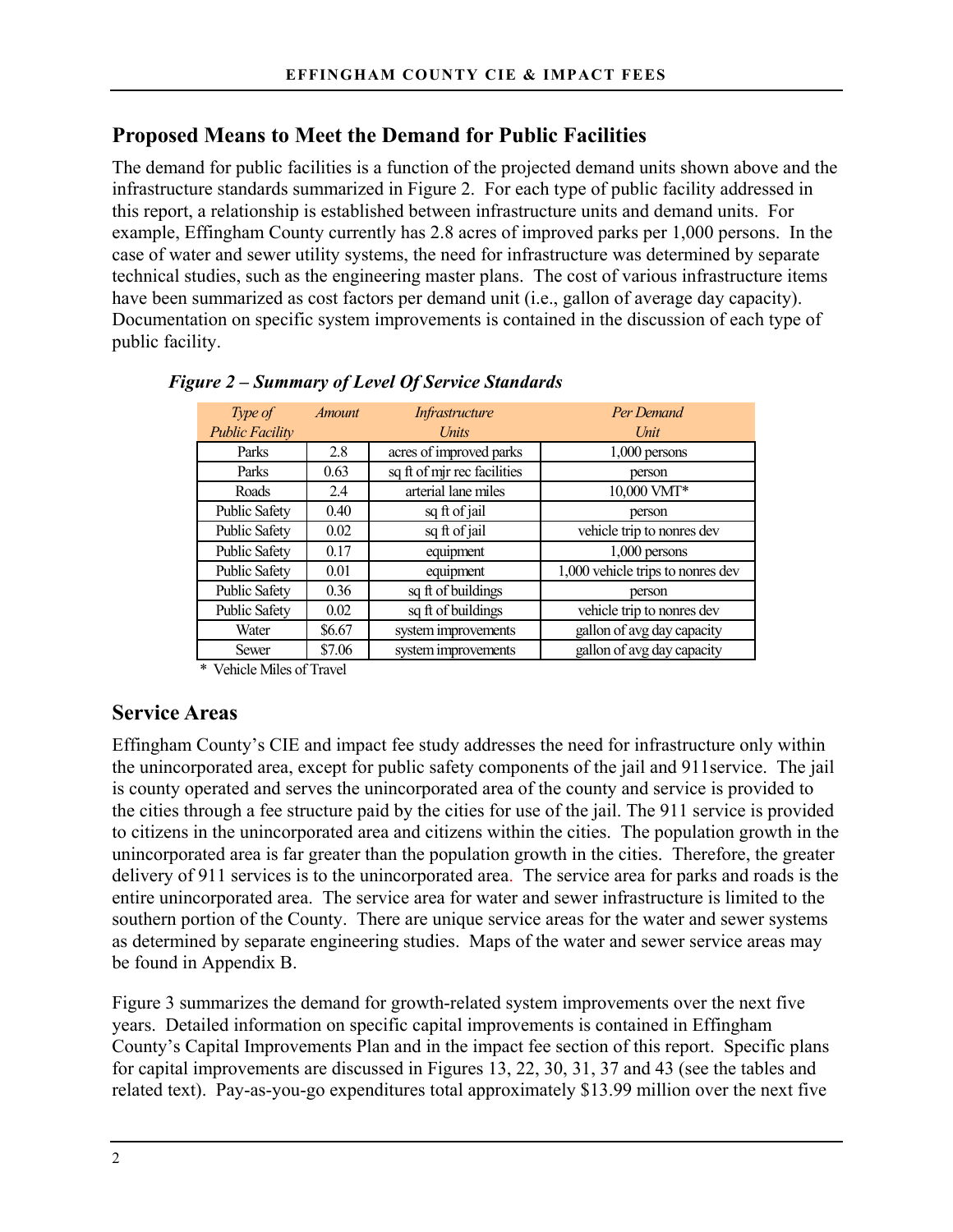years. Effingham County will use debt financing for major capital projects, with estimated debt service payments shown at the bottom of Figure 3. Anticipated debt service payments will total approximately \$15.48 million over the next five years. Water and sewer loans are almost 80% of this amount.

### *Figure 3 – Schedule of Improvements*

|                | Effingham County, Georgia                   |       | Year $\Rightarrow$ | 1                | $\overline{2}$     | 3                | 4                | 5                |                      |
|----------------|---------------------------------------------|-------|--------------------|------------------|--------------------|------------------|------------------|------------------|----------------------|
|                |                                             |       | 2004               | 2005             | 2006               | 2007             | 2008             | 2009             |                      |
|                | <b>Cumulative Facilities Needed</b>         |       |                    |                  |                    |                  |                  |                  |                      |
| C1             | Park Land                                   | acres | 123                | 128              | 132                | 137              | 142              | 147              |                      |
| C <sub>2</sub> | Park Improvements                           | acres | 123                | 128              | 132                | 137              | 142              | 147              |                      |
| C7             | Pub Saf Jail - Res                          | sq ft | 17,807             | 18,495           | 19,183             | 19,870           | 20,558           | 21,245           |                      |
| C8             | Pub Saf Jail - Nonres                       | sq ft | 1,137              | 1,182            | 1,232              | 1,289            | 1,342            | 1,400            |                      |
| C9             | Pub Saf Equip - Res                         | count | $\,8$              | 8                | 8                  | 8                | 9                | 9                |                      |
| C10            | Publ Saf Equip - Nonres                     | count | $\boldsymbol{0}$   | $\theta$         | 1                  | 1                | 1                | 1                |                      |
|                | <b>Additional Facilities Needed</b>         |       |                    |                  |                    |                  |                  |                  | Cumulative           |
| C1             | Park Land                                   | acres |                    | 5                | 4                  | 5                | 5                | 5                | 24                   |
| C <sub>2</sub> | Park Improvements                           | acres |                    | 5                | 4                  | 5                | 5                | 5                | 24                   |
| C7             | Pub Saf Jail - Res                          | sq ft |                    | 688              | 688                | 687              | 688              | 687              | 3,438                |
| C8             | Pub Saf Jail - Nonres                       | sq ft |                    | 45               | 50                 | 57               | 53               | 58               | 263                  |
| C9             | Pub Saf Equip - Res                         | count |                    | $\boldsymbol{0}$ | $\boldsymbol{0}$   | $\boldsymbol{0}$ | 1                | $\boldsymbol{0}$ | 1                    |
| C10            | Publ Saf Equip - Nonres                     | count |                    | $\boldsymbol{0}$ | 1                  | $\boldsymbol{0}$ | $\boldsymbol{0}$ | $\boldsymbol{0}$ |                      |
|                | <b>Pay-Go Expenditures</b>                  |       |                    | 1000             | 's of dollars      |                  |                  |                  | Cumulative           |
| C1             | Park Land                                   |       |                    | \$100            | \$80               | \$100            | \$100            | \$100            | \$480                |
| C <sub>2</sub> | Park Improvements                           |       |                    | \$200            | \$160              | \$200            | \$200            | \$200            | \$960                |
| C <sub>3</sub> | Road Capacity Projects                      |       |                    | \$1,784          | \$1,784            | \$1,784          | \$1,784          | \$1,784          | \$8,921              |
| C4             | Public Safety Pay-Go Projects               |       |                    | \$0              | \$0                | \$0              | \$0              | \$145            | \$145                |
| C <sub>5</sub> | Savannah Contract Obligation                |       |                    | \$468            | \$487              | \$506            | \$527            | \$547            | \$2,534              |
| C7             | Pub Saf Jail - Res                          |       |                    | \$76             | \$76               | \$76             | \$76             | \$76             | \$382                |
| C8             | Pub Saf Jail - Nonres                       |       |                    | \$5              | \$6                | \$6              | \$6              | \$6              | \$29                 |
| C9             | Pub Saf Equip - Res                         |       |                    | \$0              | \$0                | \$0              | \$270            | \$0              | \$270                |
| C10            | Publ Saf Equip - Nonres                     |       |                    | \$0              | \$270              | \$0              | \$0              | \$0              | \$270                |
|                | Total Pay-As-You-Go:                        |       |                    | \$2,634          | \$2,863            | \$2,673          | \$2,963          | \$2,859          | \$13,990             |
|                | <b>Debt Service</b>                         |       |                    |                  | 1000 's of dollars |                  |                  |                  |                      |
| 1              | Sewer System                                |       |                    | \$901            | \$901              | \$901            | \$901            | \$1,842          | \$5,444              |
| 2              | Water System                                |       |                    | \$941            | \$941              | \$1,479          | \$1,479          | \$1,983          | \$6,822              |
| 3              | Pub Saf Adm & Com                           |       |                    | \$0              | \$0                | \$855            | \$855            | \$855            | \$2,564              |
| 4              | Major Recreation Facilities                 |       |                    | \$0              | \$0                | \$0              | \$0              | \$647            | \$647                |
|                | <b>Total Debt Obligations:</b>              |       |                    | \$1,842          | \$1,842            | \$3,234          | \$3,234          | \$5,326          | $\overline{$}15,477$ |
|                | SPLOST Obligations (excludes utility debt): |       |                    | \$0              | \$0                | \$855            | \$855            | \$1,501          | \$3,211              |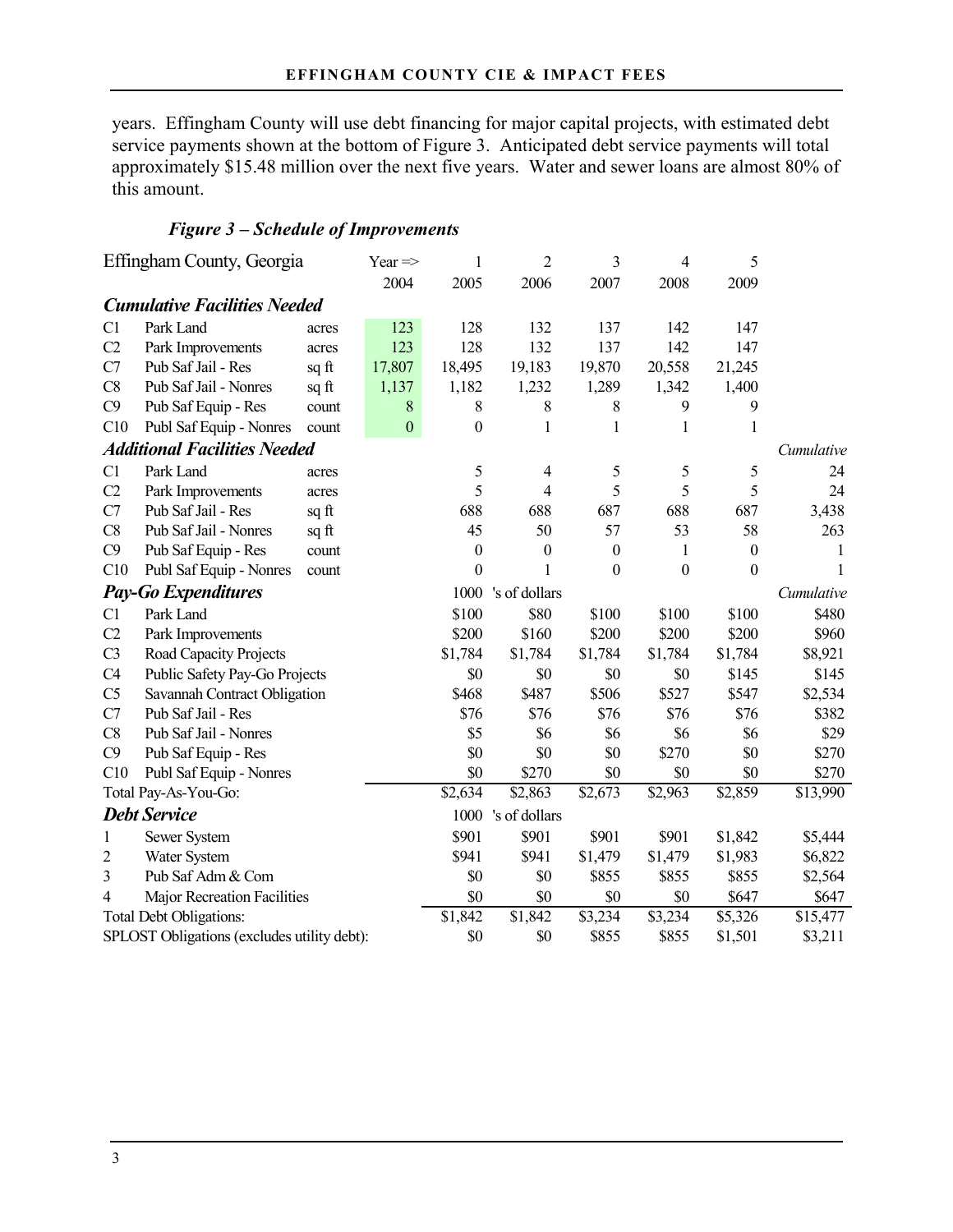# **Anticipated Funding Sources**

Impact fee revenues are summarized in Figures 4A and 4B (maximum supportable and recommended fees, respectively). The revenue projections shown in Figure 4B are based on the Board of County Commissioners (BOCC) policy amounts for water and sewer fees and the Development Impact Fee Advisory Committee's recommended fee amounts for parks, roads and public safety.

Because each type of impact fee must be accounted for separately, TA provided cash flow summaries in the impact fee analysis for each type of public facility. Over the next five years, impact fees are expected to generate approximately \$17.8 million for funding growth-related system improvements (see Figure 4B). This revenue projection assumes implementation of the recommended fee amounts. Average annual impact fee revenue is projected to be approximately \$3.56 million per year.

For parks and public safety facilities, Effingham County anticipates bond financing of major capital improvements. Special Purpose Local Option Sales Tax (SPLOST) revenue will also be used to meet debt service obligations on these bonds. The impact fee methodologies include credits for SPLOST funding of system improvements.

| Effingham County, Georgia          |         |         |         | 4       | 5       | Cumulative | Average |
|------------------------------------|---------|---------|---------|---------|---------|------------|---------|
| (Current \$ in thousands)          | 2005    | 2006    | 2007    | 2008    | 2009    | Total      | Annual  |
| <b>REVENUES</b>                    |         |         |         |         |         |            |         |
| <b>Subtotal Public Safety Fees</b> | \$179   | \$180   | \$181   | \$179   | \$180   | \$900      | \$180   |
| 2 Subtotal Park Fees               | \$291   | \$290   | \$290   | \$289   | \$289   | \$1,450    | \$290   |
| <b>3</b> Subtotal Water Fees       | \$1,797 | \$1,870 | \$1,942 | \$2,022 | \$2,101 | \$9,732    | \$1,946 |
| 4 Subtotal Sewer Fees              | \$1,360 | \$1,415 | \$1,470 | \$1,530 | \$1,591 | \$7,367    | \$1,473 |
| <b>5</b> Subtotal Road Fees        | \$1,014 | \$1,036 | \$1,055 | \$1,036 | \$1,056 | \$5,197    | \$1,039 |
| <b>TOTAL FEE REVENUE</b>           | \$4,642 | \$4,791 | \$4,938 | \$5,057 | \$5,217 | \$24,645   | \$4,929 |

### *Figure 4A – Projected Impact Fee Revenue Based On Maximum Fees*

| Effingham County, Georgia     |         | 2       |         | $\overline{4}$ | 5       | Cumulative | Average |
|-------------------------------|---------|---------|---------|----------------|---------|------------|---------|
| (Current \$ in thousands)     | 2005    | 2006    | 2007    | 2008           | 2009    | Total      | Annual  |
| <b>REVENUES</b>               |         |         |         |                |         |            |         |
| 1 Subtotal Public Safety Fees | \$123   | \$123   | \$124   | \$123          | \$123   | \$616      | \$123   |
| 2 Subtotal Park Fees          | \$199   | \$198   | \$198   | \$197          | \$197   | \$989      | \$198   |
| <b>3</b> Subtotal Water Fees  | \$1,040 | \$1,082 | \$1,124 | \$1,170        | \$1,216 | \$5,632    | \$1,126 |
| 4 Subtotal Sewer Fees         | \$1,300 | \$1,353 | \$1,405 | \$1,463        | \$1,520 | \$7,040    | \$1,408 |
| <b>5</b> Subtotal Road Fees   | \$692   | \$706   | \$719   | \$707          | \$720   | \$3,544    | \$709   |
| <b>TOTAL FEE REVENUE</b>      | \$3,353 | \$3,462 | \$3,570 | \$3,659        | \$3,777 | \$17,822   | \$3,564 |
|                               |         |         |         |                |         |            |         |

### *Figure 4B – Projected Impact Fee Revenue Based On Recommended Fees*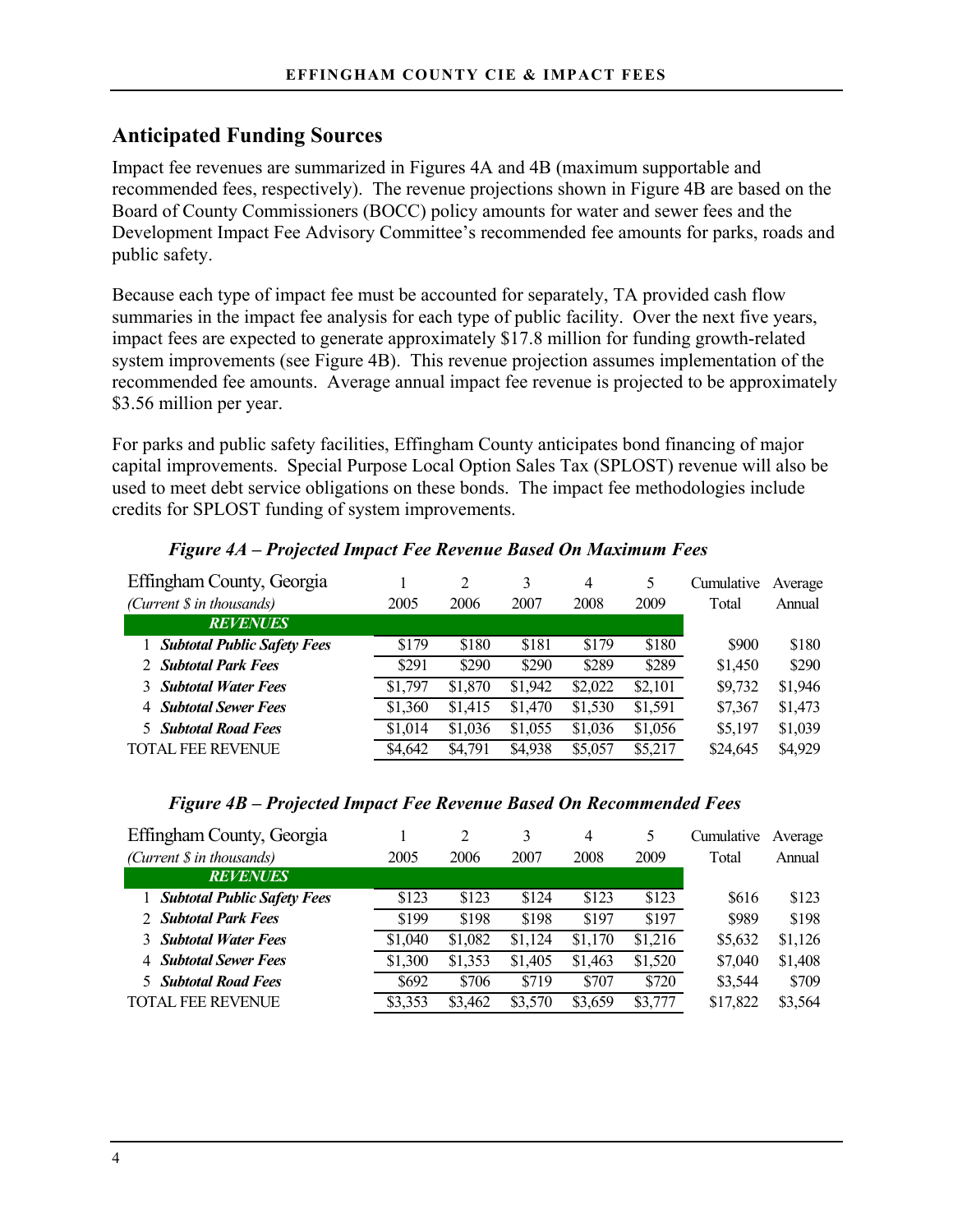As shown in Figures 5A and 5B, the percentage of funding from impact fees varies significantly by type of public facility. Even if implemented at the recommended level, public safety impact fees only pay approximately 17% of the expected cost. Effingham County is planning major expenditures for a new Public Safety Complex and enhancements to the emergency communications system. Because these projects increase the level of service for both existing and future development, impact fees only provide partial funding. At the recommended level, impact fees will pay for 40% of the system improvements for roads and 47% for parks (see Figure 5B).

Effingham County is in a rather unique situation with the launch of water and sewer utility systems in the southern end of the county. The utilities will function as enterprise operations, totally funded by new customers. At the maximum supportable level, impact fees would cover the cost of system improvements. However, the Board of County Commissioners have set a water fee that is significantly less than the maximum supportable amount. Over the next five years, water impact fees are expected to fund approximately 60% of the anticipated cost of system improvements. If water or sewer impact fee revenue does not keep pace with debt service obligations, utility user charges will cover revenue shortfalls. In the short-term, sewer impact fee revenues slightly exceed debt obligations, but the minor surpluses will be depleted over time as the County seeks additional debt financing for future phases of the sewer system.

|  | Figure 5A – Percentage of Costs Covered by Maximum Fees |  |  |  |
|--|---------------------------------------------------------|--|--|--|
|  |                                                         |  |  |  |

|                      | <i>Impact Fee</i> |
|----------------------|-------------------|
|                      | Funding           |
| <b>Public Safety</b> | 25%               |
| Roads                | 58%               |
| Parks                | 69%               |
| Water                | $100\%$           |
| Sewer (long-term)    | $100\%$           |

### *Figure 5B – Percentage of Costs Covered by Recommended Fees*

|                      | <i>Impact Fee</i> |
|----------------------|-------------------|
|                      | Funding           |
| <b>Public Safety</b> | 17%               |
| Roads                | 40%               |
| Parks                | 47%               |
| Water                | 60%               |
| Sewer (long-term)    | 100%              |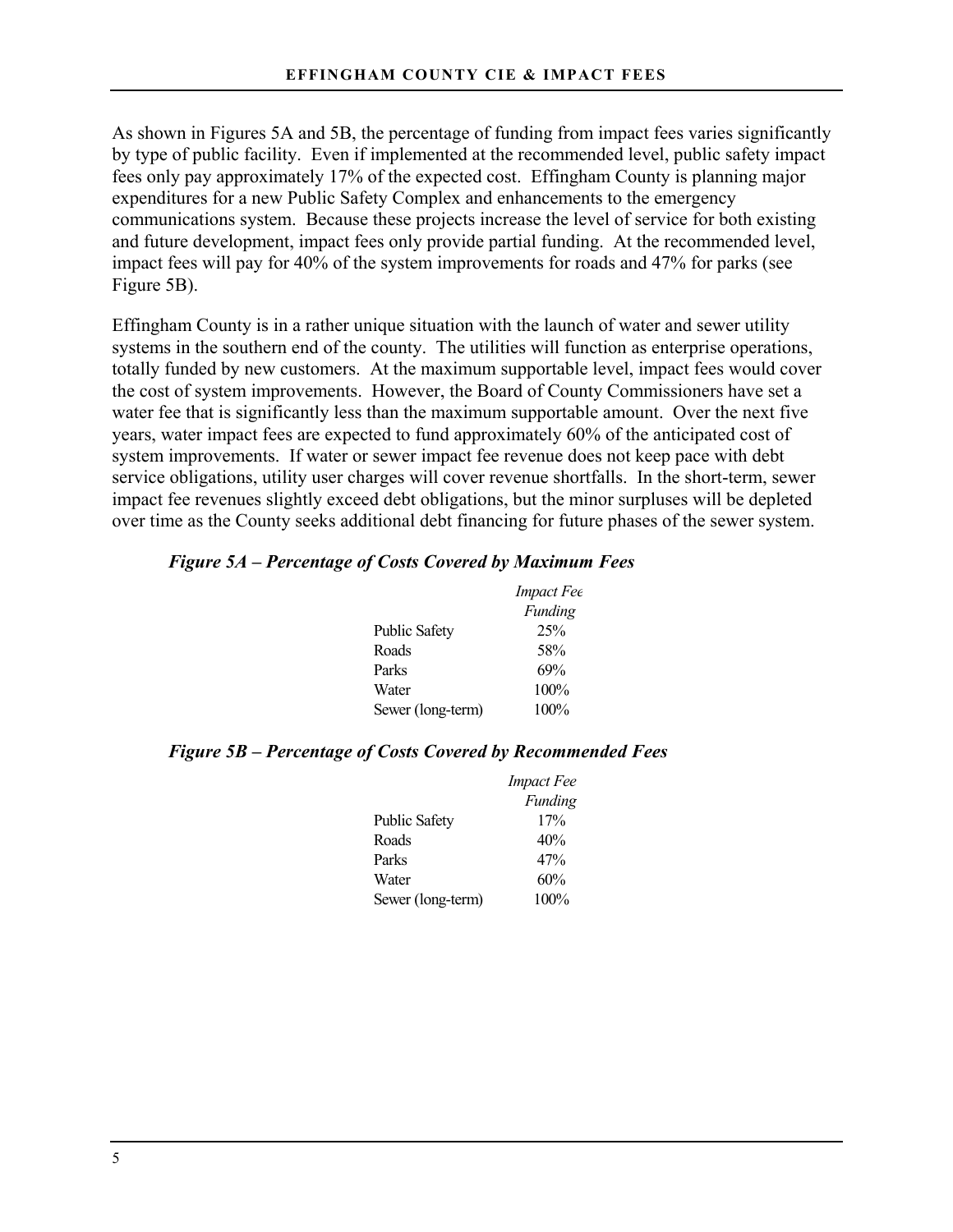# **IMPACT FEE SUMMARY**

Impact fees are one-time payments used to fund system improvements needed to accommodate development. As documented in this report, Effingham County has complied with all requirements of Georgia's Development Impact Fees Act. The impact fees are proportionate and reasonably related to the capital facility service demands of new development. Specific costs have been identified using local data and current dollars. With input from Effingham County staff, Tischler & Associates, Inc. (TA) determined demand indicators for each type of public facility and calculated proportionate share factors to allocate costs by type of development. The formulas used to calculate the impact fees are diagramed in a flow chart for each type of public facility. This report documents the specific factors used to derive the impact fees. Impact fee methodologies also identify the extent to which newly developed properties are entitled to various types of credits to avoid potential double payment of capital costs.

### **Why Impact Fees?**

Infrastructure funding alternatives force decision-makers to wrestle with a dynamic tension between two competing desires. As shown on the left side of Figure 6, various funding options have a strong to weak connection between the source of funds and the demand for public facilities. It is unfortunate that the funding options with the closest nexus to the demand for public facilities also have the smallest revenue base to bear the cost of the public facilities (see the right side of the diagram). For example, only new utility customers pay impact fees. In contrast, all existing customers, plus the new customers that are added each year, pay water and sewer user charges. Therefore, the base of utility user charges continues to increase over time, but the increase in new development is relatively constant from year to year.





Source: Paul Tischler, Dwayne Guthrie and Nadejda Mishkovsky. 1999. Introduction to Infrastructure Financing. IQ Service Report, Vol. 31, No. 3. Washington, DC: International City/County Management Association.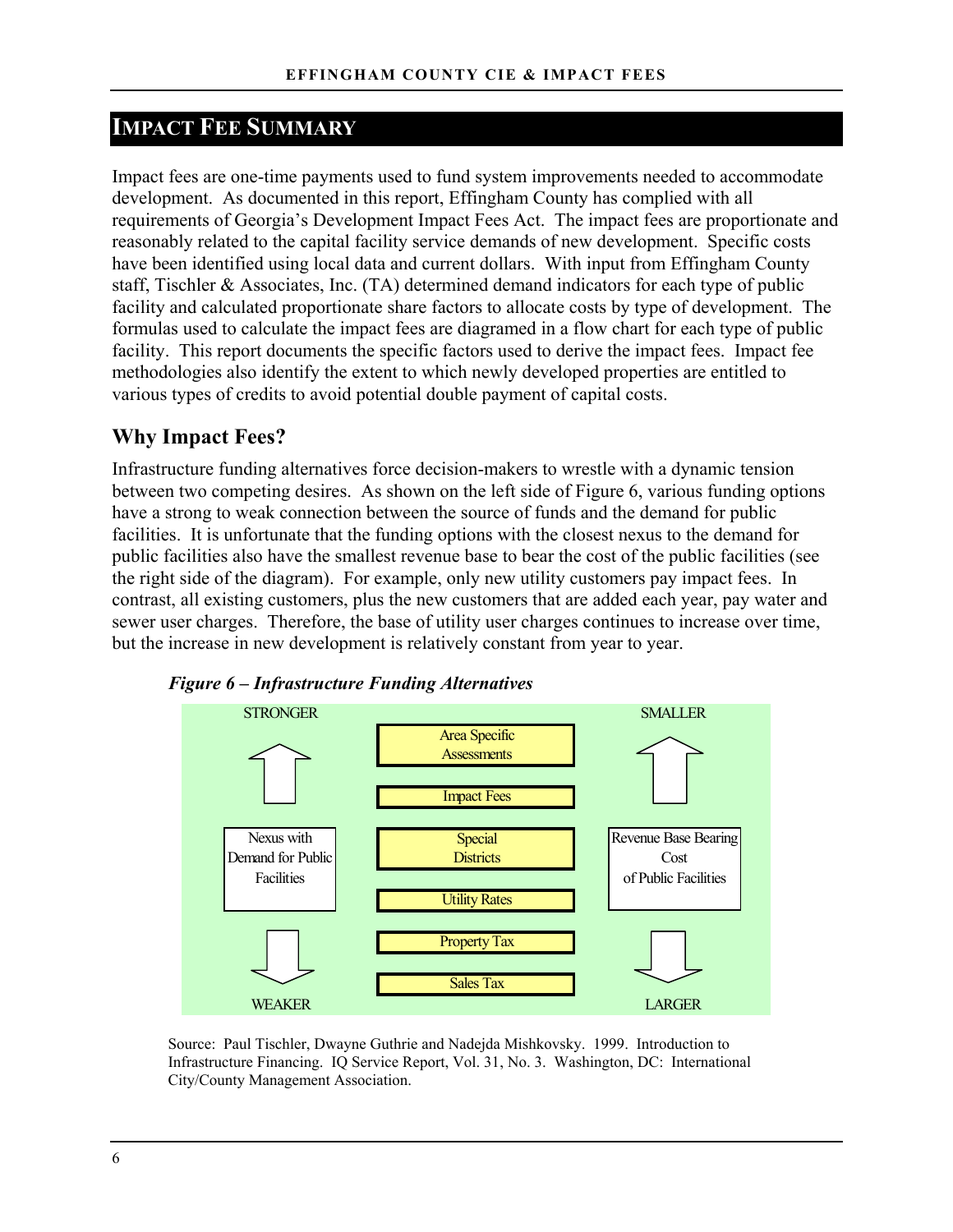In Effingham County, elected officials are considering a policy decision to change the funding source for certain types of infrastructure. If the County implements impact fees, it represents a policy decision to shift infrastructure funding from broad-based revenues (i.e., property and sales taxes) to revenues that have a stronger nexus between the fee payers and the demand for public facilities. As a dedicated revenue source, impact fees could provide significant funding for growth-related system improvements in Effingham County.

### **Basic Understanding of Impact Fees**

In contrast to development exactions, which are typically referred to as project-level improvements, impact fees fund growth-related infrastructure that will benefit multiple development projects, or even the entire jurisdiction. The basic steps in a generic impact fee formula are illustrated below. The first step (see the left box) is to determine an appropriate demand indicator for the particular type of infrastructure. The demand indicator measures the number of demand units for each unit of development. For example, an appropriate indicator of the demand for parks is population growth and the increase in population can be estimated from the average number of persons per occupied housing unit. The second step in the generic impact fee formula is shown in the middle box below. Infrastructure units per demand unit are typically called Level-Of-Service (LOS) standards. In keeping with the park example, a common LOS standard is park acreage per thousand people. The third step in the generic impact fee formula, as illustrated in the right box, is the cost of various infrastructure units. To complete the park example, this part of the formula would establish the cost per acre for land acquisition.



When applied to specific types of infrastructure, the generic impact-fee formula is customized using three common impact fee methods that focus on different timeframes. The first method is the cost recovery method. To the extent that new growth and development is served by the previously constructed improvements, Effingham County may seek reimbursement for the previously incurred public facility costs. This method is used for facilities that have adequate capacity to accommodate new development, at least for the next five years. The rationale for the cost recovery approach is that new development is paying for its share of the useful life or remaining capacity of an existing facility. The second basic approach used to calculate impact fees is the incremental expansion cost method. This method documents the current LOS for each type of public facility in both quantitative and qualitative measures. Effingham County will use impact fee revenue to incrementally expand or provide additional facilities as needed to accommodate new development. A third impact fee approach is the plan-based method. This method is best suited for public facilities that have commonly accepted engineering/planning standards or specific improvement plans. Figure 7 summarizes the method(s) used to derive the impact fee for each type of public facility.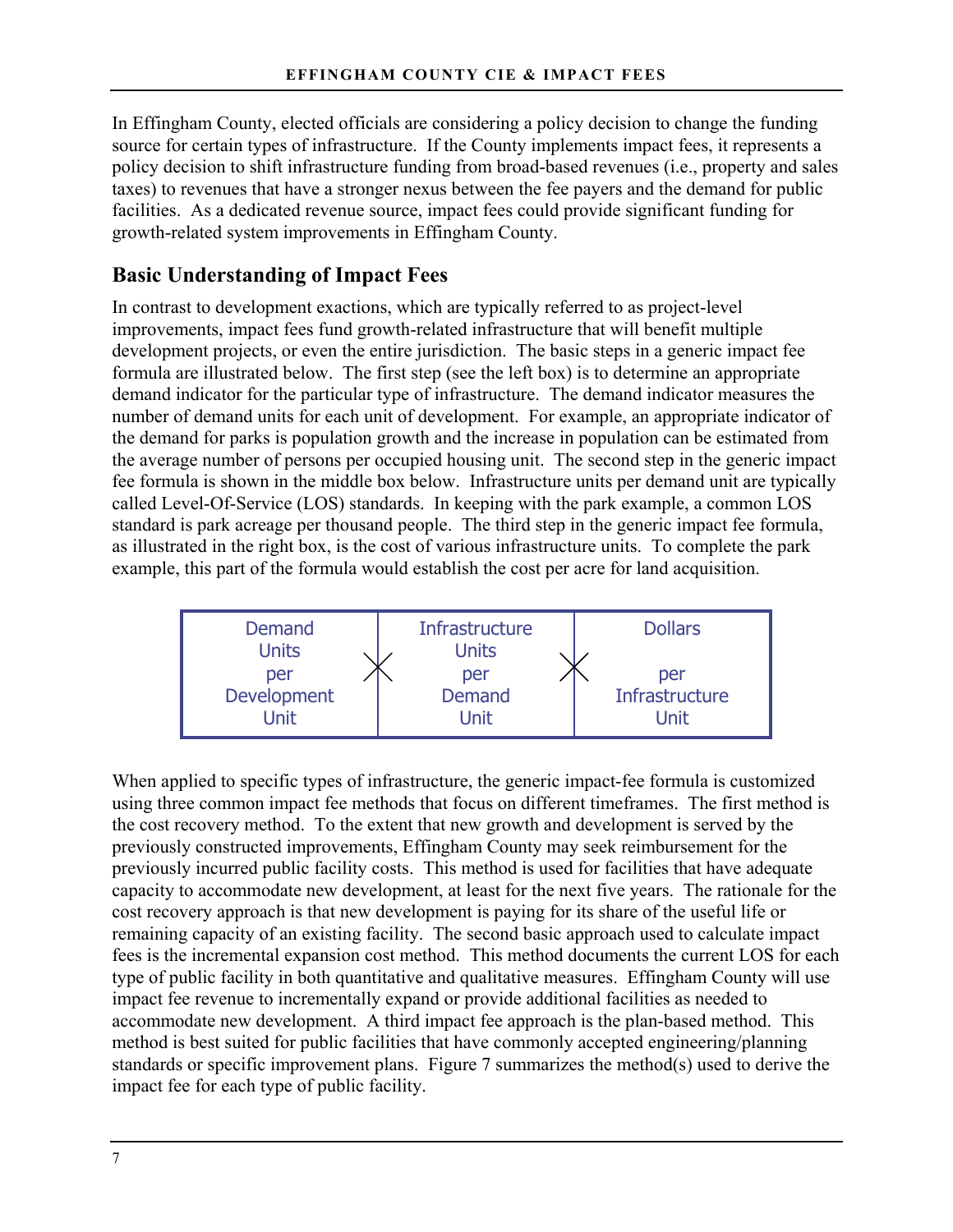| $\bf{r}$ igure $\bf{r}$ – $\bf{r}$ ee methods and Cost Components |                                |                                              |                                                                            |  |  |  |  |  |
|-------------------------------------------------------------------|--------------------------------|----------------------------------------------|----------------------------------------------------------------------------|--|--|--|--|--|
| Type of Fee                                                       | <b>Cost Recovery</b><br>(past) | <b>Incremental</b><br>Expansion<br>(present) | Plan-Based<br>(future)                                                     |  |  |  |  |  |
| <b>Parks</b>                                                      | Not applicable                 | Land for Parks and<br>Park Improvements      | Major Recreation<br>Facilities                                             |  |  |  |  |  |
| <b>Roads</b>                                                      | Not applicable                 | Arterial and Intersection<br>Improvements    | Not applicable                                                             |  |  |  |  |  |
| <b>Public Safety</b>                                              | Not applicable                 | Jail and<br>Fire Station<br>Apparatus        | 911 Communications<br>Center, Radio Tower,<br><b>EMS</b> and Sheriff Bldgs |  |  |  |  |  |
| <b>Water System</b>                                               | 36" Supply Line                | Not applicable                               | Meter/Pump Stations,<br>Water Storage and Mains                            |  |  |  |  |  |
| <b>Sewer System</b>                                               | Not applicable                 | Not applicable                               | Conveyance, Treatment<br>Plant and Reuse Lines                             |  |  |  |  |  |

*Figure 7 – Fee Methods and Cost Components* 

County Commissioners previously established target amounts for water and sewer impact fees during the fiscal evaluations of the new utility systems. The Board of County Commissioners policy amounts for water and sewer impact fees are shown in Figure 8A.

| <b>BOCC Policy Amounts</b> |        | Water    | Sewer                   | TOTAL    |
|----------------------------|--------|----------|-------------------------|----------|
| <b>Residential</b>         |        |          | <b>Per Housing Unit</b> |          |
| 210 Detached Housing       |        | \$2,000  | \$2,500                 | \$4,500  |
| 221 Attached Housing       |        | \$1,322  | \$1,651                 | \$2,973  |
| <b>Nonresidential</b>      | Inches |          | <b>Per Meter Size</b>   |          |
|                            | 0.75   | \$2,000  | \$2,500                 | \$4,500  |
|                            | 1.00   | \$3,333  | \$4,167                 | \$7,500  |
|                            | 1.50   | \$6,667  | \$8,333                 | \$15,000 |
|                            | 2.00   | \$10,667 | \$13,333                | \$24,000 |
|                            | 3.00   | \$21,333 | \$26,667                | \$48,000 |
|                            | 4.00   | \$33,333 | \$41,667                | \$75,000 |

*Figure 8A - Impact Fee Summary for Water and Sewer Systems* 

Figure 8B provides a schedule of maximum supportable impact fees (see upper box) and the impact fee schedule recommended by the Development Impact Fee Advisory Committee (see the lower box). The Committee recommended a cumulative impact fee for parks, roads and public safety facilities of \$1,500 for a detached housing unit. The fee amounts for all other development types were reduced proportionally to be consistent with the Committee's recommended fee for detached housing.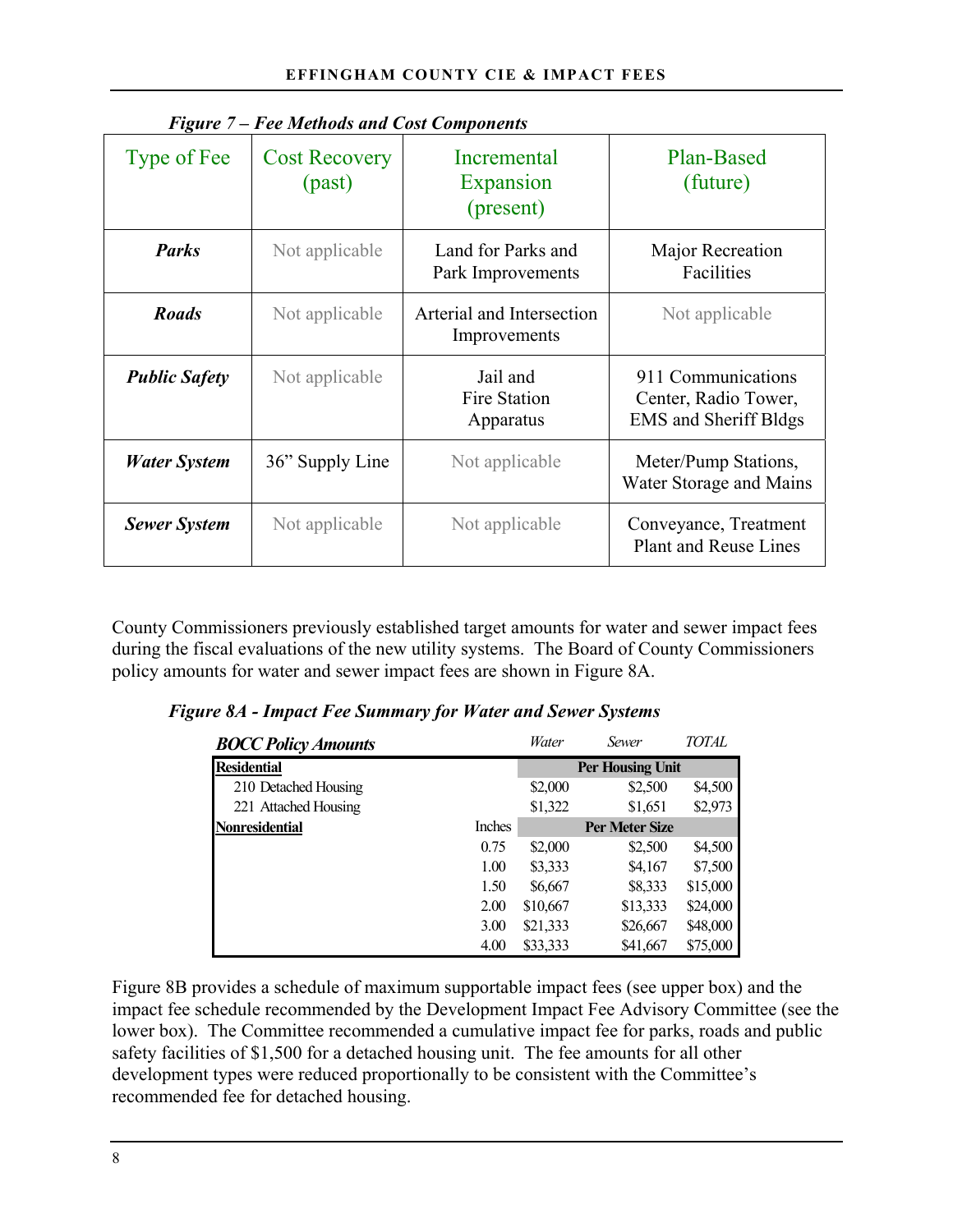| <b>Maximum Amounts</b>                       | Parks | Roads   | <b>Public Safety</b> | <b>TOTAL</b> |
|----------------------------------------------|-------|---------|----------------------|--------------|
| <b>Residential</b>                           |       |         |                      |              |
| 210 Detached Housing                         | \$469 | \$1,449 | \$281                | \$2,199      |
| 221 Attached Housing                         | \$310 | \$998   | \$186                | \$1,494      |
| <u>Nonresidential</u>                        |       |         |                      |              |
| 820 Commercial / Shop Ctr 25,000 SF or less  |       | \$3.03  | \$0.15               | \$3.18       |
| 820 Commercial / Shop Ctr 25,001-100,000 SF  |       | \$2.46  | \$0.12               | \$2.58       |
| 820 Commercial / Shop Ctr 100,001-400,000 SF |       | \$1.82  | \$0.09               | \$1.91       |
| 710 General Office 10,000 SF or less         |       | \$1.76  | \$0.07               | \$1.83       |
| 710 General Office 10,001-25,000 SF          |       | \$1.43  | \$0.05               | \$1.48       |
| 710 General Office 25,001-50,000 SF          |       | \$1.22  | \$0.04               | \$1.26       |
| 720 Medical-Dental Office                    |       | \$2.81  | \$0.11               | \$2.92       |
| 610 Hospital                                 |       | \$1.37  | \$0.05               | \$1.42       |
| 770 Business Park                            |       | \$0.99  | \$0.04               | \$1.03       |
| 110 Light Industrial                         |       | \$0.54  | \$0.02               | \$0.56       |
| 150 Warehousing                              |       | \$0.38  | \$0.01               | \$0.39       |
| 151 Mini-Warehouse*                          |       | \$0.19  | \$0.00               | \$0.19       |
| <b>Other Nonresidential</b>                  |       |         |                      |              |
| 320 Lodging (per room)                       |       | \$439   | \$17                 | \$456        |
| 565 Day Care (per student)                   |       | \$349   | \$14                 | \$363        |
| 620 Nursing Home (bed)                       |       | \$184   | \$7                  | \$191        |

# *Figure 8B – Impact Fee Summary for Other Infrastructure*

# *Development Impact Fee Advisory Committee Recommendation*

|                                              | Parks | Roads  | <b>Public Safety</b> | TOTAL   |
|----------------------------------------------|-------|--------|----------------------|---------|
| <b>Residential</b>                           |       |        |                      |         |
| 210 Detached Housing                         | \$320 | \$988  | \$192                | \$1,500 |
| 221 Attached Housing                         | \$211 | \$681  | \$127                | \$1,019 |
| <b>Nonresidential</b>                        |       |        |                      |         |
| 820 Commercial / Shop Ctr 25,000 SF or less  |       | \$2.07 | \$0.10               | \$2.17  |
| 820 Commercial / Shop Ctr 25,001-100,000 SF  |       | \$1.68 | \$0.08               | \$1.76  |
| 820 Commercial / Shop Ctr 100,001-400,000 SF |       | \$1.24 | \$0.06               | \$1.30  |
| 710 General Office 10,000 SF or less         |       | \$1.20 | \$0.05               | \$1.25  |
| 710 General Office 10,001-25,000 SF          |       | \$0.98 | \$0.03               | \$1.01  |
| 710 General Office 25,001-50,000 SF          |       | \$0.83 | \$0.03               | \$0.86  |
| 720 Medical-Dental Office                    |       | \$1.92 | \$0.08               | \$2.00  |
| 610 Hospital                                 |       | \$0.93 | \$0.03               | \$0.96  |
| 770 Business Park                            |       | \$0.68 | \$0.03               | \$0.71  |
| 110 Light Industrial                         |       | \$0.37 | \$0.01               | \$0.38  |
| 150 Warehousing                              |       | \$0.26 | \$0.01               | \$0.27  |
| 151 Mini-Warehouse*                          |       | \$0.13 | \$0.00               | \$0.13  |
| <b>Other Nonresidential</b>                  |       |        |                      |         |
| 320 Lodging (per room)                       |       | \$299  | \$12                 | \$311   |
| 565 Day Care (per student)                   |       | \$238  | \$10                 | \$248   |
| 620 Nursing Home (bed)                       |       | \$126  | \$5                  | \$131   |

\* Also used for churches without weekday school or day care functions.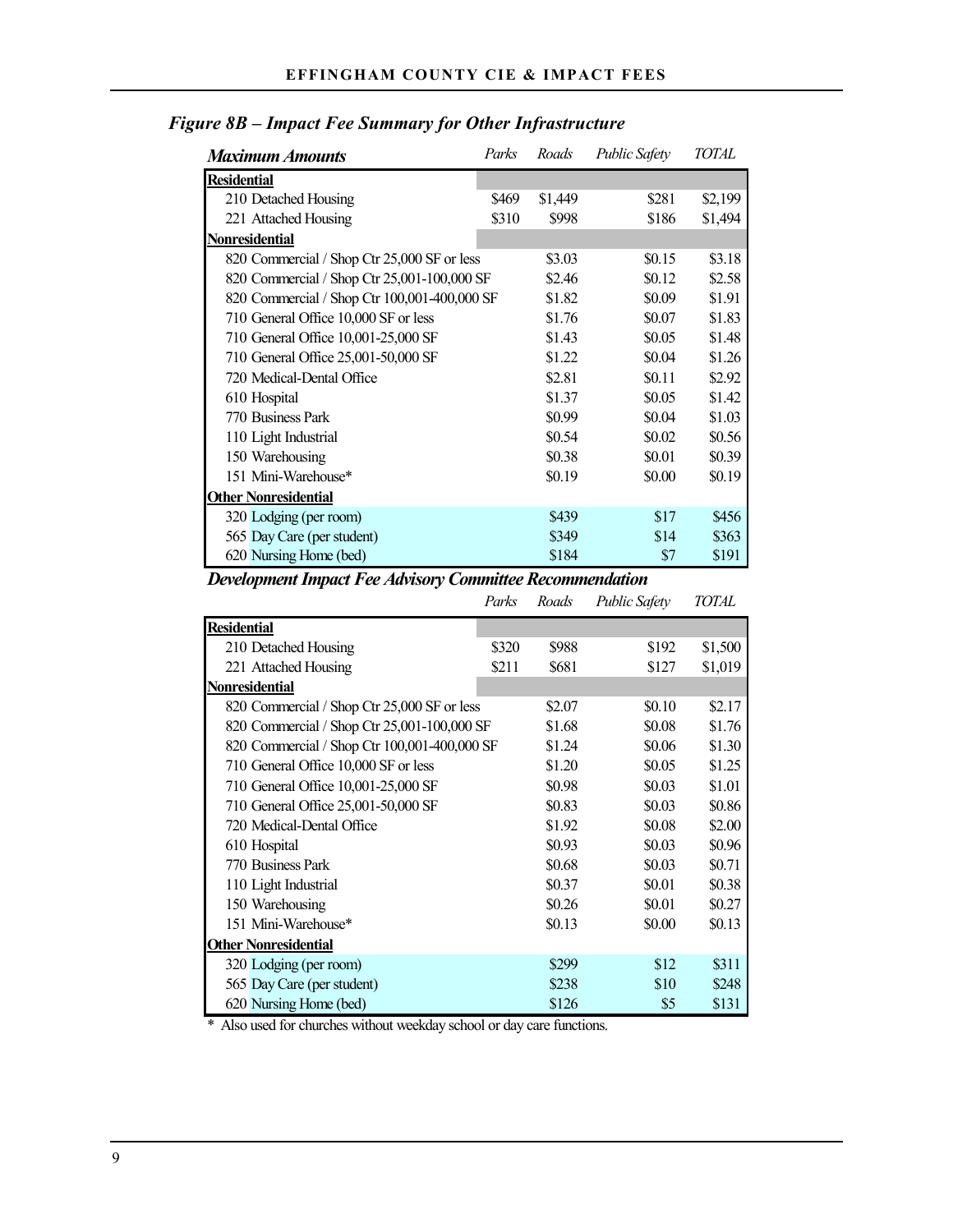# **PARKS**

The park impact fee is derived using the incremental expansion cost method for traditional active parks and a plan-based component for major recreation facilities. The incremental expansion cost method documents the current Level Of Service (LOS) in both quantitative and qualitative measures. The park impact fee methodology is shown in Figure 9. Cost components were allocated 100% to residential development. The diagram is intended to read like an outline, with lower levels providing a more detailed breakdown of the impact fee components. The park impact fee is derived from the product of persons per household multiplied by the capital cost per person. The boxes in the next level down, with light-grey shading, indicate two cost components for land and improvements. The boxes with dark-grey shading indicate that the land cost per acre is based on a land standard and the cost per acre for a park site.



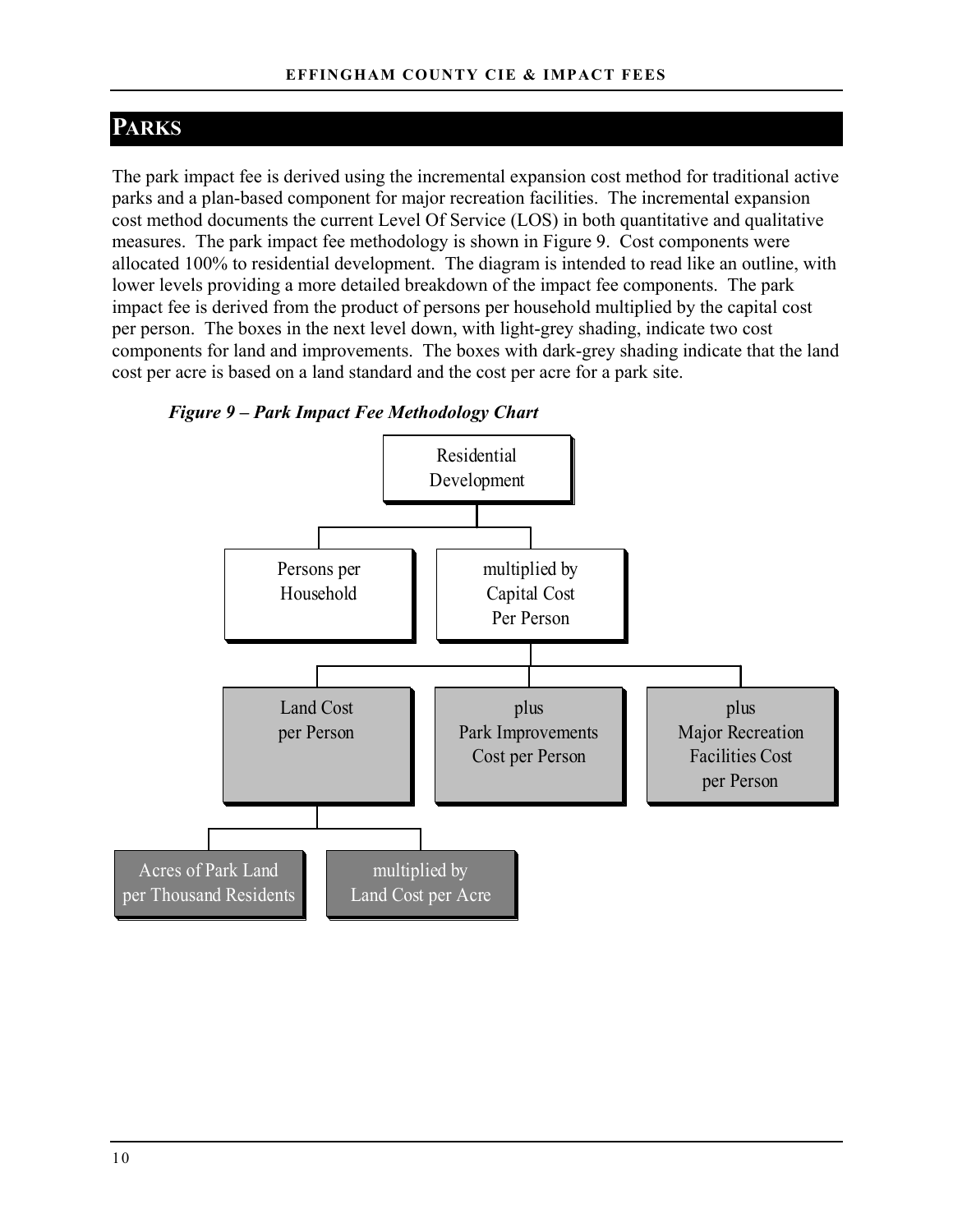# **Park Infrastructure Standards and Cost Factors**

The incremental expansion cost of parks is based on an inventory of existing parks and actual expenditures on park improvements by Effingham County. As shown in Figure 10, the inventory of improvements represents an investment with a current cost of approximately \$4.97 million. Existing park improvements have an average cost of \$40,000 per acre, or \$112 per person. LOS standards are derived using countywide population.

With 123 acres of land for parks, the existing LOS standard is 2.8 acres of improved park per 1,000 residents. The 2004 population estimate is documented in Appendix A. Maximum supportable impact fees are based on a land cost of \$20,000 per acre. This cost factor was provided by County staff based on knowledge of recent land transactions within Effingham County. In combination, park sites and improvements have a total cost of \$60,000 per acre.

|                                            |                           | Softball/                         | Soccer/   | Tennis Ct/ | Pavilion  | Playground  | Concession | Miscellaneous |
|--------------------------------------------|---------------------------|-----------------------------------|-----------|------------|-----------|-------------|------------|---------------|
| Park                                       | Acreage                   | <b>Baseball</b>                   | Football  | Basketball |           | Equipment   | $&$ Rest   | Improvements* |
|                                            |                           | w Lights                          |           | w Lights   |           |             | Rooms      |               |
| Springfield Rec Complex                    | 14.0                      |                                   |           |            |           |             |            | \$196,000     |
| Pineora                                    | 20.0                      |                                   |           |            |           |             |            | \$280,000     |
| Sandhill                                   | 65.0                      |                                   | 3         |            |           |             |            | \$910,000     |
| McCall                                     | 5.6                       |                                   |           |            |           |             |            | \$78,400      |
| Clyo                                       | 8.2                       |                                   |           |            |           |             |            | \$114,800     |
| Baker (excluding lake)                     | 10.2                      |                                   |           |            |           |             |            | \$142,800     |
| TOTAL                                      | 123.0                     | 15                                | 4         | 3          | 4         |             |            | Per Acre Cost |
| Unit Price                                 |                           | \$150,000                         | \$50,000  | \$35,000   | \$44,000  | \$40,000    | \$64,000   | \$14,000      |
| Cost of Improvements                       |                           | \$2,250,000                       | \$200,000 | \$105,000  | \$176,000 | \$200,000   | \$320,000  | \$1,722,000   |
| <b>Existing Level of Service Standards</b> |                           |                                   |           |            |           |             |            |               |
|                                            | <b>Total Improvements</b> |                                   |           |            |           | \$4,973,000 |            |               |
| 2004 Population (Total Effingham County)   |                           |                                   |           |            |           | 44,392      |            |               |
| Acres of Park Land per 1,000 Persons       |                           |                                   |           |            |           | 2.8         |            |               |
|                                            |                           | <b>Improvements Cost Per Acre</b> |           |            |           | \$40,000    |            |               |
| <b>Improvements Cost Per Person</b>        |                           |                                   |           |            |           | \$112       |            |               |

### *Figure 10 - Incremental Expansion Cost of Parks*

\* These costs include items such as parking lots, lighting, landscaping and irrigation.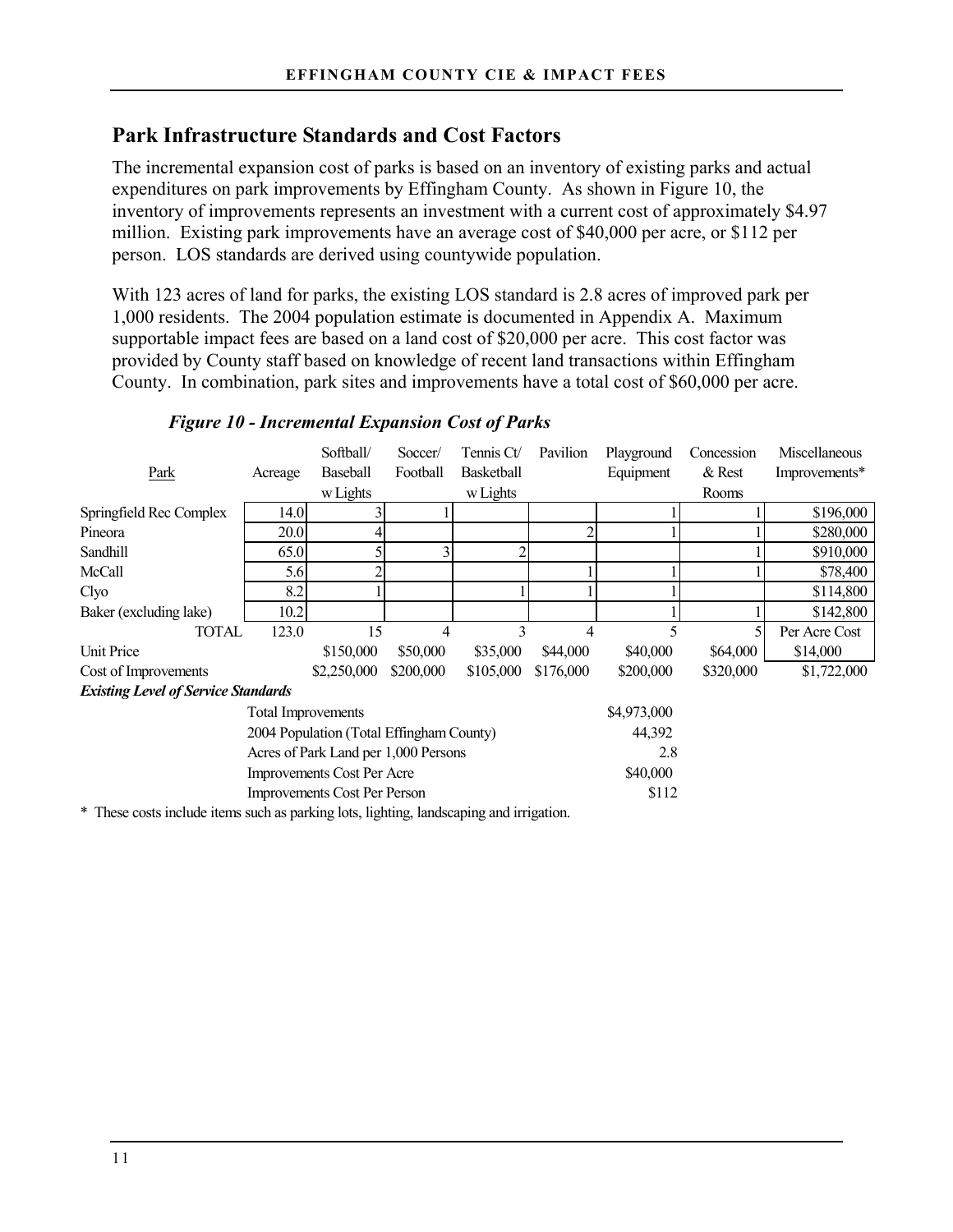# **Cost of Miscellaneous Park Improvements**

Numerous small capital expenditures are necessary during construction of a County park. Cost estimates for these miscellaneous improvements are documented in Figure 11. Given that the average size for the six parks listed above is approximately 20 acres, the miscellaneous costs were estimated for the development of a typical 20-acre park. Miscellaneous costs average \$14,000 per acre.

### *Figure 11 – Miscellaneous Cost Per Acre*

| <i>Item</i>                        | $Cost$ For $A$     |
|------------------------------------|--------------------|
|                                    | 20-Acre Site       |
| Clearing and Grading               | \$30,000           |
| Fencing                            | \$9,000            |
| Parking                            | \$40,000           |
| Security Lighting                  | \$25,000           |
| Sod/Irrigation                     | \$20,000           |
| Survey/Engineering                 | \$25,000           |
| Tables/Benches/Trash Containers    | \$17,000           |
| Trails/Sidewalks                   | \$35,000           |
| Trees/Landscaping                  | \$30,000           |
| Utilities (water, sewer, electric) | \$50,000           |
|                                    | \$281,000<br>Total |
| Average Per Acre (rounded)         | \$14,000           |

# **Major Recreation Facilities**

Effingham County currently has an all-purpose room at the Springfield Recreation Complex and a community center in Clyo. As shown in Figure 12, planned capital improvements include another community center in Sandhill plus construction of a Sports Center. The major recreation facilities will be designed to accommodate the projected population in 2013, which equates to a plan-based cost component of \$50 per person. By using the projected population in 2013 to establish the LOS standard, existing and new development shares the same infrastructure standard of 0.63 square feet of major recreation facilities per person.

| Facility                                 | Square                  | County      | Cost Per |
|------------------------------------------|-------------------------|-------------|----------|
|                                          | Feet                    | Cost        | Sq Ft    |
| Springfield Rec Complex All-Purpose Room | 2,600                   | \$60,000    | \$23     |
| Clyo Community Center                    | 5,000                   | \$175,000   | \$35     |
| Future Community Center in Sandhill      | 5,000                   | \$300,000   | \$60     |
| <b>Future Sports Center</b>              | 25,000                  | \$2,500,000 | \$100    |
| <b>TOTAL</b>                             | 37,600                  | \$3,035,000 | \$81     |
| Countywide Population in 2013            | 59,820                  |             |          |
| Square Feet Per Person                   | 0.63                    |             |          |
|                                          | Capital Cost Per Person | <b>\$50</b> |          |

### *Figure 12 – Plan-Based Cost of Major Recreation Facilities*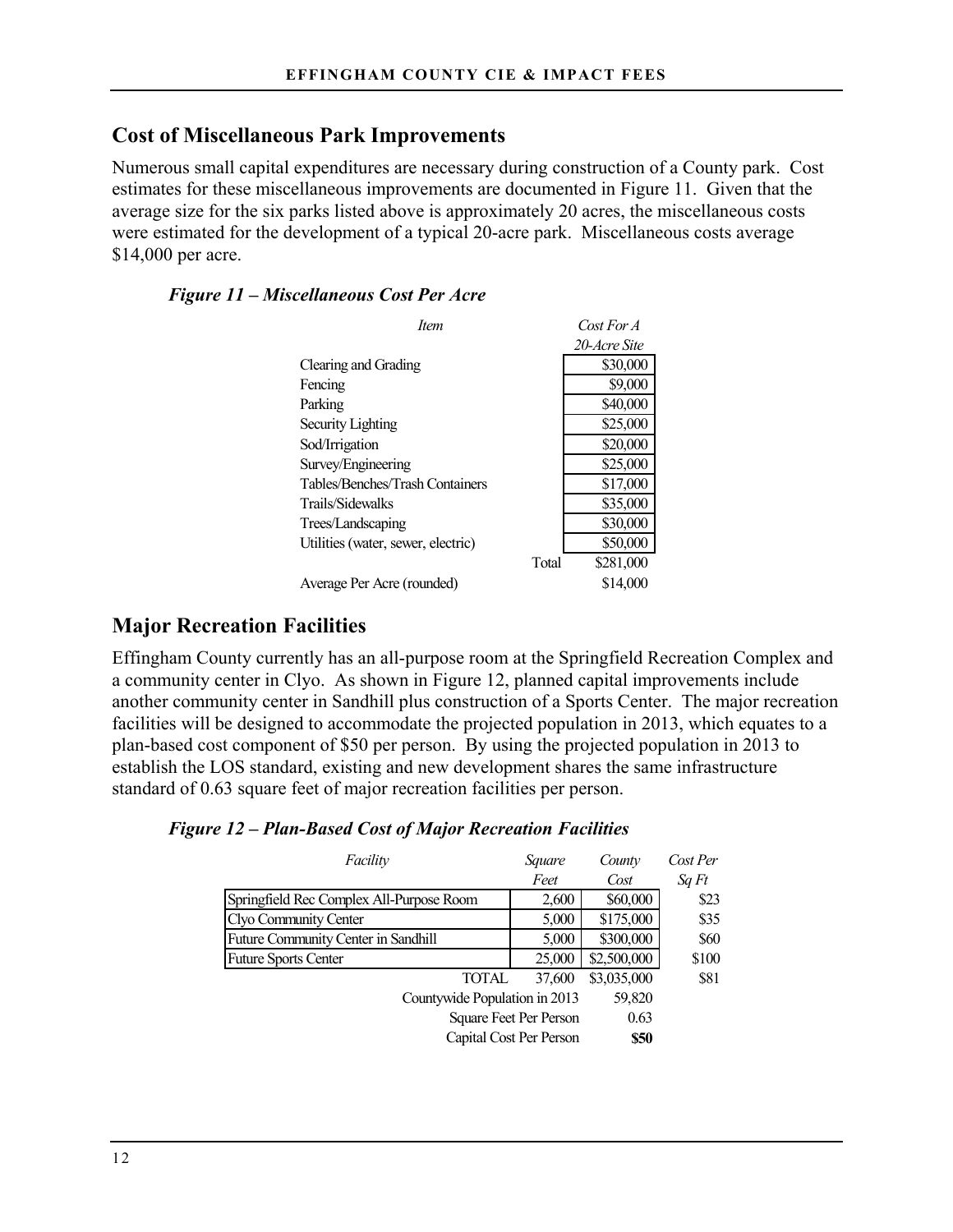# **Projected Needed for System Improvements**

A summary of growth-related needs for parks is shown in Figure 13. The need for additional parkland and improvements is derived from the LOS standards and the projected increase in population over the next five years. To accommodate new residential development over the next five years, Effingham County will spend \$960,000 on park improvements. Over the next five years, the County will acquire at least 24 acres of parkland, at a projected cost of \$480,000. Top priority for land acquisition is expansion of the Springfield Recreation Complex. The County anticipates bond financing major recreation facilities over five years with payments made from SPLOST revenue. The first debt service payment of \$647,000 for major recreation facilities is anticipated to occur in 2009.

### *Figure 13 – Park Infrastructure Needs*

|                | Effingham County, Georgia           |       | Year $\Rightarrow$ |       | 2             | 3     | 4     | 5     |            |
|----------------|-------------------------------------|-------|--------------------|-------|---------------|-------|-------|-------|------------|
|                |                                     |       | 2004               | 2005  | 2006          | 2007  | 2008  | 2009  |            |
|                | <b>Cumulative Facilities Needed</b> |       |                    |       |               |       |       |       |            |
| C <sub>1</sub> | Park Land                           | acres | 123                | 128   | 132           | 137   | 142   | 147   |            |
| C <sub>2</sub> | Park Improvements                   | acres | 123                | 128   | 132           | 137   | 142   | 147   |            |
|                | <b>Additional Facilities Needed</b> |       |                    |       |               |       |       |       | Cumulative |
| C1             | Park Land                           | acres |                    |       | 4             | 5     | 5     | 5     | 24         |
| C <sub>2</sub> | Park Improvements                   | acres |                    | 5     | 4             | 5     | 5     | 5     | 24         |
|                | <b>Pay-Go Expenditures</b>          |       |                    | 1000  | 's of dollars |       |       |       | Cumulative |
| C1             | Park Land                           |       |                    | \$100 | \$80          | \$100 | \$100 | \$100 | \$480      |
| C <sub>2</sub> | Park Improvements                   |       |                    | \$200 | \$160         | \$200 | \$200 | \$200 | \$960      |
|                | <b>Debt Service</b>                 |       |                    | 1000  | 's of dollars |       |       |       |            |
| 5              | <b>Major Recreation Facilities</b>  |       |                    | \$0   | \$0           | \$0   | \$0   | \$647 | \$647      |

# **SPLOST Revenue Credit**

Georgia's Development Impact Fee Act requires credit for the present value of revenues that are anticipated to be available to pay for system improvements [see OCGA 36-71-4(r)]. The present value of estimated principal payments per capita is shown in Figure 14. The revenue credit of \$43 is subtracted from the major recreation facilities cost factor of \$50 per person, to yield a net cost of \$7 per person.

### *Figure 14 – Principal Payment Credit for Major Recreation Facilities*

| FY      | Principal | Projected            | Principal Payment |
|---------|-----------|----------------------|-------------------|
|         | Payment   | Population           | Per Person        |
| 2008-09 | \$506,729 | 52,963               | \$9.57            |
| 2009-10 | \$532,066 | 54,677               | \$9.73            |
| 2010-11 | \$558,669 | 56,391               | \$9.91            |
| 2011-12 | \$586,603 | 58,105               | \$10.10           |
| 2012-13 | \$615,933 | 59,820               | \$10.30           |
|         |           | Total                | \$49.60           |
|         |           | Discount Rate        | $5.00\%$          |
|         |           | <b>Present Value</b> | \$42.87           |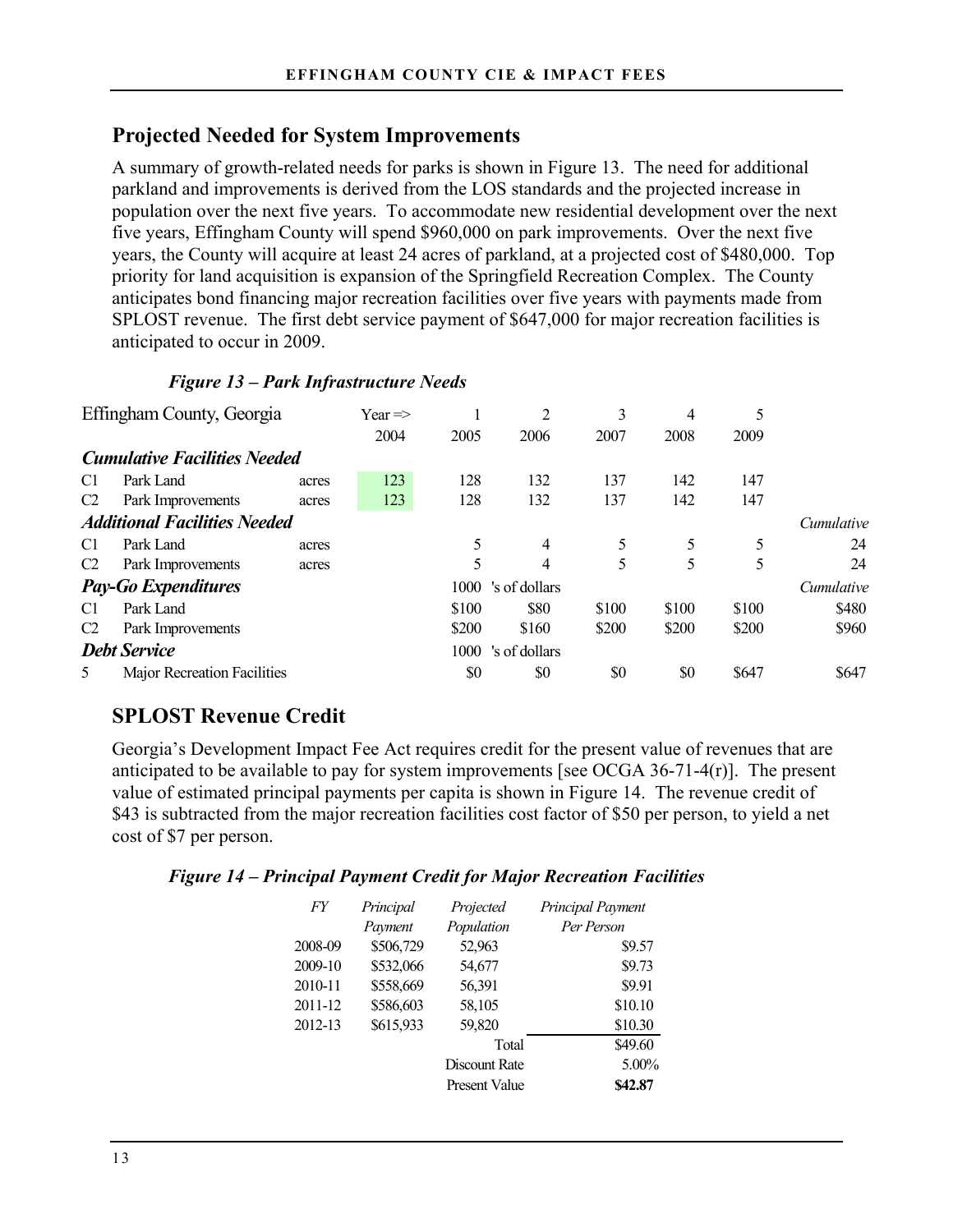# **Park Fee Calculations**

Standards used in the calculation of park impact fees are shown in the boxed area of Figure 15. The park impact fee is the product of persons per household multiplied by the net capital cost per person, reduced by 7.2% to account for vacant residential units in Effingham County. For example, the fee for detached housing units is 2.89 x 175 x 0.928, or \$469 per housing unit.

*Standards:*

### *Figure 15 - Park Impact Fee Schedule*

|                                                 | stanaaras: |
|-------------------------------------------------|------------|
| <b>Persons Per Household</b>                    |            |
| Detached Housing                                | 2.89       |
| <b>Attached Housing</b>                         | 1.91       |
| <b>Level Of Service</b>                         |            |
| Park Acreage per 1,000 People                   | 28         |
| Park Land Cost per Acre                         | \$20,000   |
| Park Land Cost per Person                       | \$56       |
| Park Improvements Cost per Person               | \$112      |
| Major Recreation Facilities Cost Per Person     | \$50       |
| Major Recreation Facilities Credit Per Person   |            |
| Net Capital Cost Per Person                     | \$175      |
| Residential Vacancy Rate                        | 7.2%       |
| Maximum Supportable Impact Fee per Housing Unit |            |
| Detached Housing                                | \$469      |
| <b>Attached Housing</b>                         | \$310      |
|                                                 |            |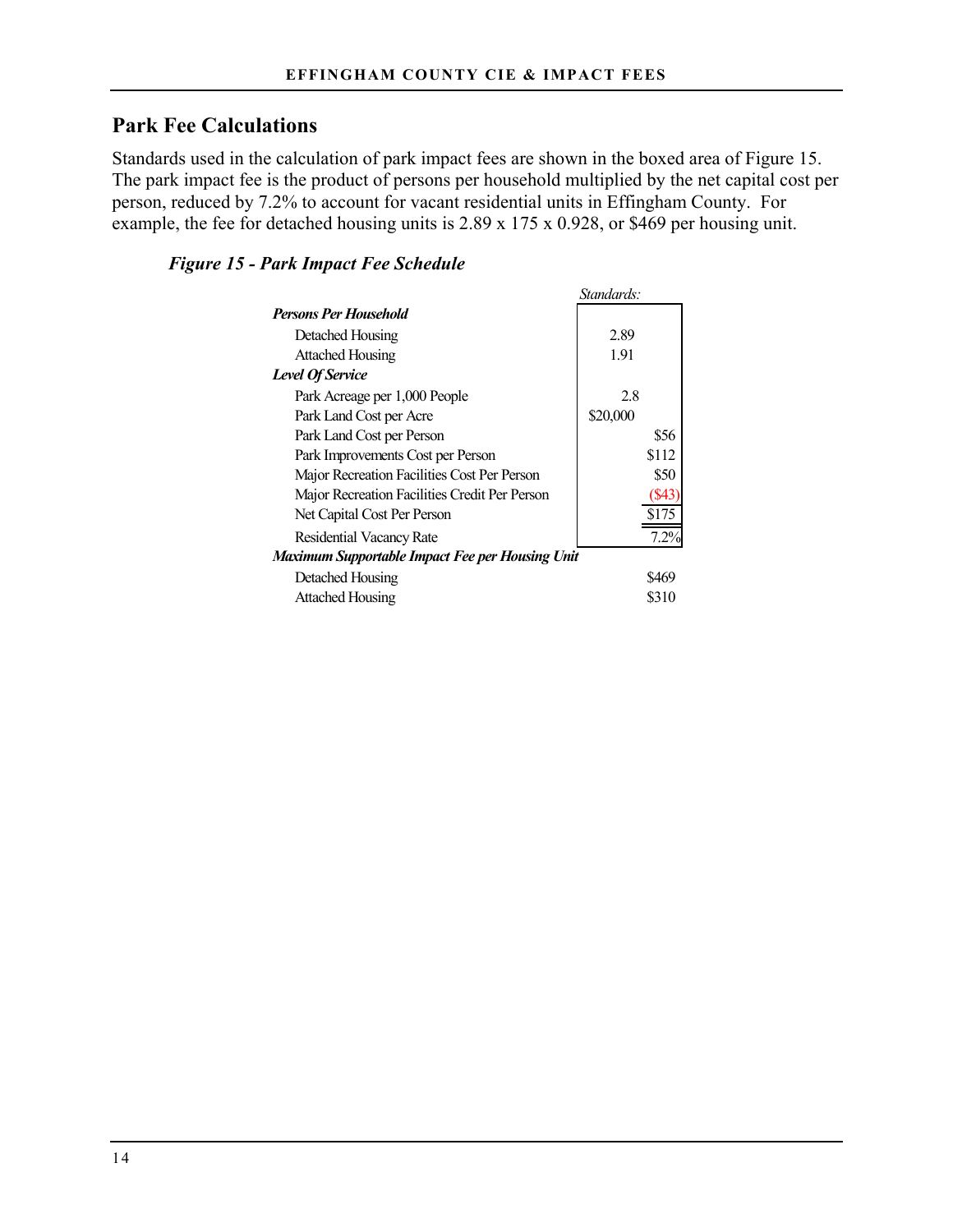### **Anticipated Funding Sources for Park Facilities**

As shown in Figure 16, Effingham County should receive \$289,000 annually in park impact fee revenue, if the maximum supportable fee schedule is imposed solely on new houses constructed in the unincorporated area.

In comparison, growth-related park expenditures average \$646,000 annually over the next nine years. In the table below, annual data are calculated for years 6-8 but hidden from view to enable the table to be printed on one page. Revenues exceed costs because of debt service for major recreation facilities. The cash flow analysis assumes Effingham County will construct the future Sport Center and Sandhill Community Center in 2009, at a combined cost of \$2.8 million. If this amount is bond financed over five years at 5% annual interest, the projected debt service payments are \$647,000 per year. Effingham County will use SPLOST revenue to cover the anticipated annual deficits that begin in 2009 and end in 2013.

The cash flow summary provides an indication of the impact fee revenue and expenditures necessary to meet the growth-related demand for park and recreation facilities. To the extent the rate of development either accelerates or slows down, there will be a corresponding change in the impact fee revenue and capital costs. See Appendix A for discussion of the development projections that drive the cash flow analysis.

| Effingham County, Georgia                       |       |       | 3      | 4       |           | 9      | Cumulative             | Average |
|-------------------------------------------------|-------|-------|--------|---------|-----------|--------|------------------------|---------|
| (Current $\hat{s}$ in thousands)                | 2005  | 2006  | 2007   | 2008    | 2009      | 2013   | Total                  | Annual  |
| <b>REVENUES</b>                                 |       |       |        |         |           |        |                        |         |
| Park Fee - Detached H<br>13                     | \$279 | \$279 | \$278  | \$278   | \$277     | \$277  | \$2,500                | \$278   |
| Park Fee - Attached Hs<br>14                    | \$12  | \$12  | \$12   | \$12    | \$12      | \$12   | \$105                  | \$12    |
| <b>Subtotal Park Fees</b>                       | \$291 | \$290 | \$290  | \$289   | \$289     | \$289  | \$2,605                | \$289   |
| <b>CAPITAL COSTS</b>                            |       |       |        |         |           |        |                        |         |
| Land for Parks                                  | \$100 | \$80  | \$100  | \$100   | \$100     | \$100  | \$860                  | \$96    |
| Park Improvements                               | \$200 | \$160 | \$200  | \$200   | \$200     | \$200  | \$1,720                | \$191   |
| Mir Rec Fac Debt Service                        | \$0   | \$0   | \$0    | \$0     | \$647     | \$647  | \$3,234                | \$359   |
| <b>Subtotal Parks &amp; Rec Costs</b>           | \$300 | \$240 | \$300  | \$300   | \$947     | \$947  | \$5,814                | \$646   |
| <b>NET CAPITAL FACILITIES CASH FLOW - Parks</b> |       |       |        |         |           |        | Current S in thousands |         |
| Annual Surplus (or Deficit)                     | (\$9  | \$50  | (\$10) | ( \$11) | $(\$658)$ | (S658) | (S3,208)               | (\$356) |

Cumulative Surplus (or Deficit) (\$9) \$42 \$32 \$21 (\$636) (\$3,208)

### *Figure 16 – Projected Cash Flow for Parks*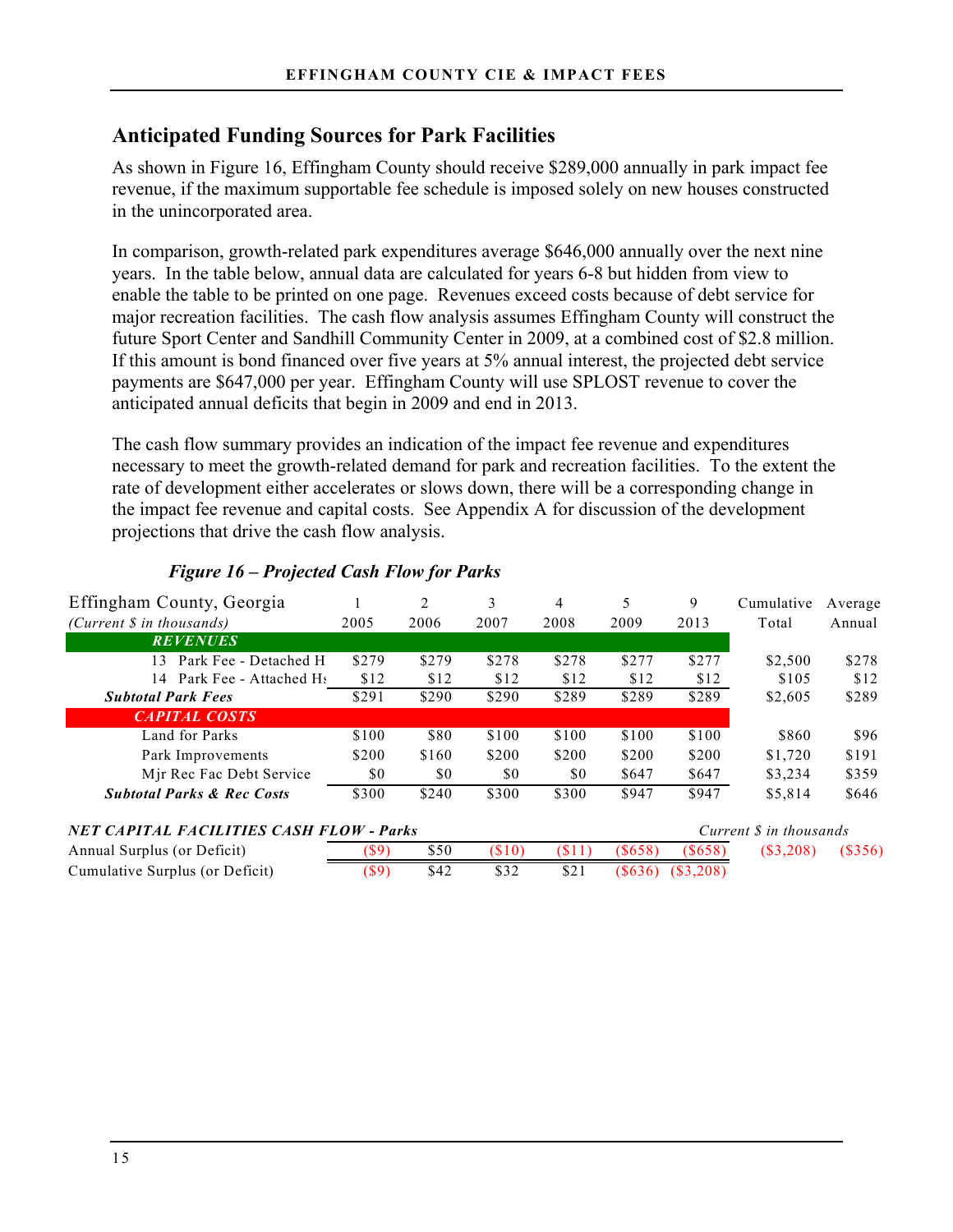# **ROADS**

As shown in Figure 17, trip generation rates by type of development are multiplied by the net capital cost per unit of trip capacity (i.e., an average weekday vehicle trip) to yield the road impact fees. The incremental expansion cost methodology includes adjustments for commuting patterns, pass-by trips and average trip length variation by type of land use. The diagram below reads like an outline, with lower levels providing a more detailed breakdown of the impact fee components. For example, the capital cost of roads is based on two components. The first is the estimated cost of Burns Parkway, which only includes Rights-Of-Way (ROW) and engineering costs. This new major arterial road will run basically parallel to State Highway 21 and provide an alternative route for travel to I-95 and Savannah. The second cost component is for widening several existing arterials, plus intersection improvements that will enhance the carrying capacity of the County's arterial road network.





### **Trip Generation**

Trip generation rates are from the reference book Trip Generation (Institute of Transportation Engineers, 2003). The Effingham County road impact fees are based on average weekday vehicle trip ends. A vehicle trip end represents a vehicle either entering or exiting a development (as if a traffic counter were placed across a driveway). To calculate road impact fees, trip generation rates are adjusted to avoid double counting each trip at both the origin and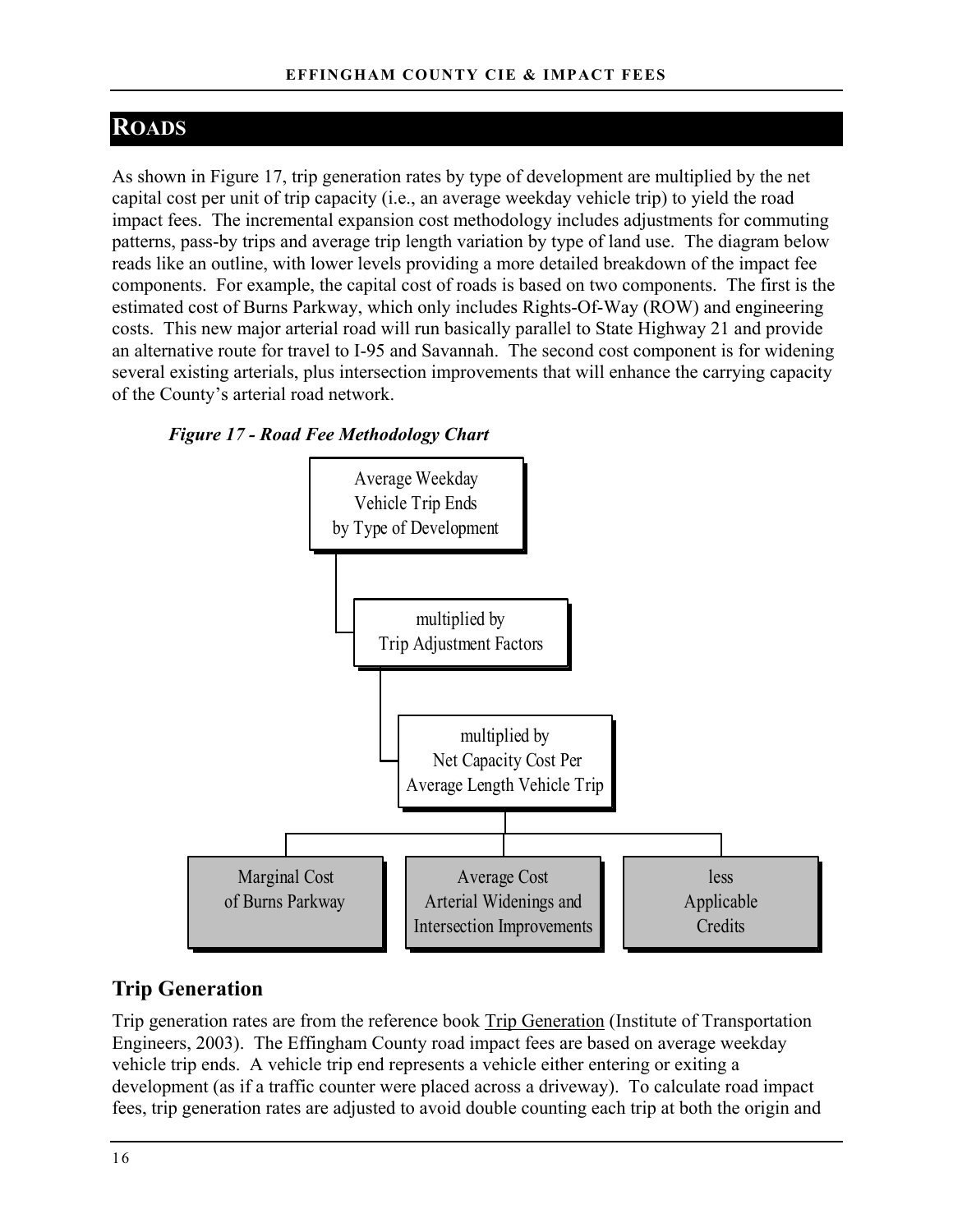destination points. Therefore, the basic trip adjustment factor is 50%. As discussed further below, the impact fee methodology includes additional adjustments to make the fees proportionate the infrastructure demand for particular types of development.

#### *Adjustment for Journey-To-Work Commuting*

Residential development has a larger trip adjustment factor of 60% to account for commuters leaving Effingham County for work. According to the Nationwide Personal Transportation Study (see Table 28, Federal Highway Administration, 1999) home-based work trips are typically 32% of production trips (i.e., all out-bound trips, which are 50% of all trip ends). Also, U.S. Census 2000 data from Table P26 in Summary File 3 indicates that 62% of Effingham's workers travel outside the County for work. In combination, these factors  $(0.32 \times 0.50 \times 0.62 =$ 0.10) support the higher allocation of trips to residential development.

#### *Adjustment for Pass-By Trips*

Data contained in the book **Trip Generation** (see Table VII-1 of the 5th edition, 1991) indicates an inverse relationship between shopping center size and pass-by trips. Therefore, appropriate trip adjustment factors have been calculated according to shopping center size (see Figure 18). For commercial / shopping center development, the trip adjustment factor is less than 50% because retail uses attract vehicles as they pass by on arterial and collector roads. For example, when someone stops at a convenience store on the way home from work, the convenience store is not the primary destination. For a small-size shopping center of 50,000 square feet of floor area, the ITE manual indicates that on average 48% of the vehicles that enter are passing by on their way to some other primary destination. The remaining 52% of attraction trips have the shopping center as their primary destination. Because attraction trips are half of all trips, the trip adjustment factor is 52% multiplied by 50%, or approximately 26% of the trip ends.

|             |         |          | Weekday - 2003 Data     |          |                       |          |  |
|-------------|---------|----------|-------------------------|----------|-----------------------|----------|--|
|             | Shp Ctr | Shp Ctr  | <b>Shopping Centers</b> |          | <b>General Office</b> |          |  |
| Floor Area  | Pass-by | Trip Adj | (TTE 820)<br>(TTE 710)  |          |                       |          |  |
| (thousands) | Trips*  | Factor   | <b>Trip Ends</b>        | Rate/KSF | <b>Trip Ends</b>      | Rate/KSF |  |
| 10          | 69.41%  | 15%      | 1,520                   | 152.03   | 227                   | 22.66    |  |
| 25          | 56.46%  | 22%      | 2,758                   | 110.32   | 459                   | 18.35    |  |
| 50          | 48.29%  | 26%      | 4,328                   | 86.56    | 782                   | 15.65    |  |
| 100         | 41.31%  | 29%      | 6,791                   | 67.91    | 1,334                 | 13.34    |  |
| 200         | 35.33%  | 32%      | 10,656                  | 53.28    | 2,275                 | 11.37    |  |
| 400         | 30.22%  | 35%      | 16,722                  | 41.80    | 3,879                 | 9.70     |  |

*Figure 18 – Commercial Trip Rates and Adjustment Factors* 

*Source: Trip Generation, Institute of Transportation Engineers, 2003.*

\* Based on the ITE data in Table VII-1 of the 5th edition of Trip Generation, the best trendline correlation between pass-by trips and floor area is a power curve. The equation used to derive the pass-by trip percentage is  $116.63 \text{ x}$  $(KSF^{\wedge} -0.2254)$ .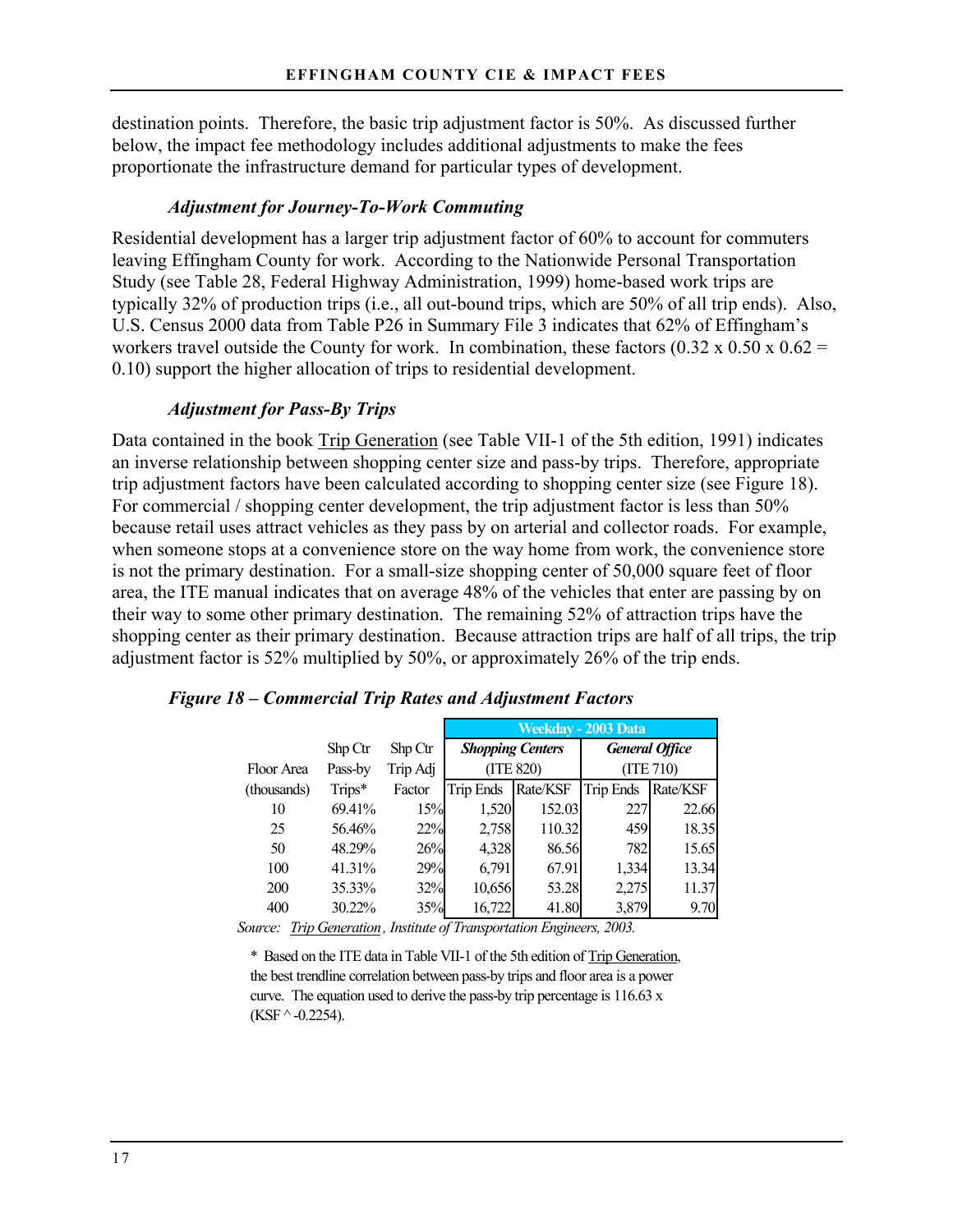### **Vehicle Miles of Travel**

Vehicle Miles of Travel (VMT) is the product of the number of vehicle trips multiplied by the average trip length. Intermediate steps in deriving the average trip length include documentation of the lane-mile network (i.e., travel lanes measured in miles) and defining lane capacity. These factors are discussed below.

### *Arterial Lane Miles*

An inventory of roads in Effingham County is shown in Figure 19. System improvements for the purpose of impact fees are defined as arterials roads that are the responsibility of Effingham County. All County arterials currently have two travel lanes, thus the number of lane miles is double the linear mileage, or 147.4 lane miles.

### *Figure 19 – Road Inventory*

| Classification            | Miles | Lane Miles |
|---------------------------|-------|------------|
| <b>Federal Interstate</b> | 68    |            |
| <b>State Routes</b>       | 121.9 |            |
| Arterial Roads            | 73.7  | 147.4      |
| Collector Roads           | 130.3 |            |
| Local Roads               | 511.8 |            |
| <b>TOTAL</b>              |       |            |

Source: Effingham County GIS Project Manager.

### *Lane Capacity*

The road impact fees are based on a lane capacity standard of 4,100 vehicles per lane, obtained from the Florida Department of Transportation Highway Capacity Manual. This lane capacity is from Table 4-2, which provides generalized annual average daily volumes for areas transitioning into urban areas. For non-state roadways, a four-lane divided roadway operating at LOS "C" has an estimated capacity of 16,400 vehicles, or 4,100 vehicles per lane.

### *Average Trip Length*

The average trip is determined through a series of iterations using spreadsheet software because the VMT calculations include the same adjustment factors used in the impact fee calculations (i.e., residential commuting adjustment, commercial pass-by adjustment and average trip length adjustment by type of land use, as discussed below). Knowing current vehicle trips, lane-miles currently accommodating the existing travel and lane capacity, it is possible to derive the average trip length. TA determined the average trip length on County arterials to be approximately 4.2 miles. The basic formula for calculating the average trip length is to multiply the lane miles by the capacity and divide by the number of vehicle trips (discussed below).

### *Trip Length Adjustment by Land Use*

The road impact fee methodology includes a percentage adjustment to account for trip length variation by type of land use. As documented in Table 5 of the National Personal Transportation Survey (NPTS) published by the Federal Highway Administration in 1999, vehicle trips from residential development are approximately 127% of the average trip length. The residential trip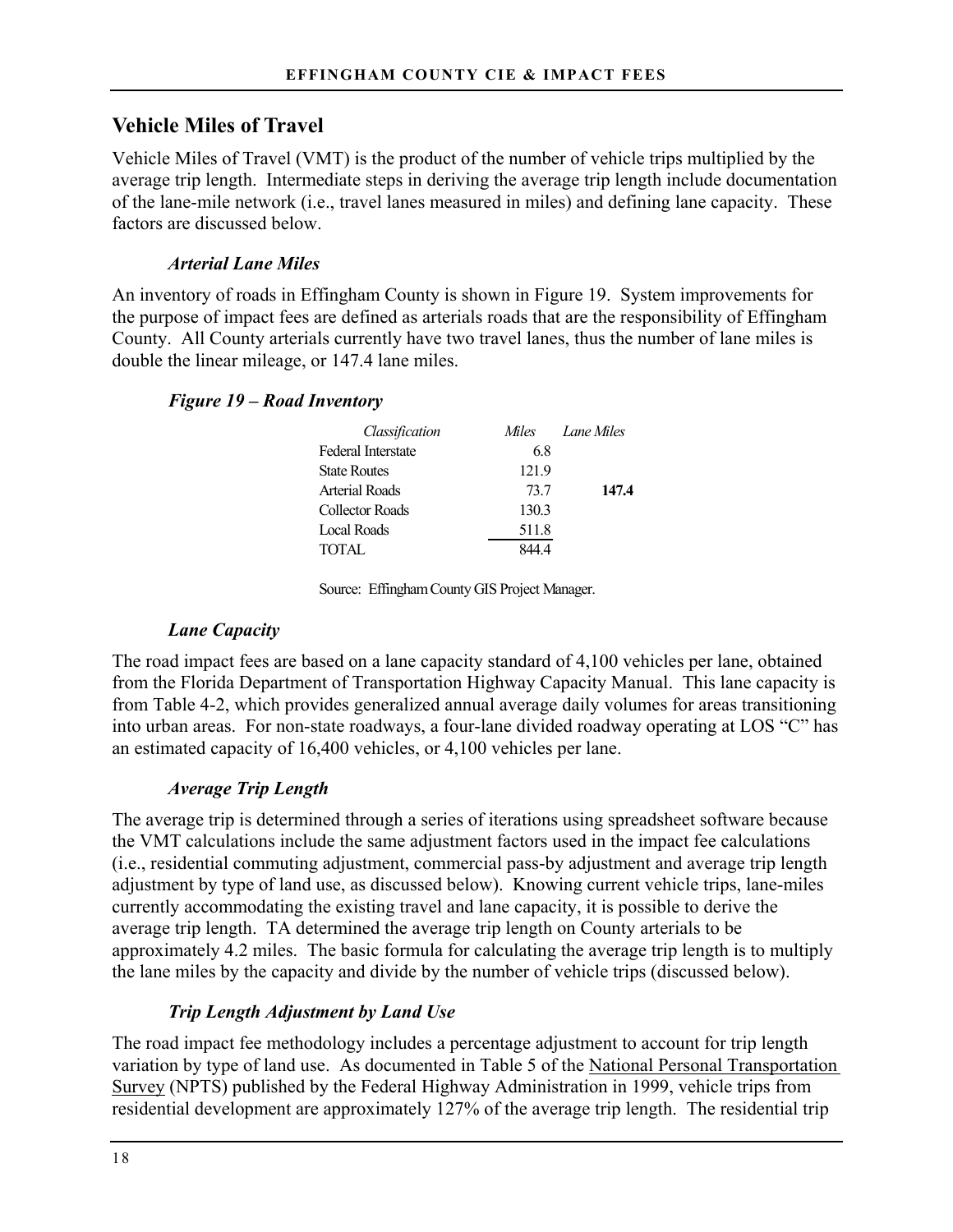length adjustment factor includes data on home-based work trips, social and recreational purposes. Conversely, shopping trips associated with commercial development are roughly 62% of the average trip length while other nonresidential development typically accounts for trips that are 76% of the average trip length.

### **Vehicle Travel Demand from Development in Effingham County**

The relationship between development units in Effingham County (over the next six years) and travel demand is documented in the following two tables. Figure 20 summarizes all of the input variables discussed above. The variables at the top of the table (with green shading) are ITE trip rates and adjustment factors. The variables in the middle of the table (with light blue shading) are Census and NPTS data (see the residential commuting adjustment and the average trip length adjustments by type of land use). The variables at the bottom of the table (with yellow shading) have already been discussed, except for the County cost factor of \$282,000 per lane mile. This cost factor is based on planned improvements by Effingham County, as documented in the road improvements plan (see Figure 22).

| Detached Weekday VTE per Unit   | 9.57      |
|---------------------------------|-----------|
| Attached Weekday VTE per Unit   | 6.59      |
| <b>Goods Production VTF/KSF</b> | 4.96      |
| Services Weekday VTE/KSF        | 67.91     |
| Gov Weekday VTE/KSF             | 14.49     |
| Services Trip Adj Factor        | 29%       |
| All Other Nonres Trip Adj       | 50%       |
| Residential Vacancy Rate        | 7.2%      |
| Residential Trip Adj Factor     | 60%       |
| Residential Trip Length         | 127%      |
| Commercial Trip Length          | 62%       |
| <b>Other Nonres Trip Length</b> | 76%       |
| <b>First Projection Year</b>    | 2005      |
| Arterial Capacity Per Lane      | 4,100     |
| Arterial Avg Miles/Trip         | 4.19      |
| Cost per Lane-Mile              | \$282,000 |
|                                 |           |

Development projections are multiplied by the input variables from the previous table to yield average weekday travel demand on County arterial streets. Demographic data shown at the top of Figure 21 are discussed further in Appendix A. Trip generation rates and trip adjustment factors convert projected development into average weekday vehicle trips, shown with grey shading. For example, in the year 2010 the projected 19,774 detached housing units will produce 105,367 weekday trips, which is about 62% of the total vehicle trips on County arterial streets (i.e., 168,854 in 2010).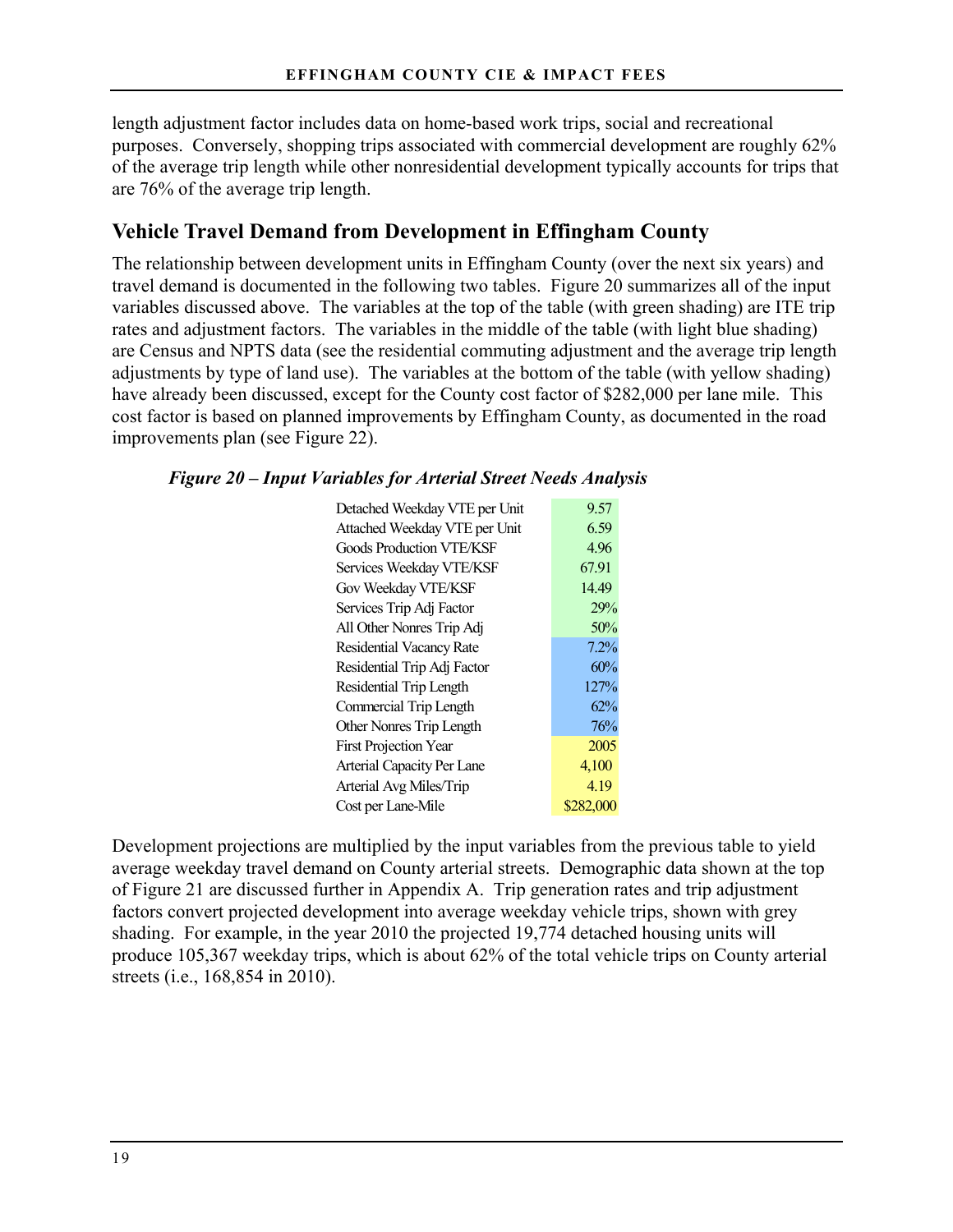| Year                  | Base    |             | $\overline{2}$ | 3           | 4           | 5           | 6           | Cumulative   |
|-----------------------|---------|-------------|----------------|-------------|-------------|-------------|-------------|--------------|
| Effingham Co., GA     | 2004    | 2005        | 2006           | 2007        | 2008        | 2009        | 2010        | Increase     |
| <b>DEMAND DATA</b>    |         |             |                |             |             |             |             |              |
| <b>DETACHED UNITS</b> | 15,948  | 16,588      | 17,227         | 17,865      | 18,502      | 19,138      | 19,774      |              |
| <b>ATTACHED UNITS</b> | 1,018   | 1,059       | 1,100          | 1,140       | 1,181       | 1,222       | 1,262       |              |
| <b>GOODS KSF</b>      | 2,210   | 2,300       | 2,400          | 2,500       | 2,610       | 2,720       | 2,840       |              |
| <b>SERVICES KSF</b>   | 1,130   | 1,170       | 1,220          | 1,280       | 1,330       | 1,390       | 1,450       |              |
| <b>GOV KSF</b>        | 2,490   | 2,600       | 2,710          | 2,830       | 2,950       | 3,070       | 3,210       |              |
| <b>DETACHED TRIPS</b> | 84,979  | 88,393      | 91,797         | 95,195      | 98,589      | 101,979     | 105,367     |              |
| <b>ATTACHED TRIPS</b> | 3,735   | 3,885       | 4,035          | 4,184       | 4,333       | 4,482       | 4,631       |              |
| <b>GOODS TRIPS</b>    | 5,481   | 5,704       | 5,952          | 6,200       | 6,473       | 6,746       | 7,043       |              |
| <b>SERVICES TRIPS</b> | 22,254  | 23,042      | 24,027         | 25,208      | 26,193      | 27,375      | 28,556      |              |
| <b>GOV TRIPS</b>      | 18,040  | 18,837      | 19,634         | 20,503      | 21,373      | 22,242      | 23,256      |              |
| <b>TOTAL TRIPS</b>    | 134,489 | 139,861     | 145,445        | 151,291     | 156,961     | 162,824     | 168,854     |              |
| <b>ARTERIAL VMT</b>   | 604,208 | 628,445     | 653,220        | 678,700     | 703,723     | 729,238     | 755,279     |              |
| <b>ARTERIAL LN MI</b> | 147.4   | 153.3       | 159.3          | 165.5       | 171.6       | 177.9       | 184.2       | 36.8         |
| ANL ARTERIAL LN MI    |         | 5.9         | 6.0            | 6.2         | 6.1         | 6.3         | 6.3         |              |
| ANL CAPACITY COST     |         | \$1,700,000 | \$1,700,000    | \$1,700,000 | \$1,700,000 | \$1,800,000 | \$1,800,000 | \$10,400,000 |
| LN MI PER 10,000 VMT  | 2.4     | 2.4         | 2.4            | 2.4         | 2.4         | 2.4         | 2.4         |              |

### *Figure 21 – Street Capacity Needs*

# **Arterial Road Infrastructure Standard**

As shown at the bottom of Figure 21 above, Effingham County's current standard for arterial roads is 2.4 lane miles per 10,000 vehicle miles of travel. In order to maintain its current standard, the arterial road network will need to expand from 147.4 lane miles in 2004, to184.2 lane mile in 2010. Anticipated travel demand will require an increase of approximately 6.1 arterial road lane miles each year.

# **Projected Need for System Improvements**

Figure 22 summarizes the cost of system improvements that will be needed to accommodate the projected, countywide increase in traffic over the next six years. The first three line items are for Burns Parkway ROW and engineering costs, from the southern county border to Hwy 119. Construction costs for Burns Parkway will be funded by Georgia Department of Transportation. The State is requesting 200 feet of ROW along the entire 12.3 miles of Burns Parkway. For the purpose of impact fees, the County's current standard for collector road ROW (i.e., 80 feet) will be considered the upper limit for project level improvements. ROW dedications greater than 80 feet will be considered system improvements that will be eligible for site-specific impact fee credits or developer reimbursement agreements.

Because this major arterial would not be constructed if Effingham County were to stop growing, the cost of ROW and engineering is allocated to the net increase in vehicle trips from 2004 to 2010. Construction will begin with the southern section of the road in 2005. The northern section of Buns Parkway will begin construction in 2006.

In the table below, line items 4-11 are improvements to existing arterials and intersections in Effingham County. These road projects will be constructed with pay-as-you-go funding. The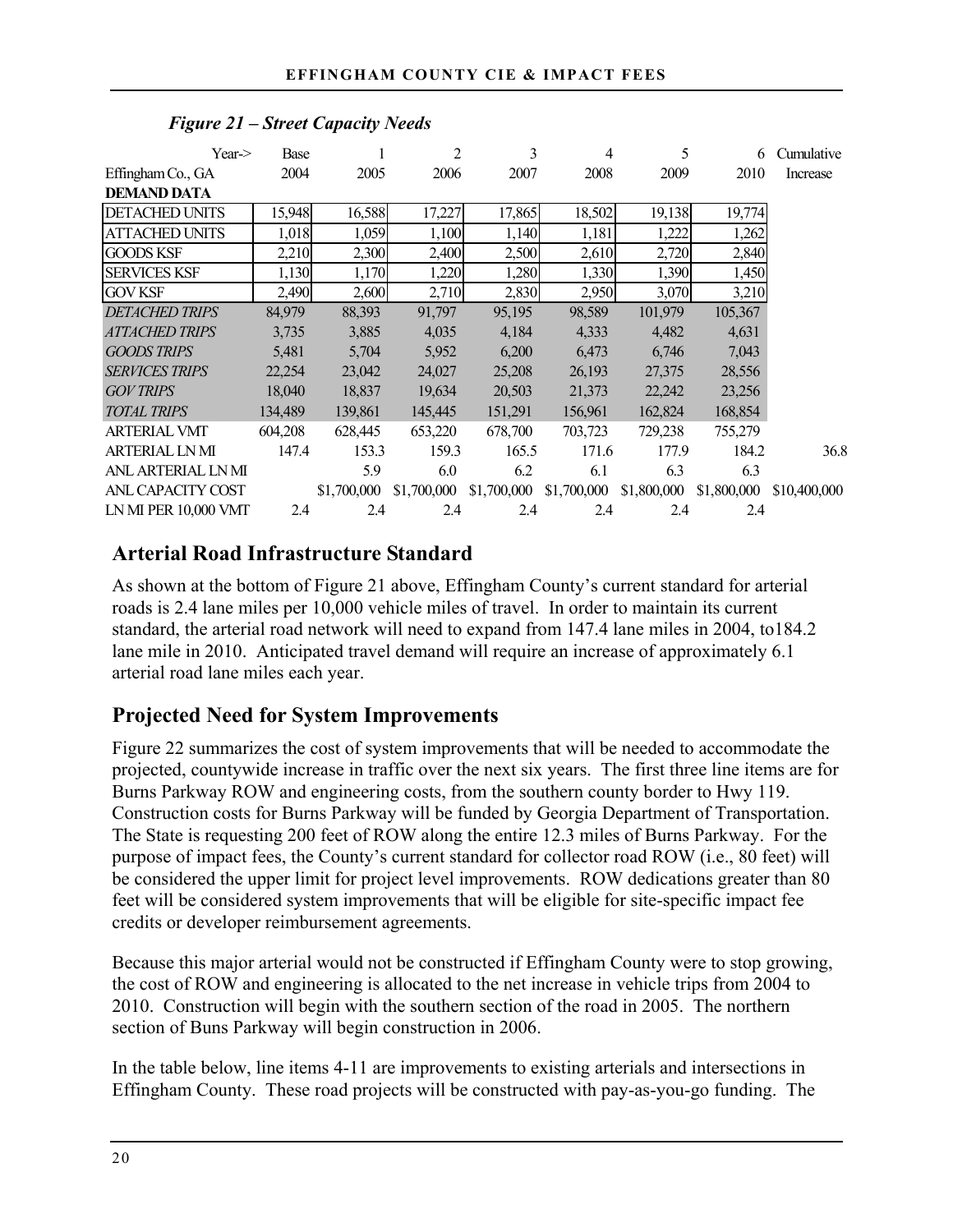average cost allocation to the projected total vehicle trips in 2010 ensures new development will only pay for its proportionate share of the pay-go projects.

*Figure 22 – Road Improvements Plan* 

| #                                                                  | Location                                                                                       | From              | To                | Lanes          | Lanes          | Miles    | Lane-Mile                                | County's    |
|--------------------------------------------------------------------|------------------------------------------------------------------------------------------------|-------------------|-------------------|----------------|----------------|----------|------------------------------------------|-------------|
|                                                                    |                                                                                                |                   |                   | 2004           | 2010           |          | Increase                                 | Cost        |
|                                                                    | <b>Marginal Cost Allocation</b>                                                                |                   |                   |                |                |          |                                          |             |
|                                                                    | Burns Parkway ROW                                                                              | County Line       | Little McCall     | $\theta$       | $\overline{4}$ | 5.0      | 20.0                                     | \$1,455,000 |
| 2                                                                  | <b>Burns Parkway ROW</b>                                                                       | Little McCall     | <b>Hwy 119</b>    | $\theta$       | $\overline{2}$ | 7.3      | 14.6                                     | \$2,124,000 |
| 3                                                                  | Burns Parkway Engineering (15% of \$28 million)                                                |                   |                   |                |                |          |                                          | \$4,200,000 |
|                                                                    |                                                                                                |                   |                   |                |                | Subtotal | 34.6                                     | \$7,779,000 |
| Net Increase in Total County Average Weekday VMT from 2004 to 2010 |                                                                                                |                   |                   |                |                |          | 151,071                                  |             |
|                                                                    |                                                                                                |                   |                   |                |                |          | Capacity Cost Per VMT                    | \$51        |
|                                                                    | <b>Average Cost Allocation</b>                                                                 |                   |                   |                |                |          |                                          |             |
| 4                                                                  | Goshen Road                                                                                    | <b>Burns Pkwy</b> | Hodgeville Rd     | $\overline{2}$ | 4              | 1.7      | 3.4                                      | \$769,402   |
| 5                                                                  | Hodgeville Rd                                                                                  | County Line       | Goshen Rd         | 2              | $\overline{2}$ | 1.9      | 0.0                                      | \$677,982   |
| 6                                                                  | Goshen Road                                                                                    | Hwy 21            | <b>Burns Pkwy</b> | $\overline{2}$ | $\overline{2}$ | 2.0      | $0.0\,$                                  | \$354,162   |
| 7                                                                  | Hwy 21 & Ebenezer Rd Intersection                                                              |                   |                   |                |                |          |                                          | \$200,000   |
| 8                                                                  | Hwy 21 & McCall Rd (Springfield Intersection)                                                  |                   |                   |                |                |          |                                          | \$475,000   |
| 9                                                                  | Hwy 21 & McCall Rd (Rincon Intersection)                                                       |                   |                   |                |                |          |                                          | \$200,000   |
|                                                                    | 10 Hwy 30 & Kolic Helmley Intersection                                                         |                   |                   |                |                |          |                                          | \$125,000   |
|                                                                    | 11 Hwy 80 & Old River Rd Intersection                                                          |                   |                   |                |                |          |                                          | \$125,000   |
|                                                                    |                                                                                                |                   |                   |                |                | Subtotal | 3.4                                      | \$2,926,546 |
|                                                                    |                                                                                                |                   |                   |                |                |          | Total County Average Weekday VMT in 2010 | 755,279     |
|                                                                    |                                                                                                |                   |                   |                |                |          | Capacity Cost Per VMT                    | \$3         |
|                                                                    | \$10,705,546<br>Total<br>38.0                                                                  |                   |                   |                |                |          |                                          |             |
|                                                                    |                                                                                                |                   |                   |                |                |          | Cost Per Lane Mile (rounded)             | \$282,000   |
|                                                                    | <b>Total Cost Per VMT</b><br>\$54<br>Source: Effingham County Capital Improvements Plan, 5/03. |                   |                   |                |                |          |                                          |             |

# **Cost Allocation Considerations**

Reasonably allocating the cost of transportation system improvements requires consideration of several transportation planning challenges. Because road networks are "open" systems, expanded capacity is quickly absorbed by driver adaptations. For example, drivers may change their route of travel, departure times and even mode (i.e., automobile, bicycle, walking or transit) to take advantage of road improvements. Given the fact that existing development will benefit from planned improvements, along with the legislative mandate that impact fees may not be used to correct existing deficiencies, road impact fees use a conservative approach whereby 24% of the cost for road improvements has been attributed to existing development. As shown in Figure 23, approximately 76% of the cost of system improvements is directly attributable to new development.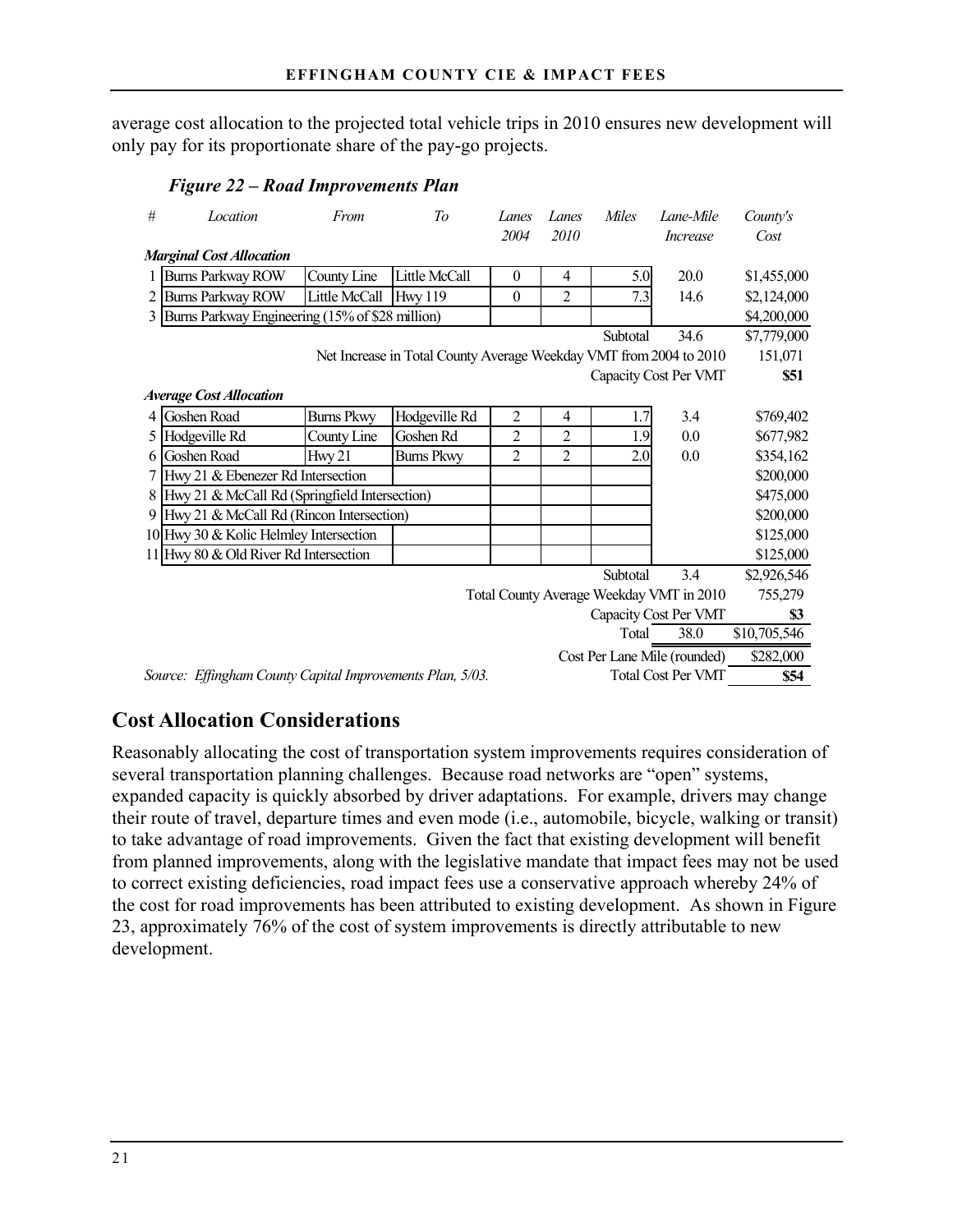

### *Figure 23 – Transportation Plan Cost Allocation*

# **Credit Evaluation**

A credit for future revenue is only necessary if there is potential double payment for capacity projects needed to accommodate new development. Because road impact fees will only cover a portion of the cost of planned improvements, Effingham County will also use Special Purpose Local Option Sales Tax (SPLOST) revenue to fund system improvements. As shown in Figure 24, existing development's CIE cost is divided by average weekday vehicle trips to yield an annual credit per vehicle trip. A present value adjustment accounts for the time-value of the future payments, funded by SPLOST revenue. The discounted revenue credit per trip will lower the impact fees to avoid potential double payment for system improvements by new development.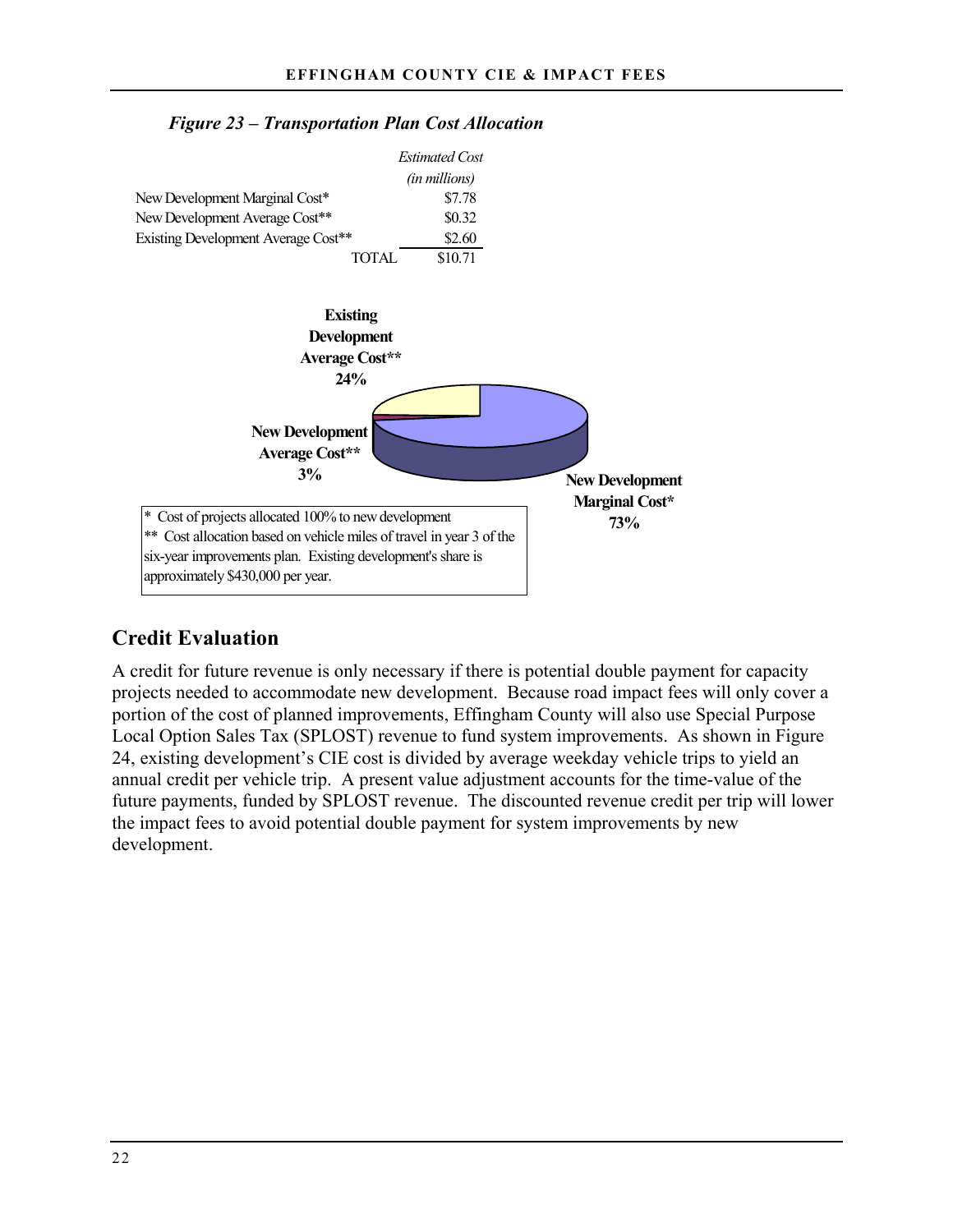| Year         | Existing      | Avg Weekday          | Credit   |  |
|--------------|---------------|----------------------|----------|--|
|              | Development's | Vehicle Trips        | Per Trip |  |
|              | $CIF$ Cost    |                      |          |  |
| 2005         | \$434,000     | 139,861              | \$3.10   |  |
| 2006         | \$434,000     | 145,445              | \$2.98   |  |
| 2007         | \$434,000     | 151,291              | \$2.87   |  |
| 2008         | \$434,000     | 156,961              | \$2.77   |  |
| 2009         | \$434,000     | 162,824              | \$2.67   |  |
| 2010         | \$434,000     | 168,854              | \$2.57   |  |
| <b>TOTAL</b> | \$2,604,000   |                      | \$16.96  |  |
|              |               | Discount Rate        | $5.00\%$ |  |
|              |               | <b>Present Value</b> | \$14.42  |  |

### *Figure 24 – SPLOST Revenue Credit*

### **Road Impact Fee Input Variables**

Factors used to derive the road impact fees are shown in Figure 25. Impact fees for nonresidential development are typically based on floor area. However, the impact fees for few types of nonresidential development have unique demand units. For example, impact fees for lodging are based on the number of rooms and fees for day care facilities are based on the number of students. The fee categories listed below should cover common development types. For unique development types not represented by any of the categories listed, Effingham County may allow, or require, trip generation estimates to be provided by a licensed professional traffic engineer or certified planner.

Capital cost for the average length trip is derived from level-of-service components shown near the bottom of Figure 25. The capital cost for the average length trip is the product of the average trip length multiplied by the trip length adjustment factor and the capital cost per vehicle mile of travel. For example, the capital cost for the average length trip from residential development is 4.19 miles, multiplied by 1.27, multiplied by \$54, or \$287 per trip.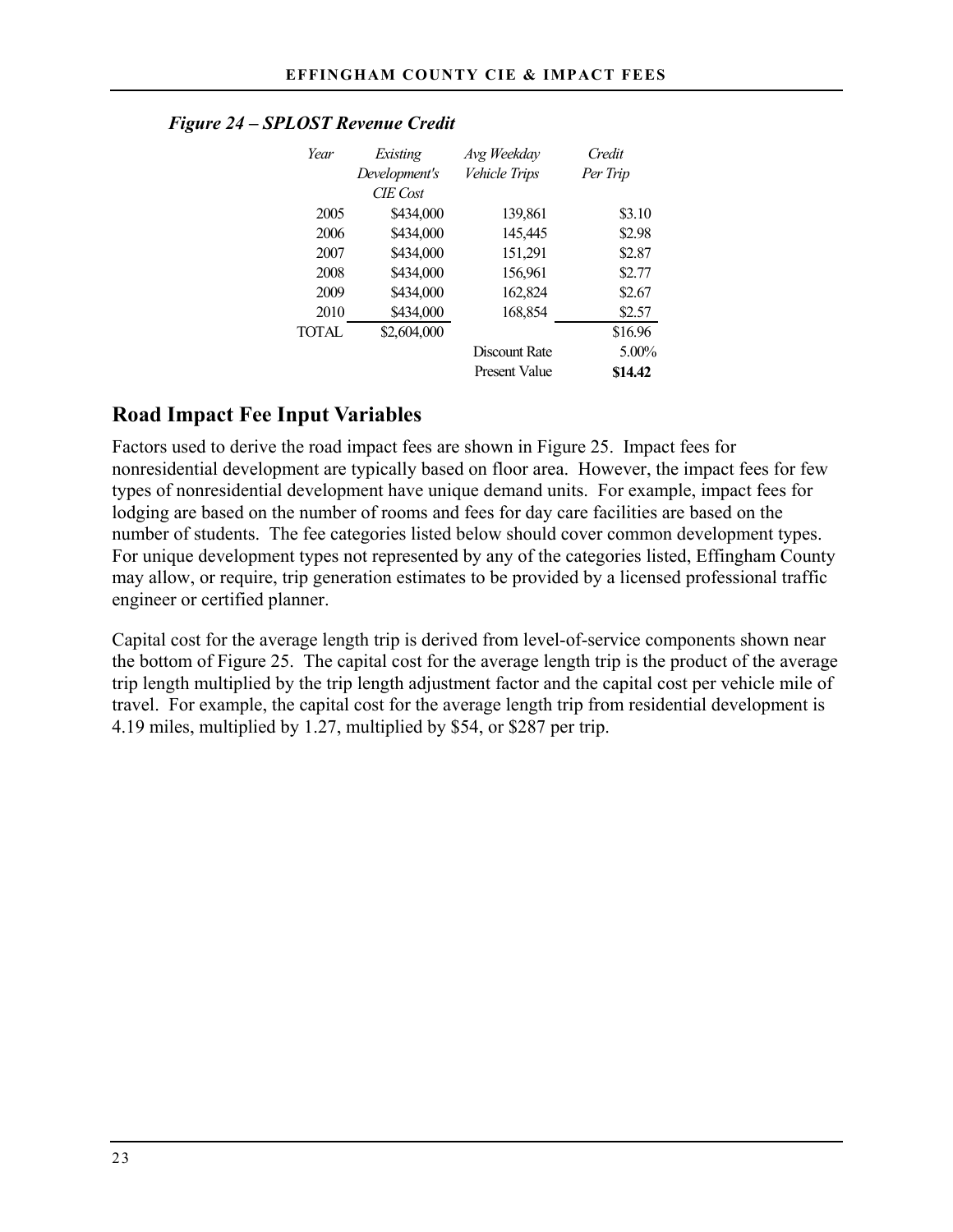| <b>ITE</b>                                           | <b>Residential</b> | <b>Commercial</b> /  | <b>Other</b>          |
|------------------------------------------------------|--------------------|----------------------|-----------------------|
| Code                                                 |                    | <b>Shopping Ctrs</b> | <b>Nonresidential</b> |
| <b>Weekday Vehicle Trip Ends</b>                     |                    |                      |                       |
| <b>Residential (per Housing Unit)</b>                |                    |                      |                       |
| 210 Detached Housing                                 | 9.57               |                      |                       |
| 221 Attached Housing                                 | 6.59               |                      |                       |
| Nonresidential (per 1,000 Square Feet of Floor Area) |                    |                      |                       |
| 820 Commercial / Shop Ctr 25,000 SF or less          |                    | 110.32               |                       |
| 820 Commercial / Shop Ctr 25,001-100,000 SF          |                    | 67.91                |                       |
| 820 Commercial / Shop Ctr 100,001-400,000 SF         |                    | 41.80                |                       |
| 710 General Office 10,000 SF or less                 |                    |                      | 22.66                 |
| 710 General Office 10,001-25,000 SF                  |                    |                      | 18.35                 |
| 710 General Office 25,001-50,000 SF                  |                    |                      | 15.65                 |
| 720 Medical-Dental Office                            |                    |                      | 36.13                 |
| 610 Hospital                                         |                    |                      | 17.57                 |
| 770 Business Park                                    |                    |                      | 12.76                 |
| 110 Light Industrial                                 |                    |                      | 6.97                  |
| 150 Warehousing                                      |                    |                      | 4.96                  |
| 151 Mini-Warehouse*                                  |                    |                      | 2.50                  |
| Other Nonresidential                                 |                    |                      |                       |
| 320 Lodging (per room)                               |                    |                      | 5.63                  |
| 565 Day Care (per student)                           |                    |                      | 4.48                  |
| 620 Nursing Home (bed)                               |                    |                      | 2.37                  |
| <b>Trip Adjustment Factors</b>                       | 60%                |                      | 50%                   |
| Commercial / Shop Ctr 25,000 SF or less              |                    | 22%                  |                       |
| Commercial / Shop Ctr 25,001-100,000 SF              |                    | 29%                  |                       |
| Commercial / Shop Ctr 100,001-400,000 SF             |                    | 35%                  |                       |
| <b>Level Of Service</b>                              |                    |                      |                       |
| Average Trip Length (miles)                          | 4.19               | 4.19                 | 4.19                  |
| Average Trip Length Adjustment                       | 127%               | 62%                  | 76%                   |
| Cost Per VMT                                         | \$54               | \$54                 | \$54                  |
| Capacity Cost for Avg Length Trip                    | \$287              | \$140                | \$171                 |
| Revenue Credit Per Trip                              | (\$15)             | \$15                 | (\$15)                |
| Net Capital Cost Per Trip                            | \$272              | \$125                | \$156                 |
| <b>Residential Vacancy Rate</b>                      | 7.2%               |                      |                       |

# *Figure 25 – Road Fee Input Variables*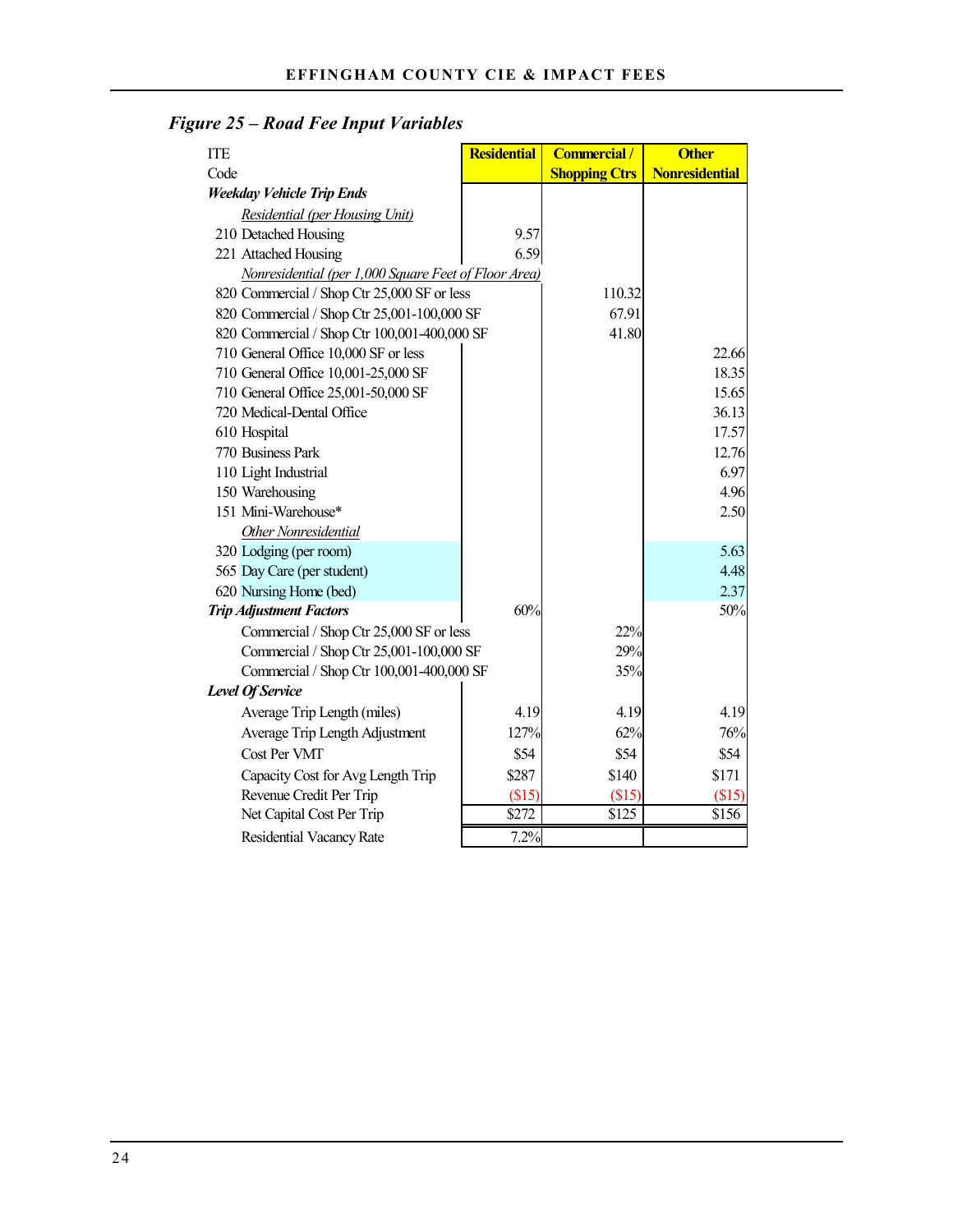# **Maximum Supportable Road Impact Fees**

The input variables discussed above were used to derive the maximum supportable impact fees shown in Figure 26. For example, the development impact fee for a single-family detached house is the product of the trip generation rate (9.57), multiplied by the residential commuting pattern adjustment factor (0.60), multiplied by the net capital cost per trip (\$272), multiplied by the residential occupancy rate  $(1 - 0.072 = 0.928)$  which equates to \$1,449 per housing unit.

### *Figure 26 - Road Impact Fee Schedule*

|                                              | <b>Residential</b> | <b>Commercial</b> /  | <b>Other</b>          |
|----------------------------------------------|--------------------|----------------------|-----------------------|
| <b>Maximum Supportable Road Impact Fee</b>   |                    | <b>Shopping Ctrs</b> | <b>Nonresidential</b> |
| Residential (per housing unit)               |                    |                      |                       |
| 210 Detached Housing                         | \$1,449            |                      |                       |
| 221 Attached Housing                         | \$998              |                      |                       |
| Nonresidential Per Square Foot of Floor Area |                    |                      |                       |
| 820 Commercial / Shop Ctr 25,000 SF or less  |                    | \$3.03               |                       |
| 820 Commercial / Shop Ctr 25,001-100,000 SF  |                    | \$2.46               |                       |
| 820 Commercial / Shop Ctr 100,001-400,000 SF |                    | \$1.82               |                       |
| 710 General Office 10,000 SF or less         |                    |                      | \$1.76                |
| 710 General Office 10,001-25,000 SF          |                    |                      | \$1.43                |
| 710 General Office 25,001-50,000 SF          |                    |                      | \$1.22                |
| 720 Medical-Dental Office                    |                    |                      | \$2.81                |
| 610 Hospital                                 |                    |                      | \$1.37                |
| 770 Business Park                            |                    |                      | \$0.99                |
| 110 Light Industrial                         |                    |                      | \$0.54                |
| 150 Warehousing                              |                    |                      | \$0.38                |
| 151 Mini-Warehouse*                          |                    |                      | \$0.19                |
| Other Nonresidential                         |                    |                      |                       |
| 310 Lodging (per room)                       |                    |                      | \$439                 |
| 565 Day Care (per student)                   |                    |                      | \$349                 |
| 620 Nursing Home (bed)                       |                    |                      | \$184                 |

\* Also used for churches without weekday school or day care functions.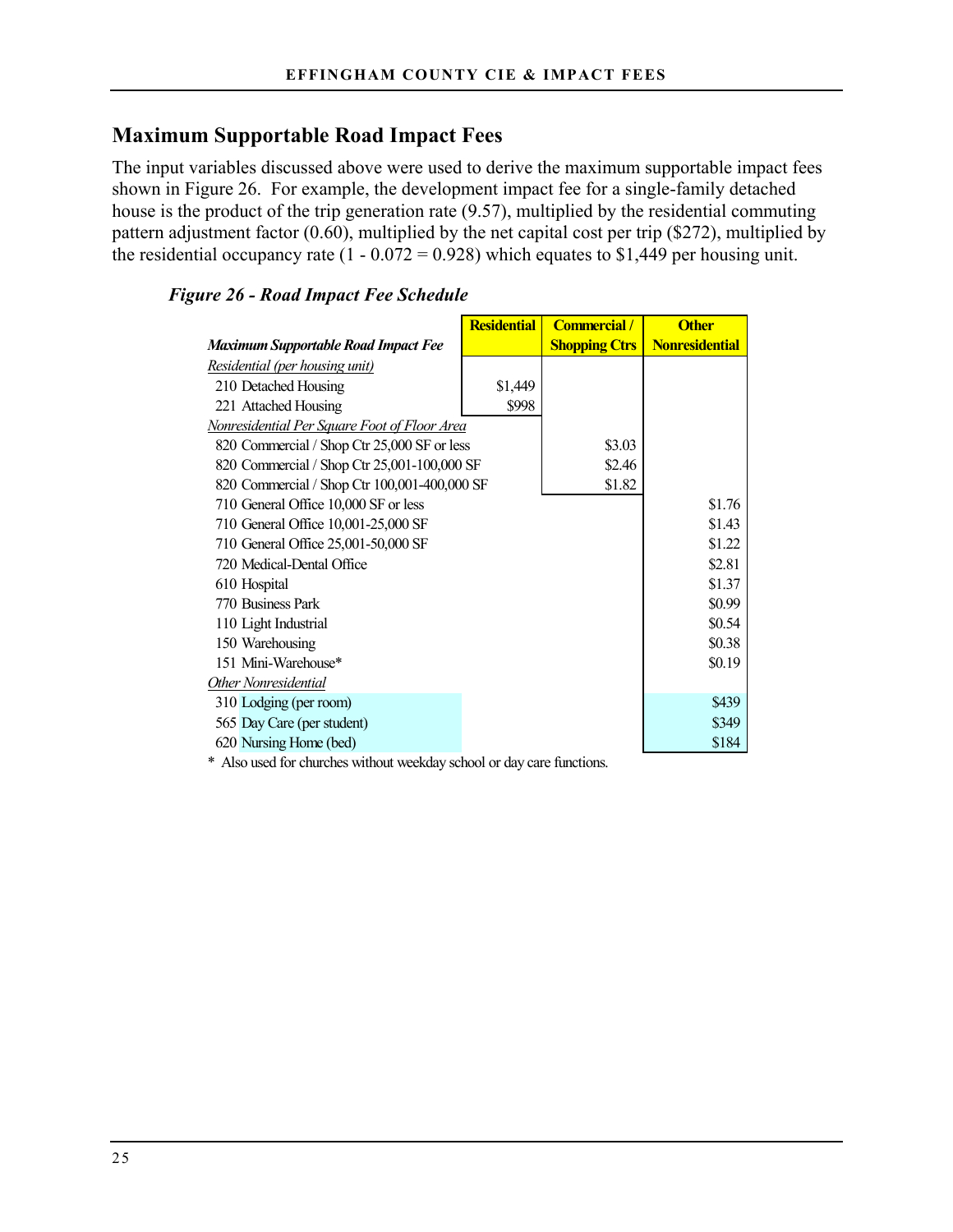# **Projected Cash Flow for Roads**

As shown in Figure 27, road impact fee revenue averages \$1.04 million per year over the sixyear time frame used in the cash flow analysis. Over the next six years, road capacity projects will have an average cost of \$1.78 million per year. If necessary, funds may be accumulated for several years in order to construct a major project. Annual deficits will require SPLOST revenue to adequately fund the County's road plan.

The cash flow summary provides an indication of the impact fee revenue and expenditures necessary to meet the demand for arterial road system improvements. To the extent the rate of development either accelerates or slows down, there will be a corresponding change in the impact fee revenue and capital costs. See Appendix A for discussion of the development projections that drive the cash flow analysis.

| Effingham County, Georgia                       |         | 2         | 3         | 4       | 5       | 6         | Cumulative             | Average |
|-------------------------------------------------|---------|-----------|-----------|---------|---------|-----------|------------------------|---------|
| (Current \$ in thousands)                       | 2005    | 2006      | 2007      | 2008    | 2009    | 2010      | Total                  | Annual  |
| <b>REVENUES</b>                                 |         |           |           |         |         |           |                        |         |
| Road Fee - Detached<br>19                       | \$863   | \$861     | \$859     | \$858   | \$857   | \$857     | \$5,156                | \$859   |
| Road Fee - Attached<br>20                       | \$38    | \$38      | \$38      | \$38    | \$38    | \$38      | \$227                  | \$38    |
| Road Fee - Goods<br>21                          | \$29    | \$32      | \$32      | \$36    | \$36    | \$39      | \$203                  | \$34    |
| Road Fee - Services<br>22                       | \$84    | \$105     | \$125     | \$105   | \$125   | \$125     | \$669                  | \$112   |
| <b>Subtotal Road Fees</b><br>6                  | \$1,014 | \$1,036   | \$1,055   | \$1,036 | \$1,056 | \$1,059   | \$6,255                | \$1,043 |
| <b>CAPITAL COSTS</b>                            |         |           |           |         |         |           |                        |         |
| Road Capacity Projects                          | \$1,784 | \$1,784   | \$1,784   | \$1,784 | \$1,784 | \$1,784   | \$10,706               | \$1,784 |
| Debt Service (not applicable)                   | \$0     | \$0       | \$0       | \$0     | \$0     | \$0       | \$0                    | \$0     |
| <b>Road CIE Projects</b>                        | \$1,784 | \$1,784   | \$1,784   | \$1,784 | \$1,784 | \$1,784   | \$10,706               | \$1,784 |
| <b>NET CAPITAL FACILITIES CASH FLOW - Roads</b> |         |           |           |         |         |           | Current S in thousands |         |
| Annual Surplus (or Deficit)                     | (S770)  | $(\$749)$ | $(\$729)$ | (S748)  | (S728)  | $(\$726)$ | (S4, 450)              | (S742)  |

### *Figure 27 – Cash Flow Summary for Transportation*

| NET CAPITAL FACILITIES CASH FLOW - Roads |        |                                                                       |  |                            |  | Current S in thousands |                    |  |
|------------------------------------------|--------|-----------------------------------------------------------------------|--|----------------------------|--|------------------------|--------------------|--|
| Annual Surplus (or Deficit)              | (S770) | (\$749)                                                               |  | $(S729)$ $(S748)$ $(S728)$ |  | (S726)                 | $(S4,450)$ $(S74)$ |  |
| Cumulative Surplus (or Deficit)          |        | $(\$770)$ $(\$1,519)$ $(\$2,248)$ $(\$2,996)$ $(\$3,725)$ $(\$4,450)$ |  |                            |  |                        |                    |  |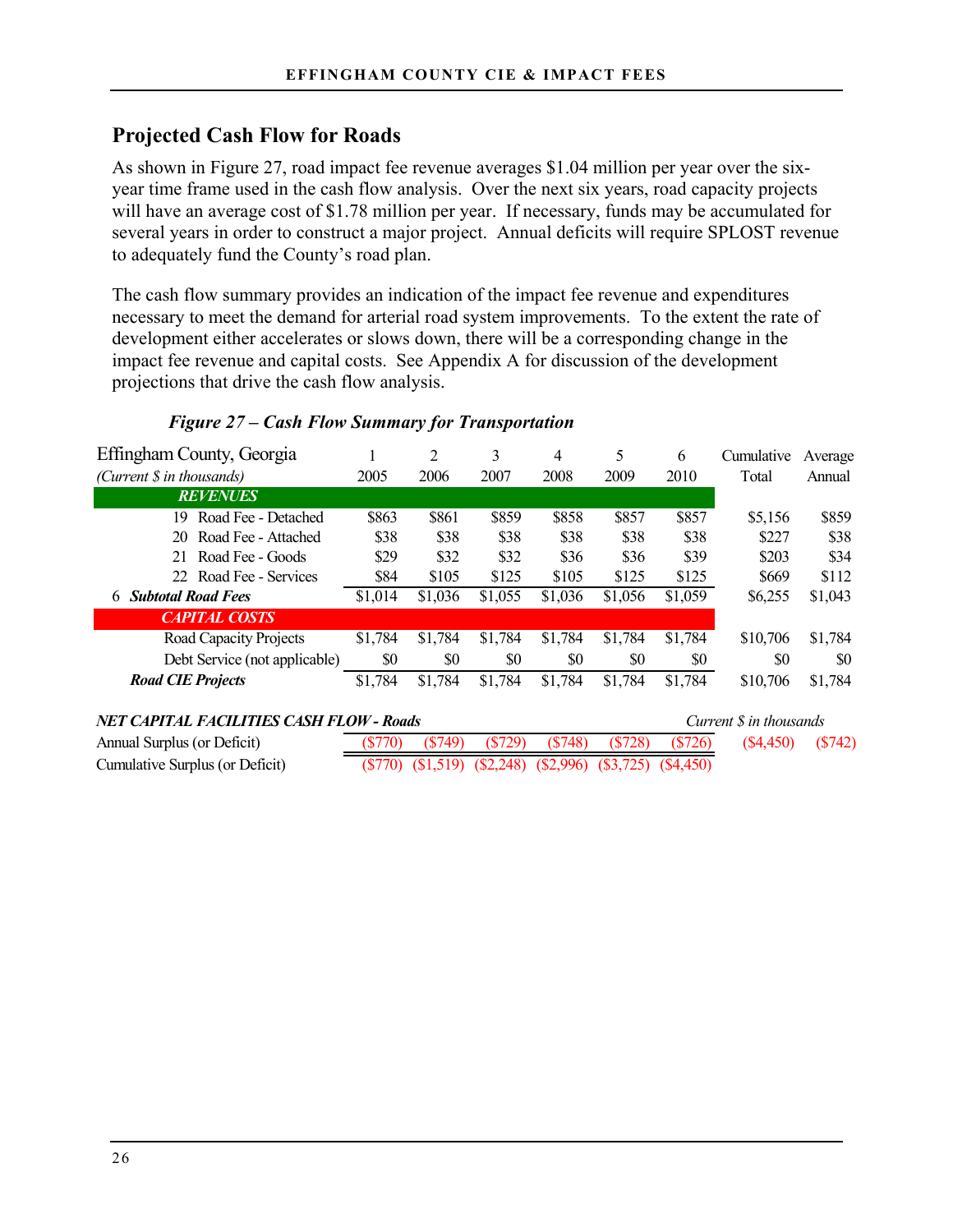# **PUBLIC SAFETY**

The public safety impact fee addresses the need for facilities that provide service in the unincorporated area of Effingham County, such as the 911 Communications Center and County Jail. Cities pay a user fee for use of the jail. The 911 services to the cities are minimal when compared to the growth rate of the unincorporated area of the county versus the cities. As shown in Figure 28, public safety impact fees use different demand indicators for residential and nonresidential development. Residential impact fees are calculated on a per capita basis and then converted to a proportionate fee amount by type of housing, based on household size. To calculate nonresidential impact fees, TA recommends using vehicle trips as the best demand indicator for public safety facilities. Trip generation rates are highest for commercial developments, such as shopping centers, and lowest for industrial/warehouse development. Office and institutional trip rates fall between the other two categories. This ranking of trip rates is consistent with the relative demand for public safety from nonresidential development. Other possible nonresidential demand indicators, such as employment or floor area, do not accurately reflect the demand for service. If employees per thousand square feet were used as the demand indicator, public safety impact fees would be too high for office and institutional development. If floor area were used as the demand indicator, public safety impact fees would be too high for industrial development. Also, sheriff officers respond to traffic accidents, which are directly proportionate to trip generation rates.



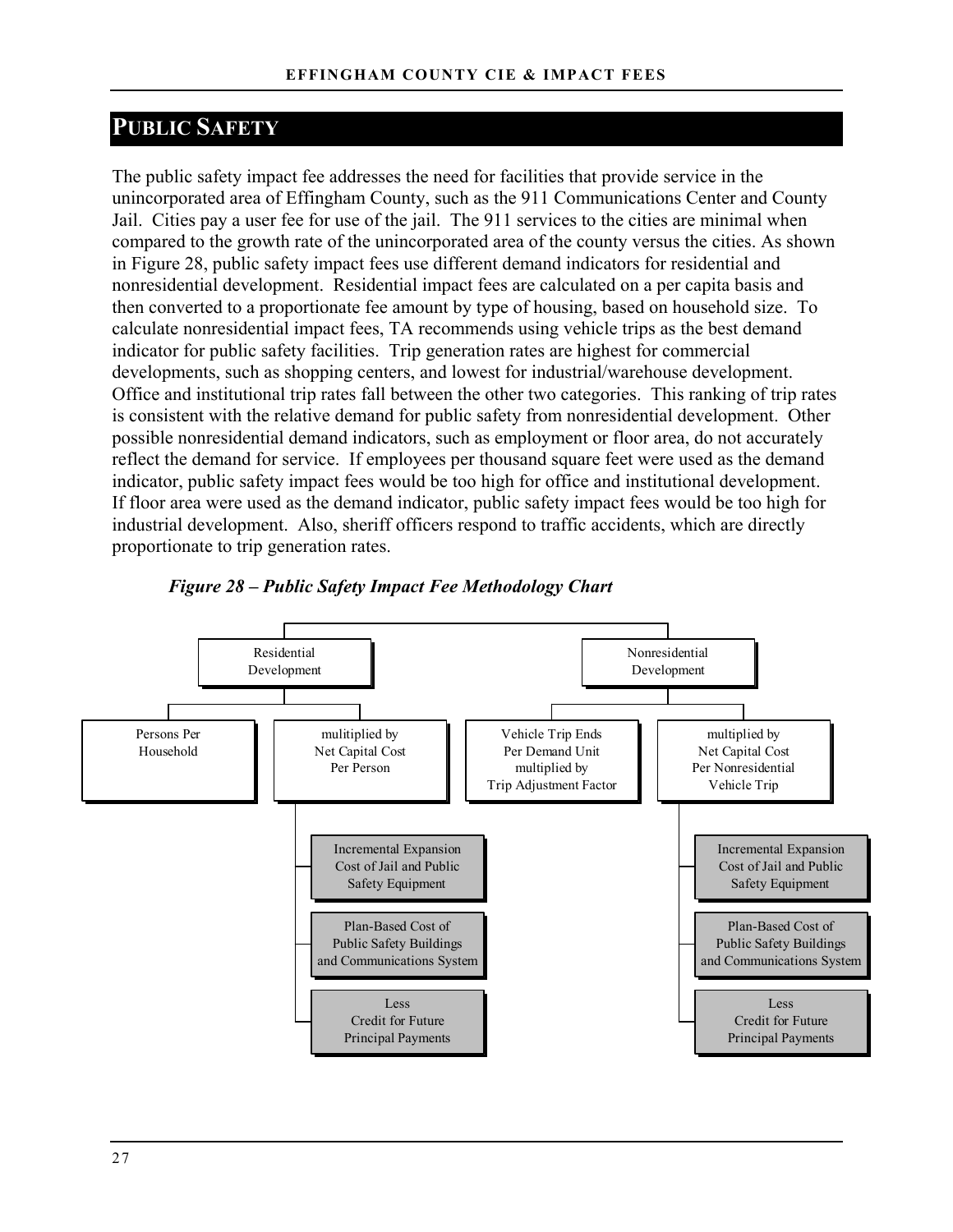# **Cost Allocation for Public Safety**

The proportionate share factors shown in Figure 29 are used to allocate capital costs to residential and nonresidential development. For residential development, the proportionate share factor is based on estimated person hours of non-working residents, plus the non-working hours of resident workers. Based on 2000 census data, Effingham County's population is divided almost equally between residents that work and those that do not work. For resident workers, two-thirds of a day (i.e., 16 hours) is allocated to residential demand. Time spent at work (i.e., 8 hours) is allocated to nonresidential development. In 2000, the U.S. Census Bureau estimated that 5,728 residents worked in Effingham County. Therefore, total jobs include 431 non-resident workers that commute into Effingham County for work. Based on estimated person hours, the cost allocation for residential development is 94% while nonresidential development accounts for 6% of the demand for public safety infrastructure.

|                                            | Demand Units in 2000 | Demand                  | Person       |
|--------------------------------------------|----------------------|-------------------------|--------------|
|                                            |                      | Hours/Day               | <b>Hours</b> |
| <b>Residential</b>                         |                      |                         |              |
| <b>Total Population</b>                    | 37,535               |                         |              |
| Residents Not Working                      | 20,324               | 24                      | 487,776      |
| <b>Resident Workers</b>                    | 17,211               |                         |              |
| Residents Working in Effingham Co.*        | 5,728                | 16                      | 91,648       |
| Residents Working Outside of County*       | 11,483               | 16                      | 183,728      |
|                                            |                      | Residential Subtotal    | 763,152      |
|                                            |                      |                         | 94%          |
| <b>Nonresidential</b>                      |                      |                         |              |
| Jobs Located in Effingham County           | 6,159                |                         |              |
| Residents Working in Effingham Co.*        | 5,728                | 8                       | 45,824       |
| Non-Resident Workers                       | 431                  | 8                       | 3,444        |
|                                            |                      | Nonresidential Subtotal | 49,268       |
|                                            |                      |                         | 6%           |
| * Source: Table P26 from SF3, Census 2000. |                      | <b>TOTAL</b>            | 812,420      |

### *Figure 29 – Proportionate Share Factors for Public Safety*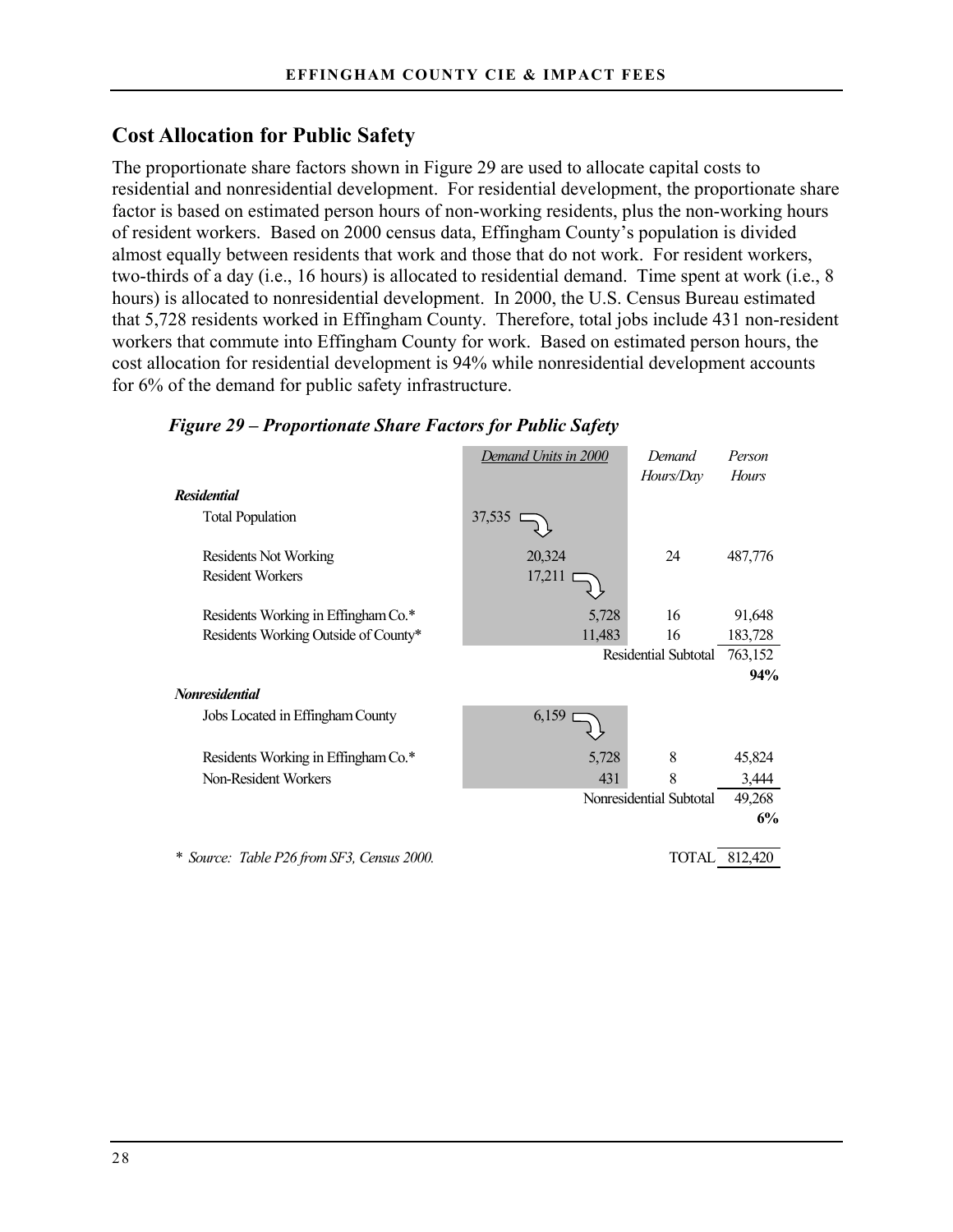# **Public Safety Infrastructure Cost Standards**

Figure 30 includes both incremental expansion and plan-based cost components. The top two sections of the table address the need for expanding existing infrastructure, such as the jail and major public safety equipment with a useful life of more than ten years. The current square feet of jail and the current count of recently acquired public safety equipment were allocated to 2004 demand units to yield the current quantitative standards and cost factors.

The bottom section of Figure 30 lists the capital cost of future projects needed to provide essential public safety services in Effingham County. LOS standards are derived using projected demand units in 2011, including existing demand units in 2004 plus projected demand units that will be added by 2011. This methodology ensures new development is not paying for an increase in LOS standards. The Public Safety Complex, 911 Communications/EMS Center and Radio Tower will be constructed in 2007 with bond financing. Given a five-year bond term, the LOS standard for the plan-based public safety projects is derived using demand units in 2011. Because population and nonresidential vehicle trips associated with existing development are included in the LOS determination, both existing and new development share the same LOS standard.

Average weekday vehicle trips associated with nonresidential development are derived from estimated nonresidential floor area, trip generation rates and trip adjustment factors, as discussed above in the road impact fee section. Documentation of the demographic data used in the impact fee study may be found in Appendix A.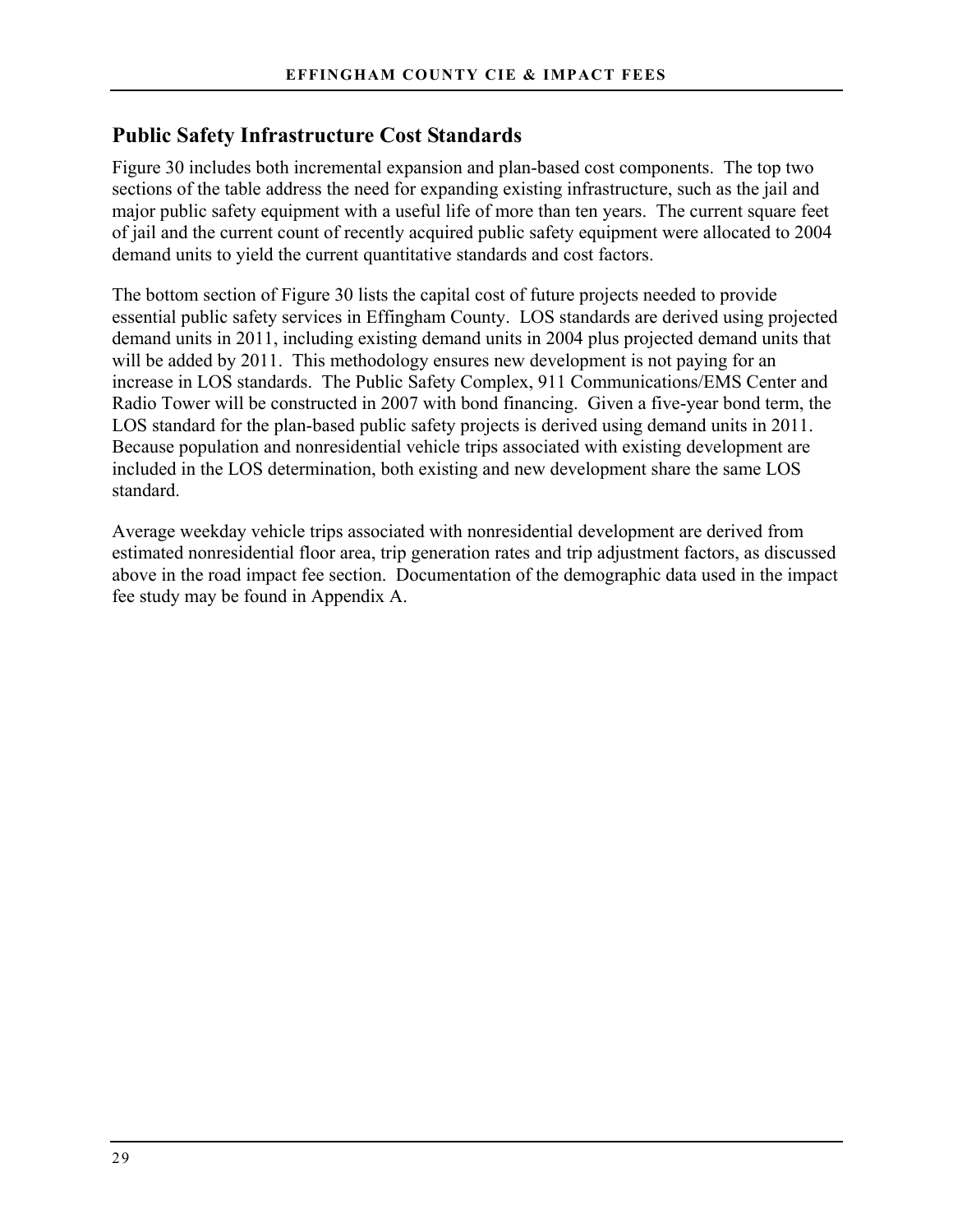# *Figure 30 – Level Of Service Standards for Public Safety Facilities*

#### *Incremental Expansion Cost of Jail*

|      | Site                                                         | Square Feet              | \$/SF     | Total Cost              |             |
|------|--------------------------------------------------------------|--------------------------|-----------|-------------------------|-------------|
|      | Existing Jail                                                | 18,944                   | \$111     | \$2,100,000             |             |
|      |                                                              | Proportionate            |           | 2004                    | Cost per    |
|      |                                                              | Share                    |           | Demand Units            | Demand Unit |
|      | <b>Residential</b>                                           | 94%                      |           | 44,392 persons          | \$44.46     |
|      | Nonresidential                                               | 6%                       |           | 45,775 nonres veh trips | \$2.75      |
|      | Sq Ft Per Person                                             | 0.40                     |           |                         |             |
|      | Sq Ft Per Nonres Vehicle Trip                                | 0.02                     |           |                         |             |
|      | <b>Incremental Expansion Cost of Public Safety Equipment</b> |                          |           |                         |             |
|      | <b>Site</b>                                                  | Count                    | Unit Cost | <b>Total Cost</b>       |             |
|      | <b>Fire Station Pumpers</b>                                  | $\overline{\mathcal{L}}$ | \$342,000 | \$1,368,000             |             |
|      | <b>Fire Station Tankers</b>                                  | $\overline{4}$           | \$197,000 | \$788,000               |             |
|      | <b>TOTAL</b>                                                 | 8                        | \$269,500 | \$2,156,000             |             |
|      |                                                              | Proportionate            |           | 2004                    | Cost per    |
|      |                                                              | Share                    |           | Demand Units            | Demand Unit |
|      | Residential                                                  | 94%                      |           | 44,392 persons          | \$45.65     |
|      | Nonresidential                                               | 6%                       |           | 45,775 nonres veh trips | \$2.82      |
|      | Equipment Per 1,000 Persons                                  | 0.17                     |           |                         |             |
|      | Equip Per 1,000 Nonres Veh Trips                             | 0.01                     |           |                         |             |
|      | <b>Plan-Based Cost of Public Safety Buildings</b>            |                          |           |                         |             |
| Year | <b>Site</b>                                                  | Square Feet              | \$/SF     | Total Cost              |             |
|      | 2007 Public Safety Complex                                   | 12,000                   | \$142     | \$1,700,000             |             |
|      | 2007 911 Com/EMS Ctr & Radio Tower                           | 5,000                    | \$400     | \$2,000,000             |             |
|      | 2009 Sheriff Storage Bldg                                    | 1,800                    | \$81      | \$145,000               |             |
|      | 2010 South Precinct                                          | 3,000                    | \$150     | \$450,000               |             |
|      | <b>TOTAL</b>                                                 | 21,800                   | \$197     | \$4,295,000             |             |
|      |                                                              | Proportionate            |           | 2011                    | Cost per    |
|      |                                                              | Share                    |           | Demand Units            | Demand Unit |
|      | <b>Residential</b>                                           | 94%                      |           | 56,391 persons          | \$71.59     |
|      | Nonresidential                                               | 6%                       | 61,277    | nonres veh trips        | \$4.20      |
|      | Square Feet Per Person                                       | 0.36                     |           |                         |             |
|      | Sq Ft Per Nonres Vehicle Trip                                | 0.02                     |           |                         |             |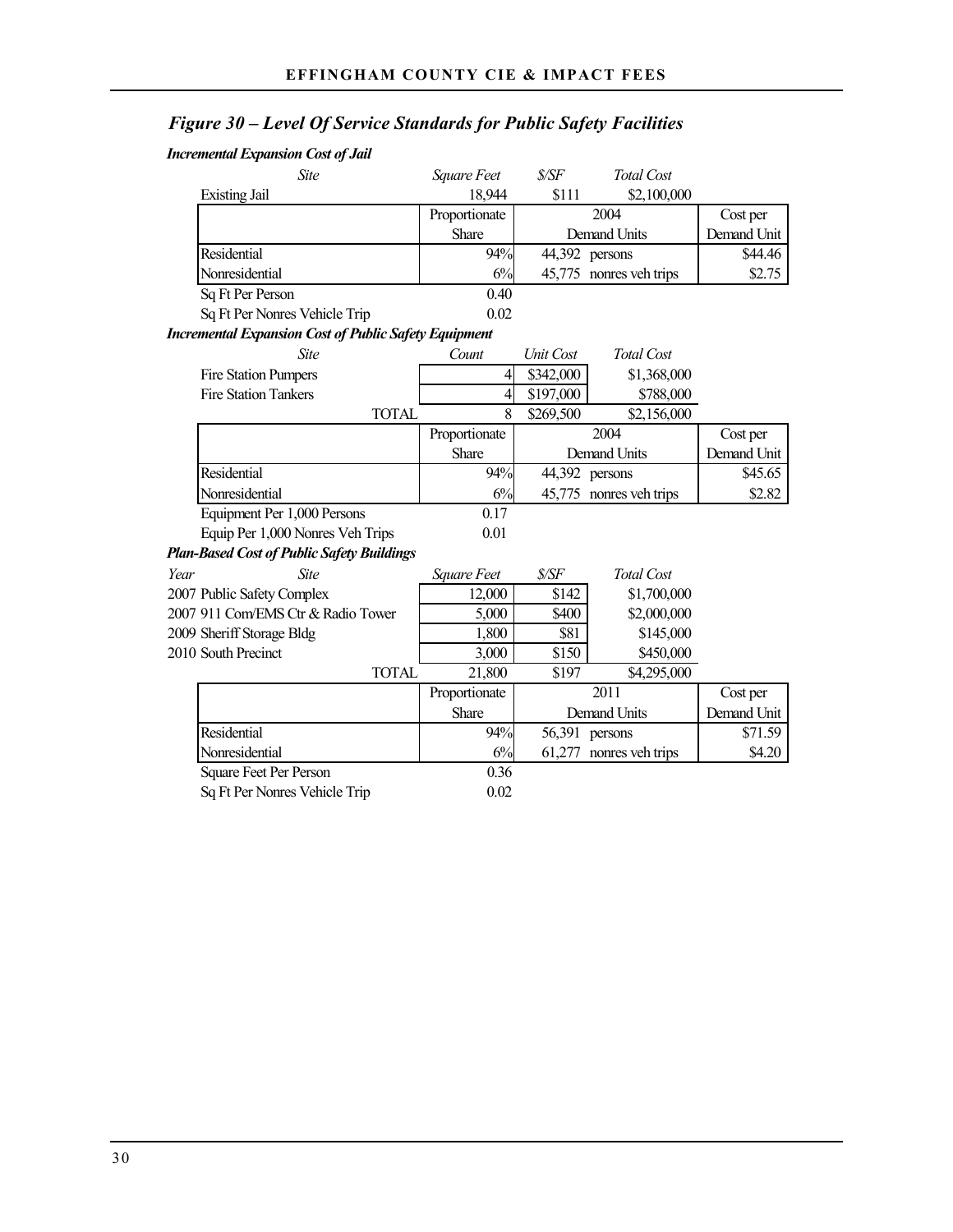# **Projected Need for Public Safety System Improvements**

Growth-related public safety infrastructure needs are summarized in Figure 31. Adding together both the residential and the nonresidential demand for jail space indicates an increase from 18,944 square feet in 2004 to 24,143 square feet in 2011, an increase of 5,199 square feet over seven years. The projected cumulative cost of jail expansion needed to accommodate new development is \$577,000 over the next seven years. To maintain the current LOS standard for public safety equipment, Effingham County must expand its fleet from eight vehicles in 2004 to eleven vehicles in 2011, at a cumulative cost of \$809,000.

The pay-as-you-go projects (line item C4) include a storage building for use by the County Sheriff in 2009 and a south precinct building planned for construction in 2010. The debt service expenditures that begin in 2007 are for the planned improvements listed in the previous table (i.e., Public Safety Complex, 911 Communications/EMS Center and Radio Tower).

|     | Effingham County, Georgia           |       | Year $\Rightarrow$ |              | 2             | 3                | 4        | 5        | 6        |          |            |
|-----|-------------------------------------|-------|--------------------|--------------|---------------|------------------|----------|----------|----------|----------|------------|
|     |                                     |       | 2004               | 2005         | 2006          | 2007             | 2008     | 2009     | 2010     | 2011     |            |
|     | <b>Cumulative Facilities Needed</b> |       |                    |              |               |                  |          |          |          |          |            |
| C7  | Pub Saf Jail - Res                  | sq ft | 17,807             | 18,495       | 19,183        | 19,870           | 20,558   | 21,245   | 21,933   | 22,621   |            |
| C8  | Pub Saf Jail - Nonres               | sq ft | 1,137              | 1,182        | 1,232         | 1,289            | 1,342    | 1,400    | 1,461    | 1,522    |            |
| C9  | Pub Saf Equip - Res                 | count | 8                  | 8            | 8             | 8                | 9        | 9        | 9        | 10       |            |
| C10 | Publ Saf Equip - Nonres             | count | $\mathbf{0}$       | $\mathbf{0}$ |               |                  |          |          |          |          |            |
|     | <b>Additional Facilities Needed</b> |       |                    |              |               |                  |          |          |          |          | Cumulative |
| C7  | Pub Saf Jail - Res                  | sq ft |                    | 688          | 688           | 687              | 688      | 687      | 688      | 688      | 4,814      |
| C8  | Pub Saf Jail - Nonres               | sq ft |                    | 45           | 50            | 57               | 53       | 58       | 61       | 61       | 385        |
| C9  | Pub Saf Equip - Res                 | count |                    | $\theta$     | $\theta$      | $\theta$         |          | $\theta$ | $\theta$ |          | 2          |
| C10 | Publ Saf Equip - Nonres             | count |                    | $\theta$     |               | $\boldsymbol{0}$ | $\theta$ | $\theta$ | $\theta$ | $\Omega$ |            |
|     | <b>Pay-Go Expenditures</b>          |       |                    | 1000         | 's of dollars |                  |          |          |          |          | Cumulative |
| C4  | Public Safety Pay-Go Projects       |       |                    | \$0          | \$0           | \$0              | \$0      | \$145    | \$450    | \$0      | \$595      |
| C7  | Pub Saf Jail - Res                  |       |                    | \$76         | \$76          | \$76             | \$76     | \$76     | \$76     | \$76     | \$534      |
| C8  | Pub Saf Jail - Nonres               |       |                    | \$5          | \$6           | \$6              | \$6      | \$6      | \$7      | \$7      | \$43       |
| C9  | Pub Saf Equip - Res                 |       |                    | \$0          | \$0           | \$0              | \$270    | \$0      | \$0      | \$270    | \$539      |
| C10 | Publ Saf Equip - Nonres             |       |                    | \$0          | \$270         | \$0              | \$0      | \$0      | \$0      | \$0      | \$270      |
|     | <b>Debt Service</b>                 |       |                    | 1000         | 's of dollars |                  |          |          |          |          |            |
| 3   | Pub Saf Adm & Com                   |       |                    | \$0          | \$0           | \$855            | \$855    | \$855    | \$855    | \$855    | \$4,273    |

### *Figure 31 – Public Safety Infrastructure Needs*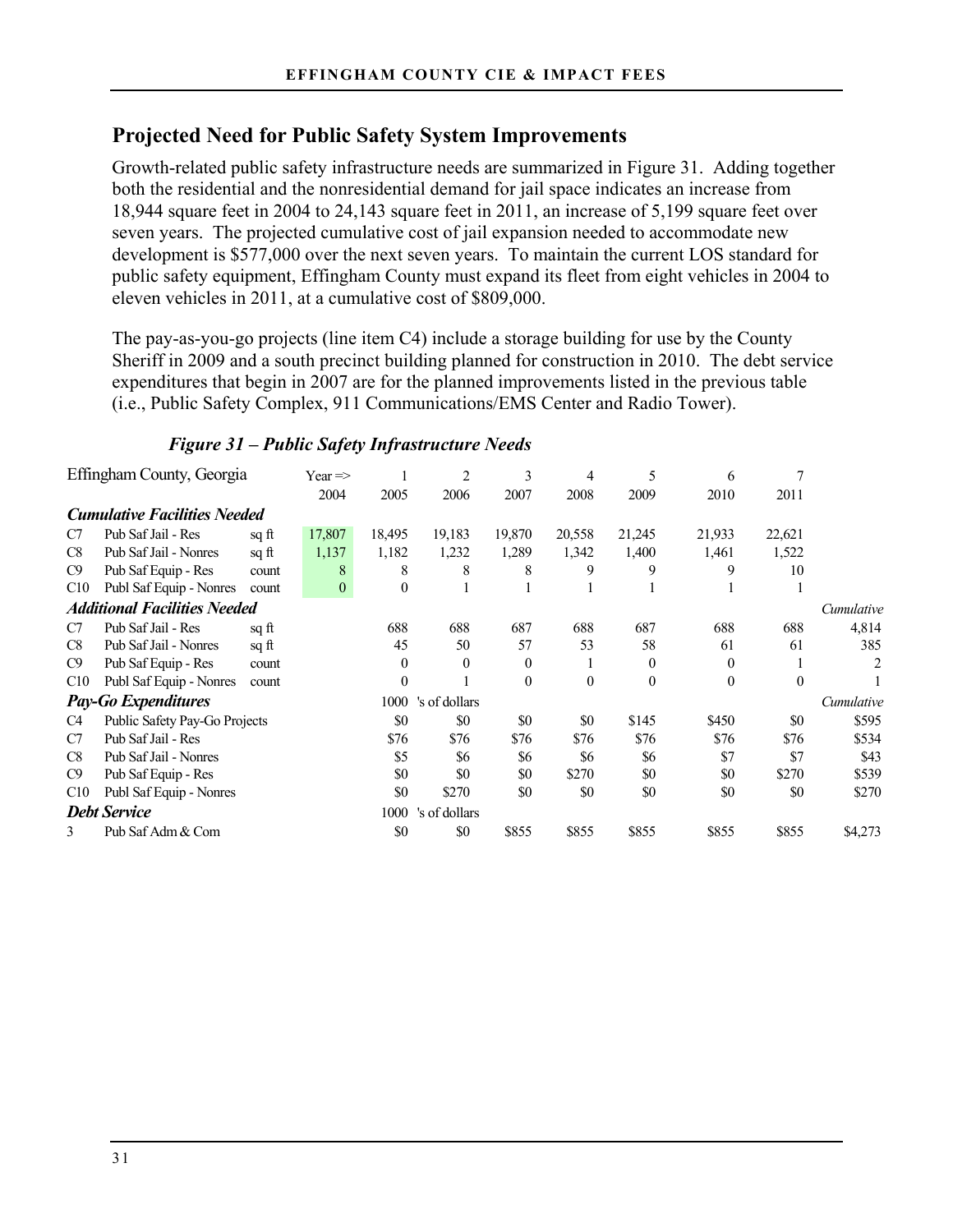# **SPLOST Revenue Credit**

To avoid potential double payment for the Public Safety Complex and communications system, the present value of future principal payments will be deducted from the public safety impact fees (see Figure 32). Estimated principal payments assume the financing of approximately \$3.7 million over five years at 5% annual interest. Consistent with the cost-allocation methodology, principal payments are split between residential and nonresidential development, then divided by annual demand units.

| Year | <b>SPLOST</b>     | Residential  | Nonresidential | Countywide | Nonresidential       | Principal  | Principal |
|------|-------------------|--------------|----------------|------------|----------------------|------------|-----------|
|      | Principal         | <i>Share</i> | <i>Share</i>   | Population | Vehicle              | Payments   | Payments  |
|      | Payments          | 94%          | 6%             |            | Trips                | Per Person | Per NRVT  |
| 2007 | \$669,607         | \$629,430    | \$40,176       | 49,534     | 51,912               | \$12.71    | \$0.77    |
| 2008 | \$703,087         | \$660,902    | \$42,185       | 51,249     | 54,038               | \$12.90    | \$0.78    |
| 2009 | \$738,241         | \$693,947    | \$44,294       | 52,963     | 56,362               | \$13.10    | \$0.79    |
| 2010 | \$775,154         | \$728,644    | \$46,509       | 54,677     | 58,856               | \$13.33    | \$0.79    |
| 2011 | \$813,911         | \$765,077    | \$48,835       | 56,391     | 61,277               | \$13.57    | \$0.80    |
|      | TOTAL \$3,700,000 | \$3,478,000  | \$222,000      |            |                      | \$65.61    | \$3.93    |
|      |                   |              |                |            | Discount Rate        | $5.00\%$   | 5.00%     |
|      |                   |              |                |            | <b>Present Value</b> | \$56.72    | \$3.40    |

### *Figure 32 – Principal Payment Credit for Public Safety Facilities*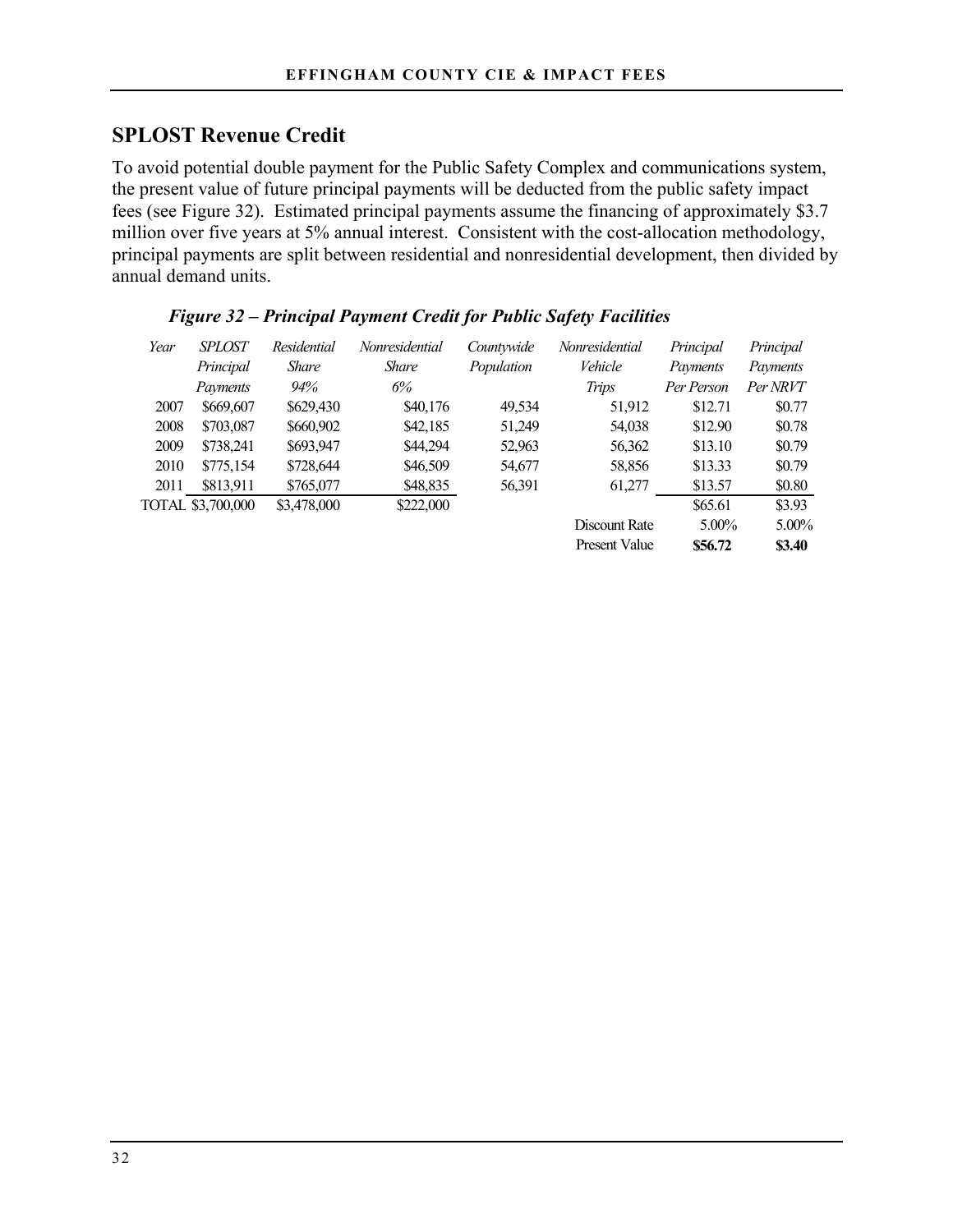# **Public Safety Fee Input Variables**

LOS standards used to derive the public safety impact fees are shown in the boxed area at the top of Figure 33. Trip generation rates and adjustment factors were described above in the roads impact fee section.

### *Figure 33 – Public Safety Fee Input Variables*

| <b>ITE</b>                                        |             |          |
|---------------------------------------------------|-------------|----------|
| Code                                              | Standards:  |          |
| Persons Per Household                             |             |          |
| 210 Detached Housing                              | 2.89        |          |
| 221 Attached Housing                              | 1.91        |          |
| Average Weekday Vehicle Trip Ends per 1,000 Sq Ft |             |          |
| 820 Commercial / Shop Ctr 25,000 SF or less       |             | 110.32   |
| 820 Commercial / Shop Ctr 25,001-100,000 SF       |             | 67.91    |
| 820 Commercial / Shop Ctr 100,001-400,000 SF      |             | 41.80    |
| 710 General Office 10,000 SF or less              |             | 22.66    |
| 710 General Office 10,001-25,000 SF               |             | 18.35    |
| 710 General Office 25,001-50,000 SF               |             | 15.65    |
| 720 Medical-Dental Office                         |             | 36.13    |
| 610 Hospital                                      |             | 17.57    |
| 770 Business Park                                 |             | 12.76    |
| 110 Light Industrial                              |             | 6.97     |
| 150 Warehousing                                   |             | 4.96     |
| 151 Mini-Warehouse                                |             | 2.50     |
| Average Weekday Vehicle Trip Ends                 |             |          |
| 320 Lodging (per room)                            |             | 5.63     |
| 565 Day Care (per student)                        |             | 4.48     |
| 620 Nursing Home (bed)                            |             | 2.37     |
| <b>Trip Adjustment Factors</b>                    |             |          |
| Commercial / Shop Ctr 25,000 SF or less           |             | 22%      |
| Commercial / Shop Ctr 25,001-100,000 SF           |             | 29%      |
| Commercial / Shop Ctr 100,001-400,000 SF          |             | 35%      |
| All Other Nonresidential                          |             | 50%      |
| <b>Level of Service</b>                           | Per Person  | Per Trip |
| Incremental Expansion Cost of Jail                | \$44.46     | \$2.75   |
| Incr Expansion Cost of Public Safety Equipment    | \$45.65     | \$2.82   |
| Plan-Based Cost of Public Safety Buildings        | \$71.59     | \$4.20   |
| Principal Payment Credit                          | $(\$56.72)$ | (\$3.40) |
| Net Capital Cost Per Demand Unit                  | \$104.98    | \$6.37   |
| Residential Vacancy Rate                          | 7.2%        |          |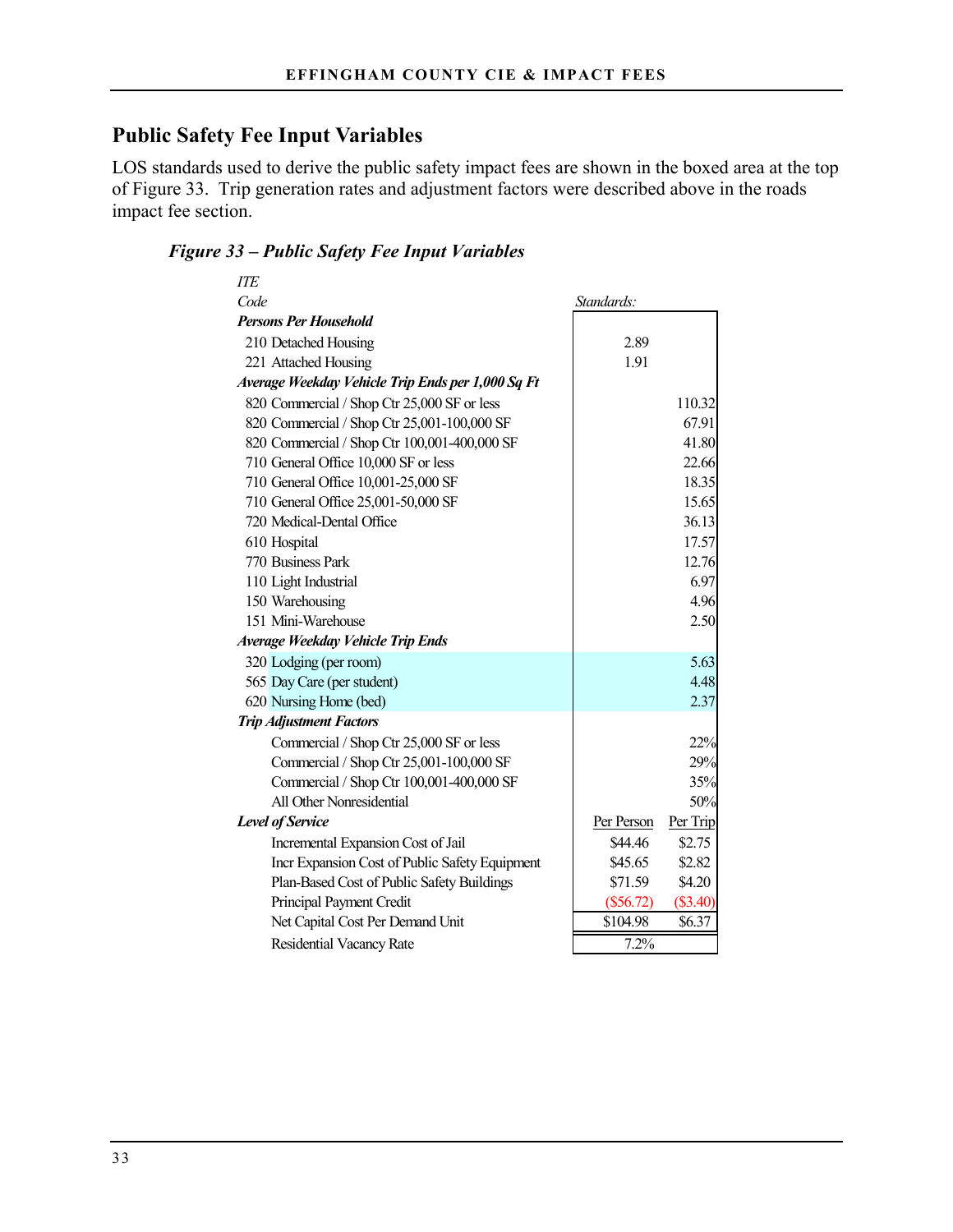### **Maximum Supportable Public Safety Impact Fees**

Figure 34 provides a schedule of maximum supportable public safety impact fees. The fee for residential development includes the residential vacancy rate from the 2000 Census, which reduces the impact fees by 7.2%. The adjustment is necessary because fees will be collected from all housing units when building permits are issued, yet on average only 92.8% of housing units are occupied and thus creating a demand for public safety facilities.

### *Figure 34 – Public Safety Fee Schedule*

| <b>Maximum Supportable Public Safety Impact Fee</b> |        |
|-----------------------------------------------------|--------|
| Residential (per housing unit)                      |        |
| 210 Detached Housing                                | \$281  |
| 221 Attached Housing                                | \$186  |
| Nonresidential Per Square Foot of Floor Area        |        |
| 820 Commercial / Shop Ctr 25,000 SF or less         | \$0.15 |
| 820 Commercial / Shop Ctr 25,001-100,000 SF         | \$0.12 |
| 820 Commercial / Shop Ctr 100,001-400,000 SF        | \$0.09 |
| 710 General Office 10,000 SF or less                | \$0.07 |
| 710 General Office 10,001-25,000 SF                 | \$0.05 |
| 710 General Office 25,001-50,000 SF                 | \$0.04 |
| 720 Medical-Dental Office                           | \$0.11 |
| 610 Hospital                                        | \$0.05 |
| 770 Business Park                                   | \$0.04 |
| 110 Light Industrial                                | \$0.02 |
| 150 Warehousing                                     | \$0.01 |
| 151 Mini-Warehouse*                                 | \$0.00 |
| Other Nonresidential                                |        |
| 310 Lodging (per room)                              | \$17   |
| 565 Day Care (per student)                          | \$14   |
| 620 Nursing Home (bed)                              | \$7    |
|                                                     |        |

\* Also used for churches without weekday school or day care functions.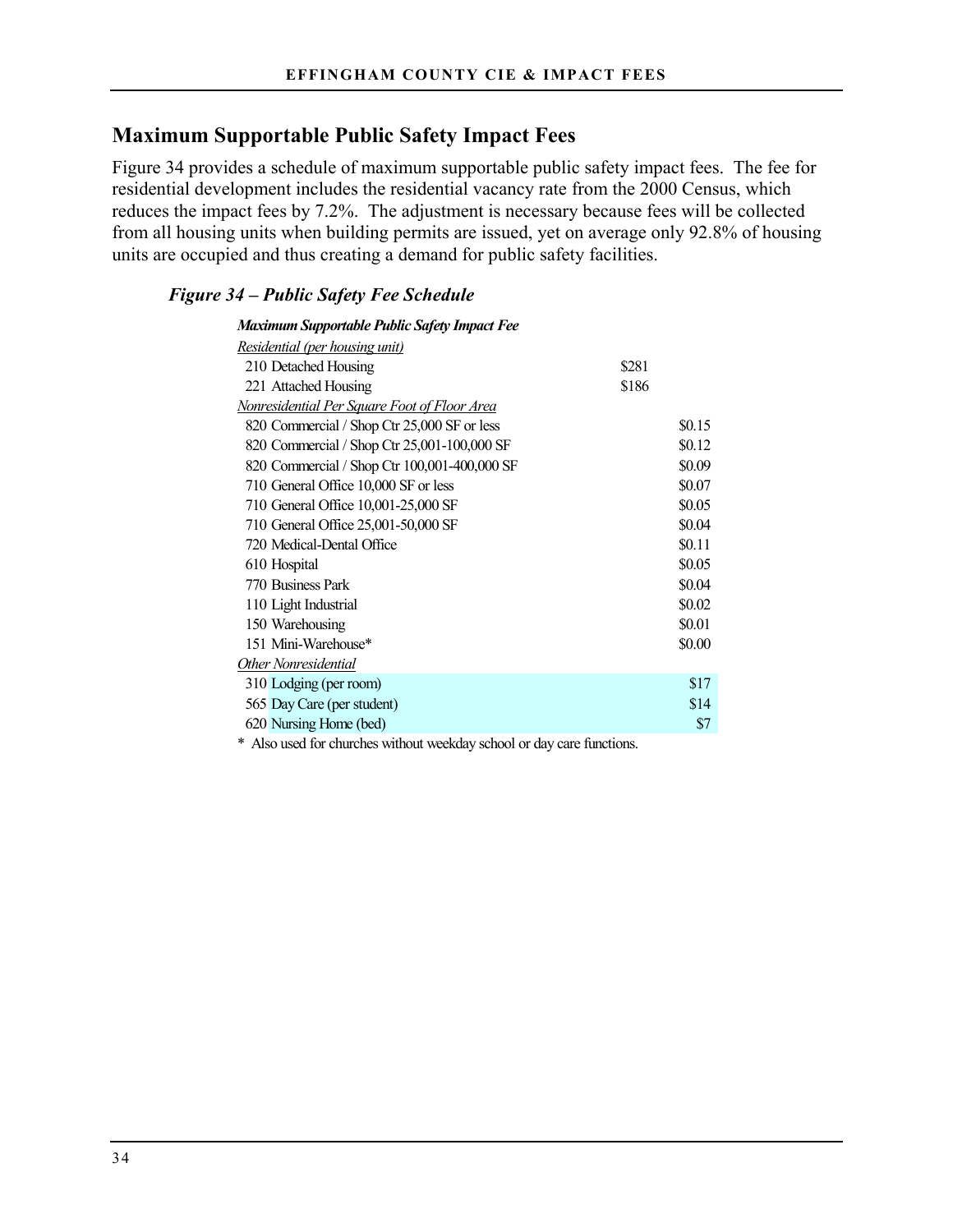# **Projected Cash Flow for Public Safety**

Due to significant debt service for the new Public Safety Complex and communications system, projected costs exceed projected impact fee revenue. As shown in Figure 35, public safety impact fees generate \$180,000 per year in revenue. This revenue projection is based on the demographic data described further in Appendix A and the maximum supportable impact fees shown above. Capital costs average approximately \$893,000 per year. SPLOST revenue will be required to match the projected deficits.

The cash flow summary provides an indication of the impact fee revenue and expenditures necessary to meet the demand for public safety facilities. To the extent the rate of development either accelerates or slows down, there will be a corresponding change in the impact fee revenue and capital costs. See Appendix A for discussion of the development projections that drive the cash flow analysis.

| Effingham County, Georgia                                                                |       | 2     | 3     | 4       | 5       | 6       |         | Cumulative | Average |
|------------------------------------------------------------------------------------------|-------|-------|-------|---------|---------|---------|---------|------------|---------|
| (Current \$ in thousands)                                                                | 2005  | 2006  | 2007  | 2008    | 2009    | 2010    | 2011    | Total      | Annual  |
| <b>REVENUES</b>                                                                          |       |       |       |         |         |         |         |            |         |
| Pub Saf Fee - Detached                                                                   | \$167 | \$167 | \$167 | \$166   | \$166   | \$166   | \$166   | \$1,166    | \$167   |
| 2 Pub Saf Fee - Attached 1                                                               | \$7   | \$7   | \$7   | \$7     | \$7     | \$7     | \$7     | \$49       | \$7     |
| 3 Pub Saf Fee - Goods                                                                    | \$1   | \$1   | \$1   | \$1     | \$1     | \$1     | \$1     | \$6        | \$1     |
| 4 Pub Saf Fee - Services                                                                 | \$4   | \$5   | \$6   | \$5     | \$6     | \$6     | \$6     | \$39       | \$6     |
| <b>Subtotal Public Safety Fees</b>                                                       | \$179 | \$180 | \$181 | \$179   | \$180   | \$180   | \$180   | \$1,260    | \$180   |
| <b>CAPITAL COSTS</b>                                                                     |       |       |       |         |         |         |         |            |         |
| Jail Expansion                                                                           | \$81  | \$82  | \$83  | \$82    | \$83    | \$83    | \$83    | \$577      | \$82    |
| <b>Additional Pub Saf Equip</b>                                                          | \$0   | \$270 | \$0   | \$270   | \$0     | \$0     | \$270   | \$809      | \$116   |
| <b>Public Safety Debt Service</b>                                                        | \$0   | \$0   | \$855 | \$855   | \$855   | \$855   | \$855   | \$4,273    | \$610   |
| Public Safety Pay-Go Projects                                                            | \$0   | \$0   | \$0   | \$0     | \$145   | \$450   | \$0     | \$595      | \$85    |
| <b>Subtotal Public Safety Costs</b>                                                      | \$81  | \$351 | \$937 | \$1,206 | \$1,082 | \$1,388 | \$1,207 | \$6,254    | \$893   |
| <b>NET CAPITAL FACILITIES CASH FLOW - Public Safety</b><br>Current <i>S</i> in thousands |       |       |       |         |         |         |         |            |         |

### *Figure 35 – Cash Flow Summary for Public Safety*

| <b>NET CAPITAL FACILITIES CASH FLOW - Public Safety</b> |      |  | Current \$ in thousands |                                                                   |                       |  |
|---------------------------------------------------------|------|--|-------------------------|-------------------------------------------------------------------|-----------------------|--|
| Annual Surplus (or Deficit)                             |      |  |                         | $(\$171)$ $(\$757)$ $(\$1,027)$ $(\$902)$ $(\$1,207)$ $(\$1,027)$ | $(\$4,993)$ $(\$713)$ |  |
| Cumulative Surplus (or Deficit)                         | \$98 |  |                         | $(S73)$ $(S830)$ $(S1,857)$ $(S2,759)$ $(S3,966)$ $(S4,993)$      |                       |  |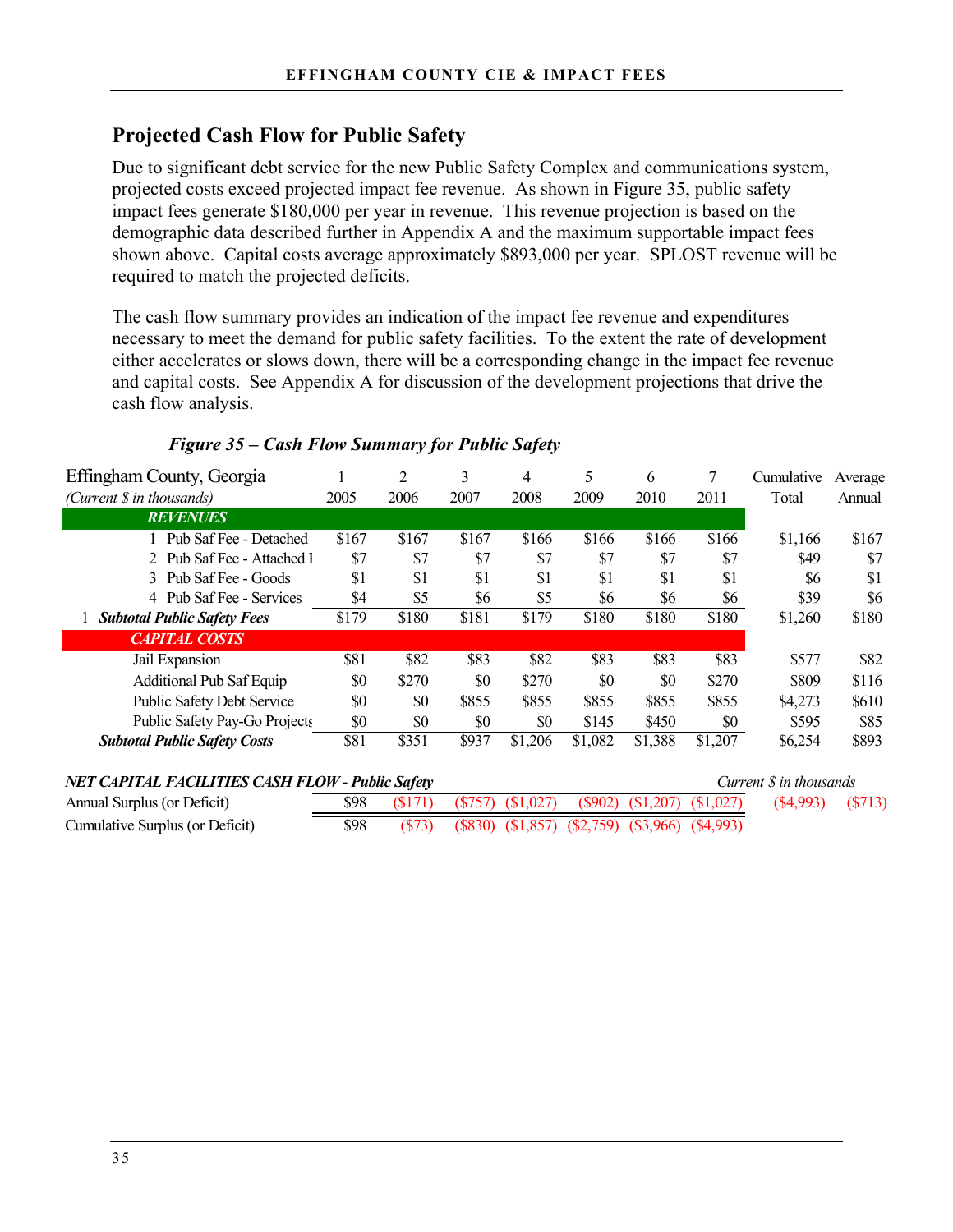# **WATER SYSTEM**

Water impact fees are based on the net capital cost per gallon of average daily system capacity. As shown in Figure 36, four steps have been used to determine the net capital cost. The major cost factor is for water system improvements needed to accommodate new development. Hussey, Gay, Bell & DeYoung (HGBD) identified growth-related system improvements in the Southern Effingham County Water Distribution Master Plan (March 2002). A map of the water service area may be found in Appendix B.

Water impact fees are the product of the net capital cost per gallon of system capacity multiplied by the consumption standard per equivalent residential connection. Impact fees for larger meters are derived from capacity ratios published by the American Water Works Association (AWWA).



*Figure 36 - Water System Impact Fee Methodology Chart* 

# **Water Demand Projections**

The Water Master Plan standard of 300 gallons per day per equivalent residential connection has been used to derive the water impact fee for Effingham County. The average demand divided by the average household size for detached units equates to a standard of 104 gallons per person per day.

Effingham County should initiate its utility service by the end 2004 when the wastewater treatment plant begins operation. Water and sewer utilities anticipate equivalent residential demand of 300 gallons per average day. Therefore, water demand projections and the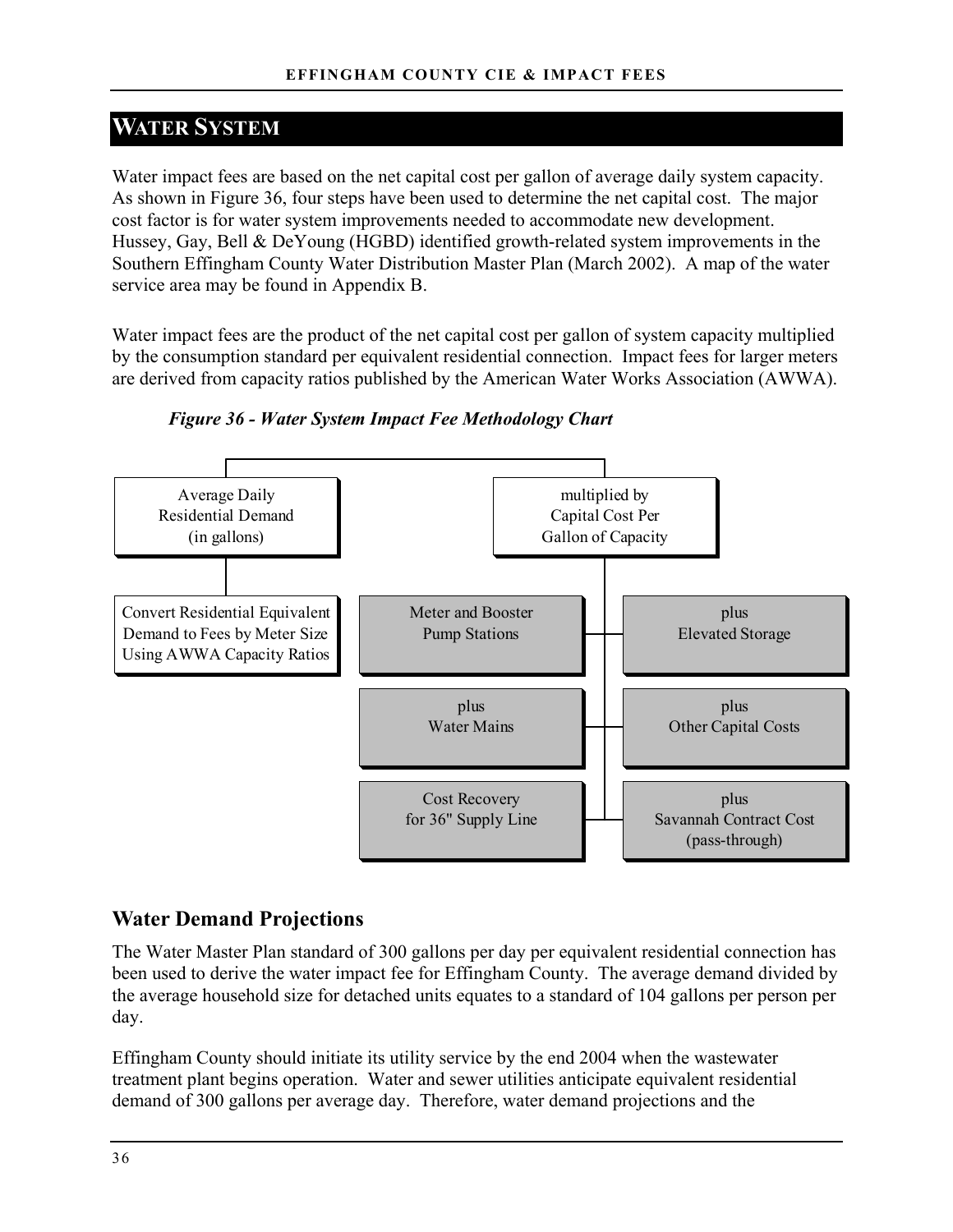anticipated number of customers will be based on the wastewater master plan, as below in sewer impact fee section.

### **Water System Improvements**

A summary of the Capital Improvements Element (CIE) for the water system improvements is shown in Figure 37. According to the Water Master Plan, growth-related projects include meter and booster pump stations, elevated storage, water mains, and other capital costs. The table below identifies specific capital costs by water service areas. Effingham County will spend \$33.4 million to provide 6.2 MGD is system capacity, which equates to a capital cost of \$5.38 per gallon of system capacity.

| Location                                                         | Cost Estimate           |
|------------------------------------------------------------------|-------------------------|
| <b>Meter and Booster Pump Stations</b>                           |                         |
| 1 Service Area 1A                                                | $\overline{51,575,000}$ |
| 2 Service Area 2A                                                | \$700,000               |
| 3 Service Area 2B                                                | \$0                     |
| 4 Service Area 3A                                                | \$500,000               |
| 5 Service Area 3B                                                | \$0                     |
| Subtotal                                                         | \$2,775,000             |
| <b>Elevated Storage</b>                                          |                         |
| 1 Service Area 1A                                                | \$1,040,000             |
| 2 Service Area 2A                                                | \$800,000               |
| 3 Service Area 2B                                                | $\overline{$}950,000$   |
| 4 Service Area 3A                                                | \$800,000               |
| 5 Service Area 3B                                                | $\overline{$660,000}$   |
| Subtotal                                                         | $\overline{$}4,250,000$ |
| <b>Water Mains</b>                                               |                         |
| 1 Service Area 1A                                                | \$5,706,800             |
| 2 Service Area 2A                                                | \$1,171,075             |
| 3 Service Area 2B                                                | \$1,247,150             |
| 4 Service Area 3A                                                | \$2,997,150             |
| 5 Service Area 3B                                                | \$1,521,300             |
| Subtotal                                                         | \$12,643,475            |
| <b>Other Capital Costs</b>                                       |                         |
| 1 Service Area 1A                                                | \$5,678,200             |
| 2 Service Area 2A                                                | \$1,628,925             |
| 3 Service Area 2B                                                | \$1,502,850             |
| 4 Service Area 3A                                                | \$3,202,850             |
| 5 Service Area 3B                                                | $\overline{1,718,700}$  |
| Subtotal                                                         | \$13,731,525            |
| <b>GRAND TOTAL</b>                                               | \$33,400,000            |
| Water Demand at Build-Out (avg day gallons)*                     | 6,200,000               |
| Capital Cost Per Gallon of Capacity                              | \$5.38                  |
| Source: Southern Effingham County Water Master Plan, HGBD, 3/02. |                         |
| * Excludes Rincon Service Area 1B (0.8 MGD).                     |                         |

#### *Figure 37 - Water System Capital Improvements Summary*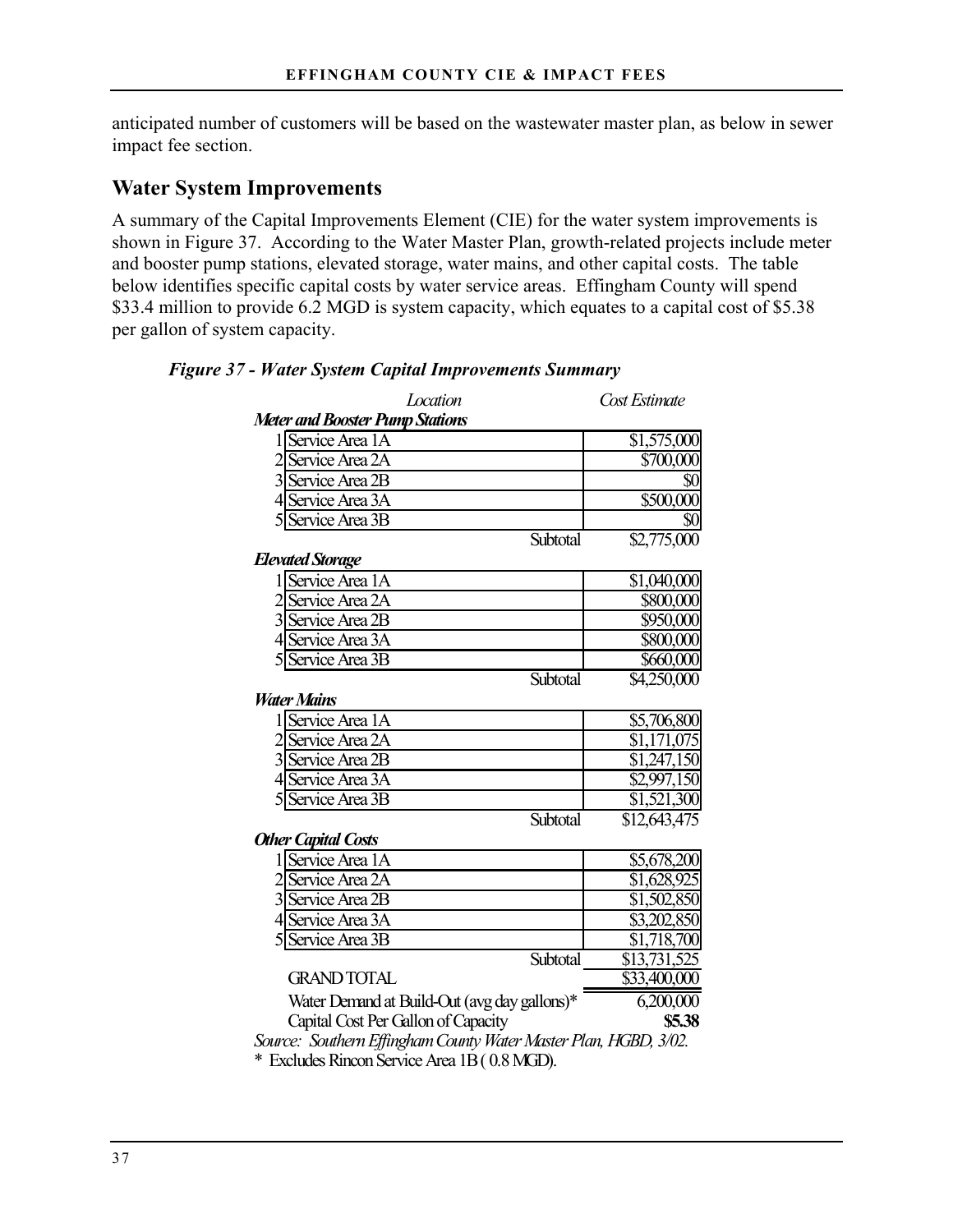# **Cost Recovery Component**

Effingham County has oversized its major 36" water supply line to accommodate future development. The water impact fee includes a cost recovery component based on the \$8 million cost of water supply line. As shown in Figure 38, dividing the average day capacity into the capital cost yields \$1.29 per gallon of capacity.

### *Figure 38 - Water System Cost Recovery*

| Project                                                                   | Location                            | Fiscal | Original    |  |  |  |  |
|---------------------------------------------------------------------------|-------------------------------------|--------|-------------|--|--|--|--|
|                                                                           |                                     | Year   | $\cos t^*$  |  |  |  |  |
| 36" Supply Line                                                           |                                     |        | \$8,000,000 |  |  |  |  |
|                                                                           |                                     |        |             |  |  |  |  |
|                                                                           |                                     | TOTAL  | \$8,000,000 |  |  |  |  |
| 6,200,000<br>Average Day Gallons at Capacity*                             |                                     |        |             |  |  |  |  |
|                                                                           | Capital Cost per Gallon of Capacity |        | \$1.29      |  |  |  |  |
| $^*$ Cost based on vaimbursement of ECP in the form of future tox evedits |                                     |        |             |  |  |  |  |

*\* Cost based on reimbursement of ECP in the form of future tax credits.*

# **Water Fee Calculations**

LOS standards used to derive the water system impact fee are shown in the boxed area of Figure 39. Effingham County will impose fees based on water meter size and their respective capacity. The capacity ratios by meter size are from the Manual of Water Supply Practices (M6), by the American Water Works Association.

The Savannah contract cost of \$3.00 per gallon of capacity is a pass-through amount that Effingham is obligated to collect on behalf of the City of Savannah. This amount represents the capacity charge for Savannah's capital cost to supply potable water to Effingham County. After 2009, the contractual obligation drops from \$900 to \$650 per equivalent residential unit, which is a decrease from \$3.00 to \$2.16 per gallon of average day capacity. After 2009, the maximum supportable water impact fee would decrease from \$3,456 to \$3,204 per detached housing unit, if all other cost factors remain unchanged.

The interest cost of \$1.85 per gallon of capacity is based on the cumulative interest associated with borrowing \$33.4 million (see the above Water System CIE Summary) over 20 years, with an annual interest rate of 3%. The cumulative interest, estimated to be \$11.5 million, divided by the water system capacity of 6.2 million gallons per day, yields the interest cost of \$1.85 per gallon of capacity.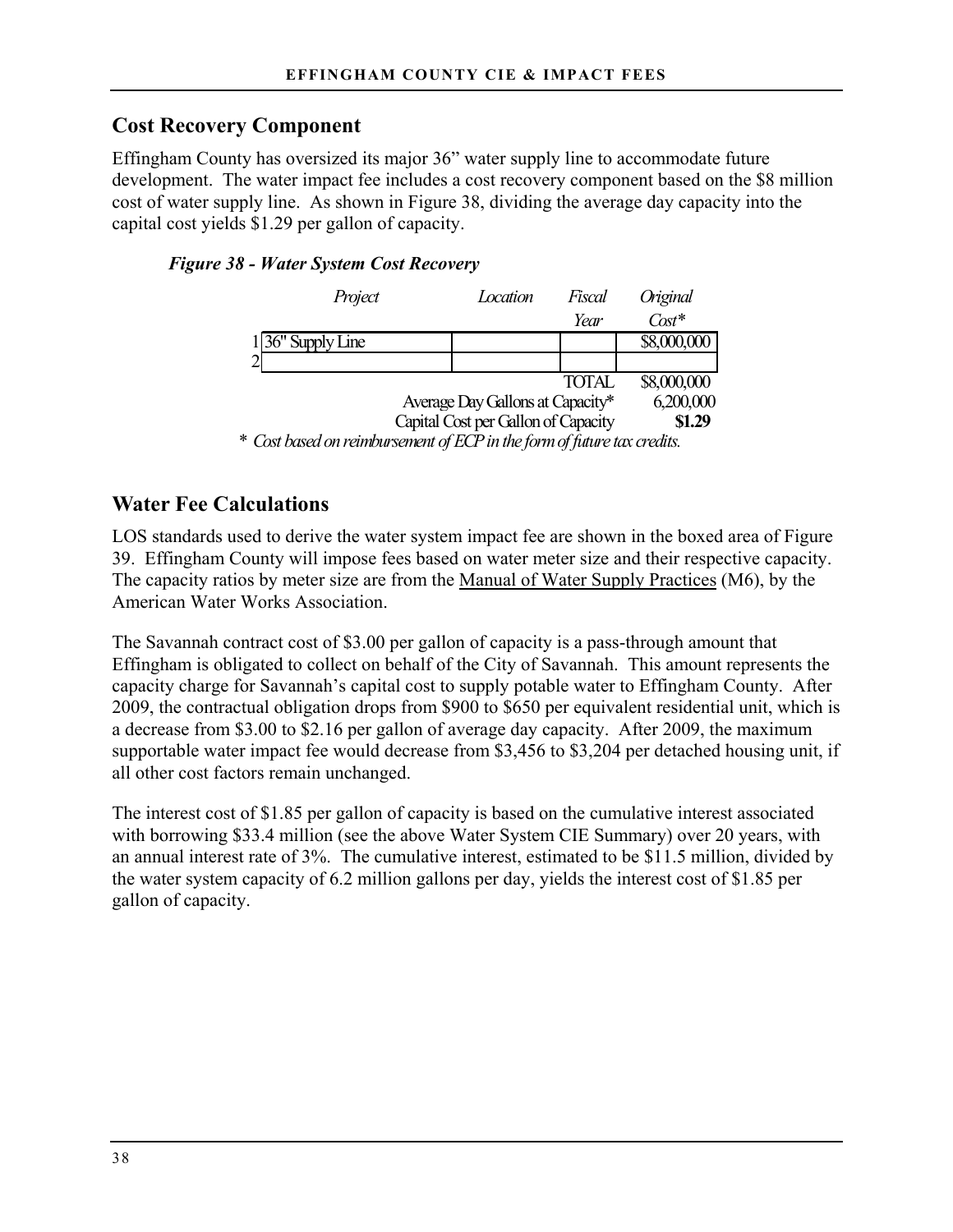|                                                     |              |                | Standards:       |
|-----------------------------------------------------|--------------|----------------|------------------|
| <b>Persons Per Household</b>                        |              |                |                  |
| Detached Housing                                    |              |                | 2.89             |
| <b>Attached Housing</b>                             |              |                | 1.91             |
| <b>Level Of Service</b>                             |              |                |                  |
| Gallons per Person per Day                          |              |                | 104              |
| Growth-Related CIE Cost per Gallon                  |              |                | \$5.38           |
| Cost Recovery per Gallon for Oversizing             |              |                | \$1.29           |
| Savannah Contract Cost per Gallon of Capacity       |              |                | \$3.00           |
| Interest Cost per Gallon of Capacity                |              |                | \$1.85           |
| Net Capital Cost per Gallon of Capacity             |              |                | \$11.52          |
| <b>Maximum Supportable Impact Fees</b>              |              |                |                  |
| Residential                                         |              |                | Per Housing Unit |
| Detached Housing                                    |              |                | \$3,456          |
| <b>Attached Housing</b>                             |              |                | \$2,284          |
| Nonresidential                                      |              |                | Per Meter        |
| Meter Size (inches)*                                |              | Capacity Ratio |                  |
| 0.75                                                | Displacement | 1.0            | \$3,456          |
| 1.00                                                | Displacement | 1.7            | \$5,760          |
| 1.50                                                | Displacement | 3.3            | \$11,520         |
| 2.00                                                | Compound     | 5.3            | \$18,432         |
| 3.00                                                | Compound     | 10.7           | \$36,864         |
| 4.00                                                | Compound     | 16.7           | \$57,600         |
| <b>Impact Fees Proposed by County Commissioners</b> |              |                |                  |
| Residential                                         |              |                | Per Housing Unit |
| Detached Housing                                    |              |                | \$2,000          |
| <b>Attached Housing</b>                             |              |                | \$1,322          |
| Nonresidential                                      |              |                | Per Meter        |
| Meter Size (inches)*                                |              | Capacity Ratio |                  |
| 0.75                                                | Displacement | 1.0            | \$2,000          |
| 1.00                                                | Displacement | 1.7            | \$3,333          |
| 1.50                                                | Displacement | 3.3            | \$6,667          |
| 2.00                                                | Compound     | 5.3            | \$10,667         |
| 3.00                                                | Compound     | 10.7           | \$21,333         |
| 4.00                                                | Compound     | 16.7           | \$33,333         |

# *Figure 39 - Water System Impact Fee Schedule*

\* Fees for meters larger than four inches will be based on annualized average day demand and the net capital cost per gallon of capacity.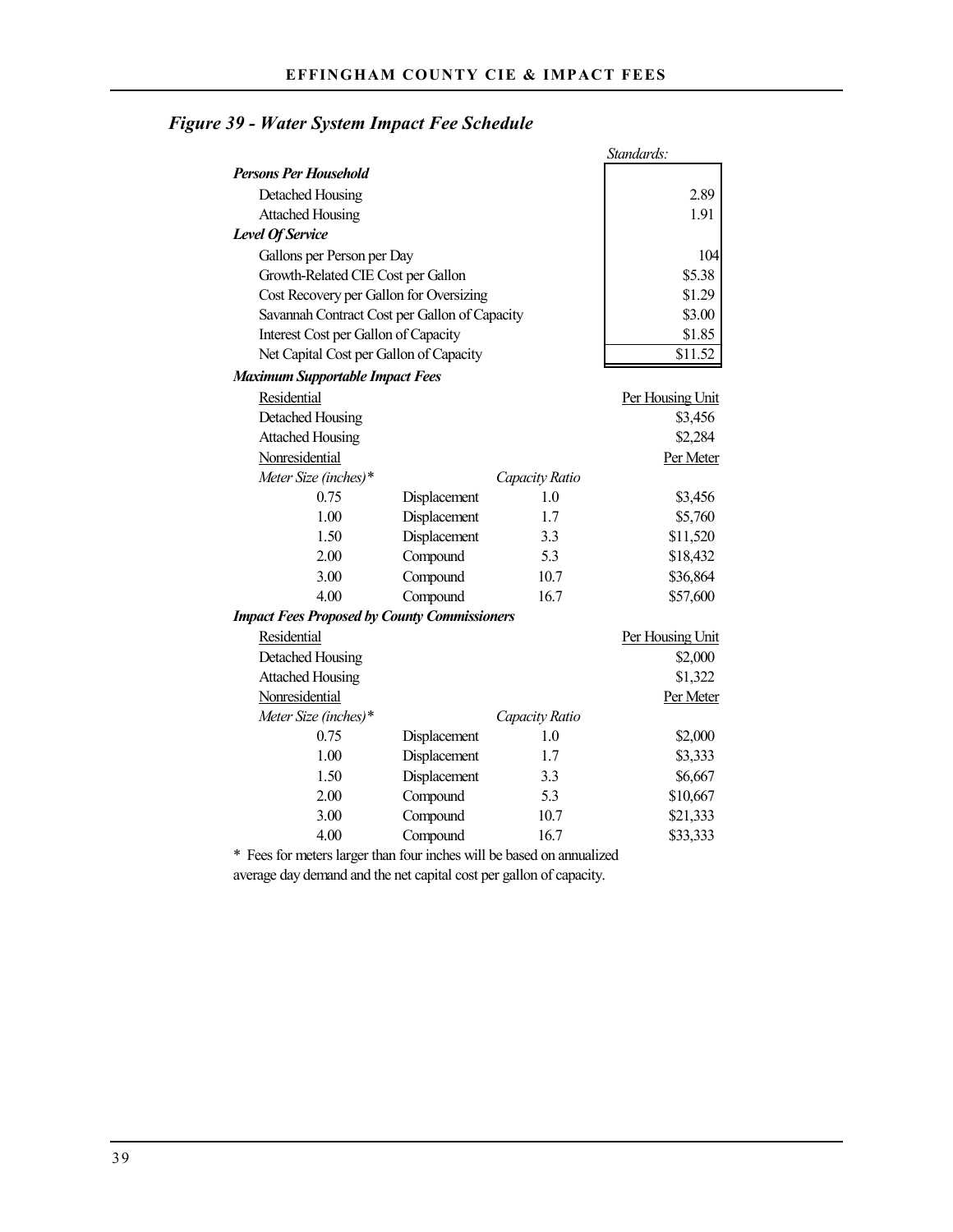### **Cash Flow Analysis of Water System**

Because the Savannah pass-through obligation decreases after 2009, the cash flow summary only covers the next five years. Through the year 2009, water impact fee revenue is expected to average \$1,126,000 per year (see Figure 40) if implemented at the level proposed by the County Commissioners. The contractual obligation to Savannah is projected to average \$507,000 per year. The water system debt service payments shown below assumes Effingham County finances improvements for Water Service Area 1A in Year 1, Service Areas 2A and 2B in Year 3, Service Area 3A in Year 5 and Service Area 3B in Year 7. Even with the phase-in of water system bonds, impact fee revenue is not sufficient to cover debt obligations through the year 2009. On-going user charges paid by water customers will cover the projected deficits.

To the extent the rate of development either accelerates or slows down, there will be a corresponding change in the impact fee revenue and capital costs. See Appendix A for discussion of the development projections that drive the cash flow analysis. The projected ERU increase is from the Effingham County Water System Financial Analysis dated 9/4/03.

| Effingham County, Georgia                       |           | $\overline{c}$ | 3         | 4         | 5         | Cumulative             | Average   |
|-------------------------------------------------|-----------|----------------|-----------|-----------|-----------|------------------------|-----------|
| (Current \$ in thousands)                       | 2005      | 2006           | 2007      | 2008      | 2009      | Total                  | Annual    |
| <b>REVENUES</b>                                 |           |                |           |           |           |                        |           |
| Water Fee - ERU<br>15                           | \$1,040   | \$1,082        | \$1,124   | \$1,170   | \$1,216   | \$5,632                | \$1,126   |
| 16                                              |           |                |           |           |           | \$0                    | SO.       |
| <b>Subtotal Water Fees</b><br>4                 | \$1,040   | \$1,082        | \$1,124   | \$1,170   | \$1,216   | \$5,632                | \$1,126   |
| <b>CAPITAL COSTS</b>                            |           |                |           |           |           |                        |           |
| Savannah Contract                               | \$468     | \$487          | \$506     | \$527     | \$547     | \$2,534                | \$507     |
| Water Sys Debt Service                          | \$941     | \$941          | \$1,479   | \$1,479   | \$1,983   | \$6,822                | \$1,364   |
| <b>Subtotal Water Costs</b>                     | \$1,409   | \$1,428        | \$1,985   | \$2,005   | \$2,530   | \$9,357                | \$1,871   |
| <b>NET CAPITAL FACILITIES CASH FLOW - Water</b> |           |                |           |           |           | Current S in thousands |           |
| Annual Surplus (or Deficit)                     | $(\$369)$ | $(\$346)$      | (S861)    | (S835)    | (S1,314)  | $(\$3,725)$            | $(\$745)$ |
| Cumulative Surplus (or Deficit)                 | $(\$369)$ | (S715)         | (\$1,575) | (\$2,411) | (S3, 725) |                        |           |

### *Figure 40 – Projected Water System Cash Flow*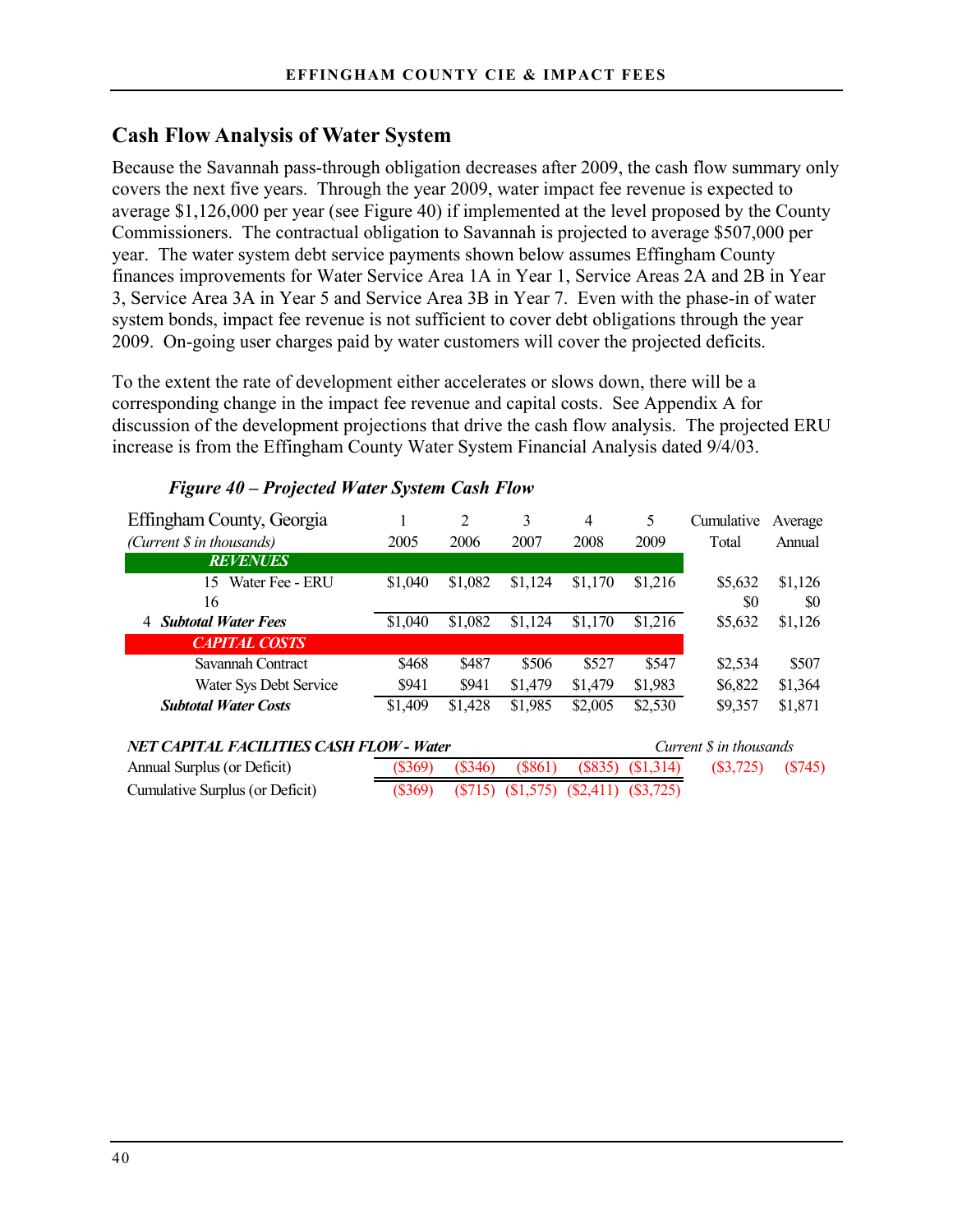# **SEWER SYSTEM**

Effingham County is constructing a new sanitary sewer system in the southern portion of the county. The sewer service area map is at the end of this report (see Appendix B). Sewer system impact fees are based on the capital improvements cost per gallon for additional system capacity. Capacity expansion includes the cost of growth-related conveyance system improvements plus construction of a new wastewater treatment plant. As shown in Figure 41, the capital cost per gallon of capacity was multiplied by a wastewater generation rate per person and average household size, to yield the proportionate impact fee by type of housing. Nonresidential fees are derived from capacity ratios according to the size of the new connection's water meter.



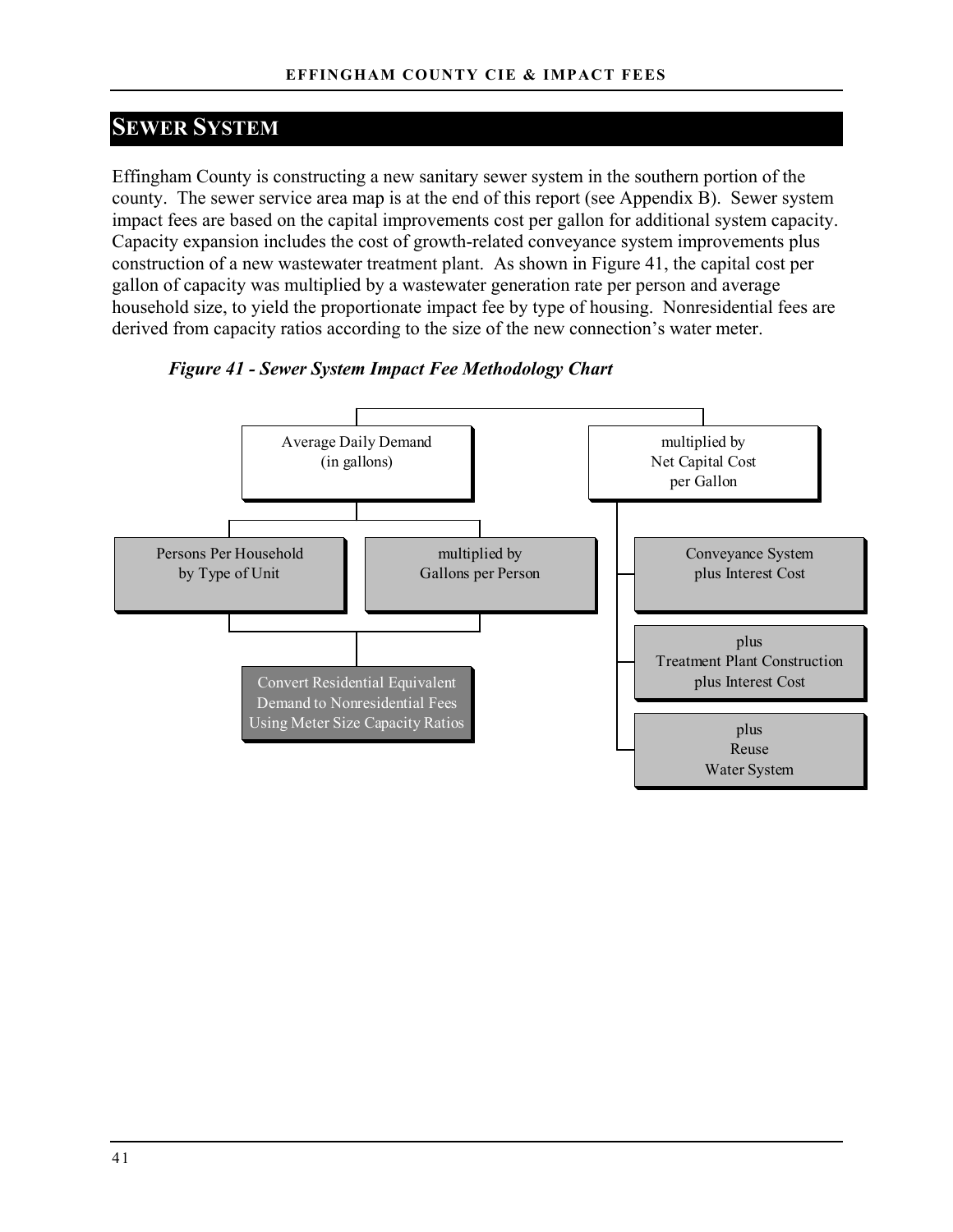# **Projected Sewer Demand**

Stevenson & Palmer Engineers prepared the Southern Effingham County Wastewater Feasibility Study (dated 6/02) which projected sewer flow to reach 4.85 Million Gallons per Day (MGD) by the year 2020. However, the 9/04/03 financial analysis anticipates more conservative connections to the utility system. As shown in Figure 42, the more conservative projections were converted to wastewater flow using an average day demand of 300 gallons for an equivalent residential unit.

|           | FY        | Million Gallons | Water/Sewer* | <b>Annual Increase</b> |      |
|-----------|-----------|-----------------|--------------|------------------------|------|
|           |           | Per Avg Day     | Customers    | Customers              | MGD  |
| base      | 03-04     | 0.00            | 0            |                        |      |
| future 1  | 04-05     | 0.16            | 520          | 520                    | 0.16 |
| future 2  | 05-06     | 0.32            | 1,061        | 541                    | 0.16 |
| future 3  | 06-07     | 0.49            | 1,623        | 562                    | 0.17 |
| future 4  | $07 - 08$ | 0.66            | 2,208        | 585                    | 0.18 |
| future 5  | 08-09     | 0.84            | 2,816        | 608                    | 0.18 |
| future 6  | $09-10$   | 1.03            | 3,449        | 633                    | 0.19 |
| future 7  | $10 - 11$ | 1.23            | 4,107        | 658                    | 0.20 |
| future 8  | 11-12     | 1.44            | 4,791        | 684                    | 0.21 |
| future 9  | $12 - 13$ | 1.65            | 5,503        | 712                    | 0.21 |
| future 10 | $13 - 14$ | 1.87            | 6,243        | 740                    | 0.22 |
| future 11 | 14-15     | 2.10            | 7,013        | 770                    | 0.23 |
| future 12 | 15-16     | 2.34            | 7,813        | 800                    | 0.24 |
| future 13 | 16-17     | 2.59            | 8,646        | 833                    | 0.25 |
| future 14 | 17-18     | 2.85            | 9,512        | 866                    | 0.26 |
| future 15 | 18-19     | 3.12            | 10,412       | 900                    | 0.27 |
| future 16 | 19-20     | 3.40            | 11,349       | 937                    | 0.28 |

### *Figure 42 - Projected Annual Sewer System Demand*

*\* Financial Analysis, 9/4/03.*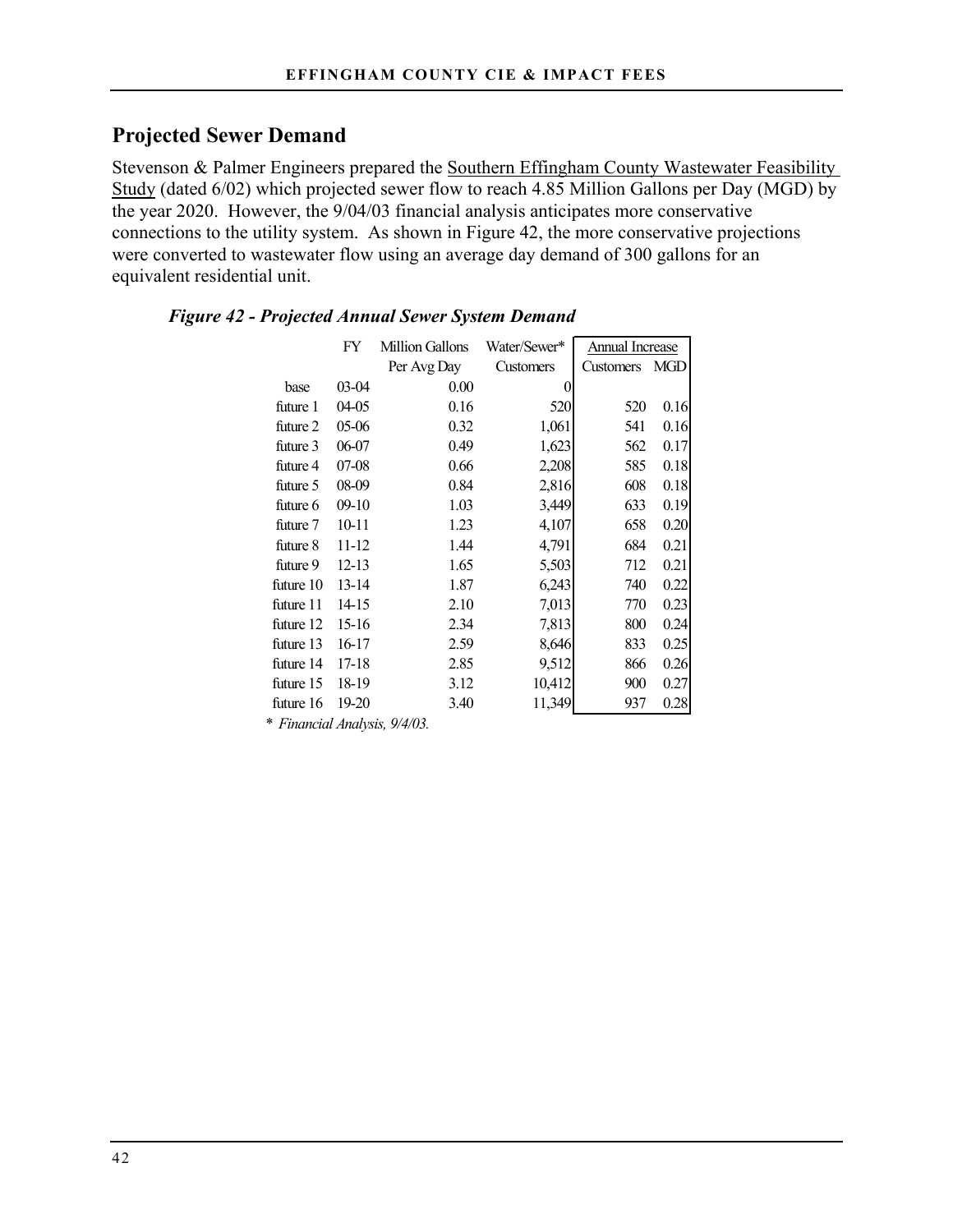### **Sewer System Improvements**

A summary of Effingham County's Capital Improvements Element (CIE) for the sewer system is shown in Figure 43. The Phase I conveyance system will be constructed in 2004 and cost \$5.5 million. To accommodate the projected wastewater flow through 2020, the County will spend an additional \$5.5 million to expand the conveyance system. The initial reuse system for reclaimed water is expected to cost \$3.9 million. Because the conveyance and reuse lines are sized for the larger 2020 system, Effingham County is taking a conservative approach by using the lower cost factors for the 2020 system in the impact fee calculations.

A new wastewater plant will initially cost \$4 million for 1 MGD of capacity. Based on the increase in customers and flow projections, the Phase 1 plant will only be adequate for approximately 9-10 years.

|                                    | Phase 1 System | 2020 System  |
|------------------------------------|----------------|--------------|
| <b>Capital Cost</b>                |                |              |
| Conveyance                         | \$5,500,000    | \$11,000,000 |
| <b>Treatment</b>                   | \$4,000,000    |              |
| Reuse Line                         | \$3,900,000    | \$3,900,000  |
| Capacity*                          | 1.00           | 4.85         |
| * average day gallons in millions  |                |              |
| <b>Cost Per Gallon of Capacity</b> |                |              |
| Conveyance                         | \$5.50         | \$2.26       |
| <b>Treatment</b>                   | <b>\$4.00</b>  |              |
| Reuse Line                         | \$3.90         | \$0.80       |

### *Figure 43 - Sewer System Capital Improvements Summary*

Source: Southern Effingham County Waste Water System Feasibility Study, Stevenson & Palmer Engineering, 6/02.

# **Maximum Supportable and Proposed Sewer Impact Fees**

The LOS standards used to derive the sewer impact fee are shown in the boxed area of Figure 44. Fees for nonresidential development are based on water meter sizes and their capacity relative to a one-inch meter. Capacity ratios convert the impact fee for the equivalent residential unit into a proportionate fee for larger meter sizes. The capacity ratios by meter size are from the American Water Works Association (i.e., maximum gallons per minute data from Manual 6, page 28).

The sewer impact fees include the interest cost for construction of the 2020 system improvements, assuming financing over 20 years at 3% annual interest. Effingham County intends to make debt service payments from impact fee revenue. If impact fee revenue is the sole funding for the debt service payments, a credit for other revenue sources is not needed.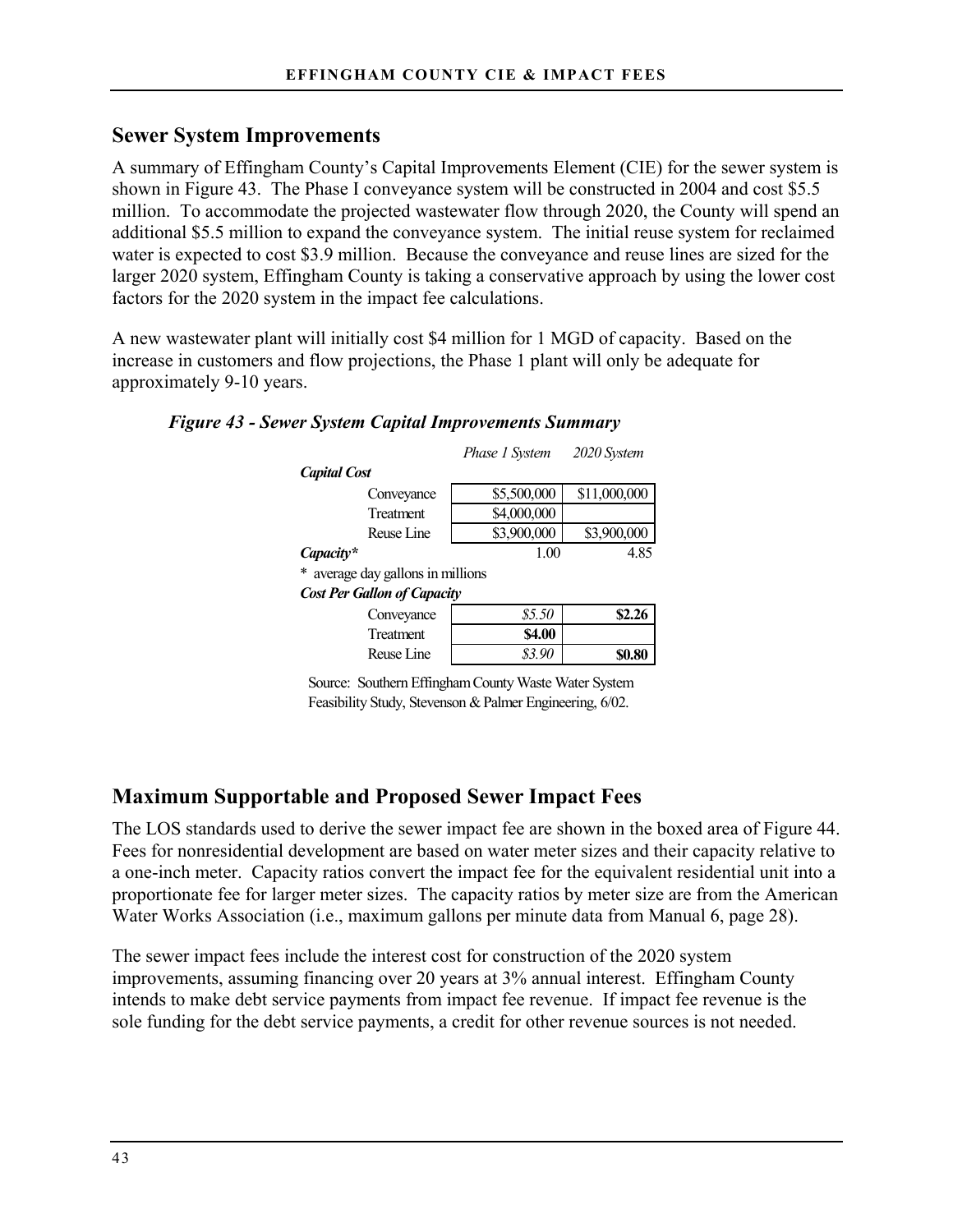# *Figure 44 - Sewer Impact Fees*

|                                        |                                                     |                | Standards:       |
|----------------------------------------|-----------------------------------------------------|----------------|------------------|
| <b>Persons Per Household</b>           |                                                     |                |                  |
| Detached Housing                       |                                                     |                | 2.89             |
| <b>Attached Housing</b>                |                                                     |                | 1.91             |
| <b>Level Of Service</b>                |                                                     |                |                  |
| Gallons per Person per Day             |                                                     |                | 104              |
|                                        | Conveyance System Cost per Gallon of Capacity       |                | \$2.26           |
|                                        | Treatment Cost per Gallon of Capacity               |                | \$4.00           |
|                                        | Water Reuse Cost Per Gallon of Capacity             |                | \$0.80           |
|                                        | Interest Cost Per Gallon of Capacity                |                | \$1.66           |
|                                        | Net Capital Cost per Gallon of Capacity             |                | \$8.72           |
| <b>Maximum Supportable Impact Fees</b> |                                                     |                |                  |
| Residential                            |                                                     |                | Per Housing Unit |
| Detached Housing                       |                                                     |                | \$2,616          |
| <b>Attached Housing</b>                |                                                     |                | \$1,728          |
| Nonresidential                         |                                                     |                | Per Meter        |
| Meter Size (inches)*                   |                                                     | Capacity Ratio |                  |
| 0.75                                   | Displacement                                        | 1.0            | \$2,616          |
| 1.00                                   | Displacement                                        | 1.7            | \$4,360          |
| 1.50                                   | Displacement                                        | 3.3            | \$8,720          |
| 2.00                                   | Compound                                            | 5.3            | \$13,952         |
| 3.00                                   | Compound                                            | 10.7           | \$27,904         |
| 4.00                                   | Compound                                            | 16.7           | \$43,600         |
|                                        | <b>Impact Fees Proposed by County Commissioners</b> |                |                  |
| Residential                            |                                                     |                | Per Housing Unit |
| Detached Housing                       |                                                     |                | \$2,500          |
| <b>Attached Housing</b>                |                                                     |                | \$1,651          |
| Nonresidential                         |                                                     |                | Per Meter        |
| Meter Size (inches)*                   |                                                     | Capacity Ratio |                  |
| 0.75                                   | Displacement                                        | 1.0            | \$2,500          |
| 1.00                                   | Displacement                                        | 1.7            | \$4,167          |
| 1.50                                   | Displacement                                        | 3.3            | \$8,333          |
| 2.00                                   | Compound                                            | 5.3            | \$13,333         |
| 3.00                                   | Compound                                            | 10.7           | \$26,667         |
| 4.00                                   | Compound                                            | 16.7           | \$41,667         |

\* Fees for meters larger than four inches will be based on annualized average day demand and the net capital cost per gallon of capacity.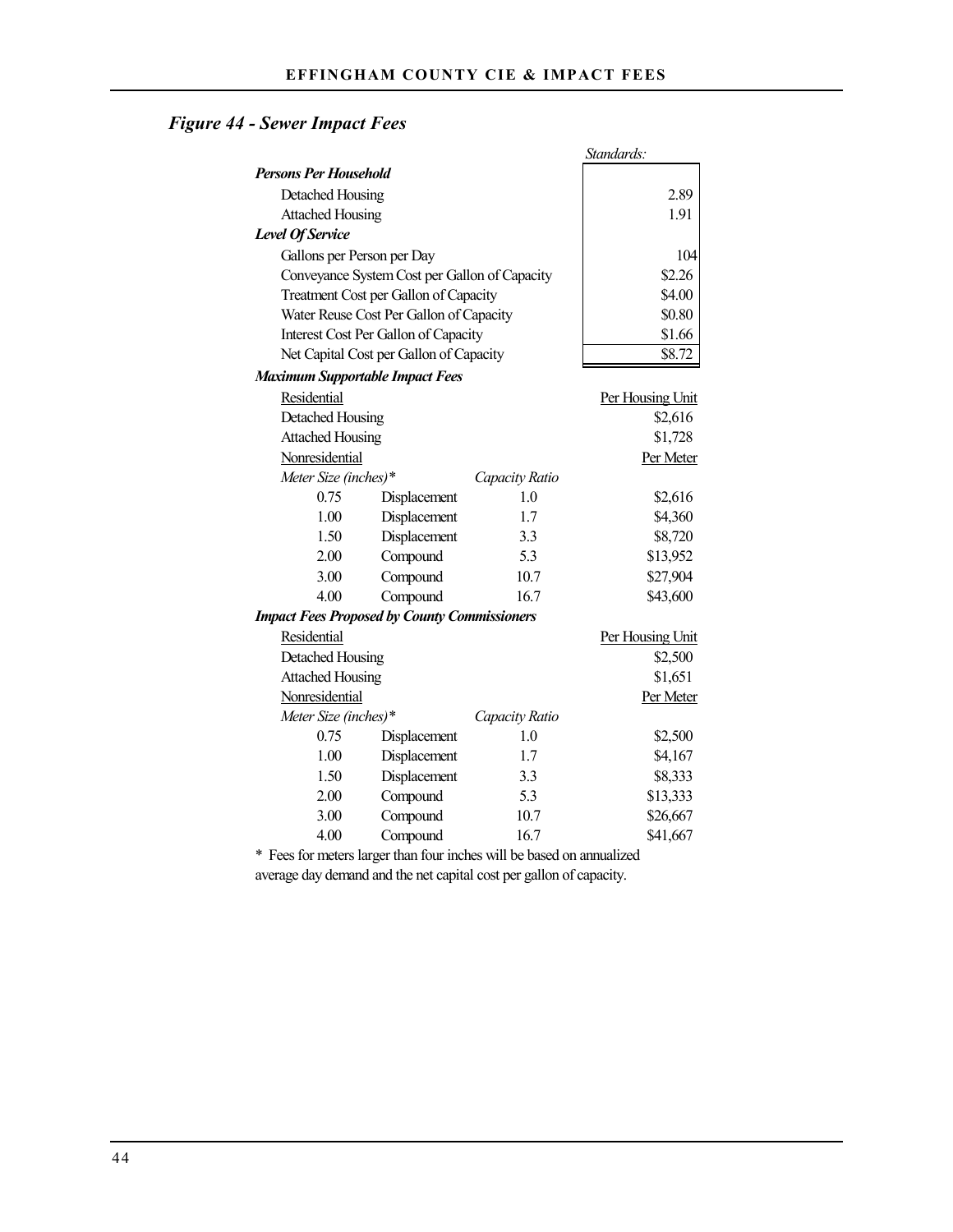# **Projected Cash Flow for Sewer Facilities**

Figure 45 summarizes sewer impact fee revenue and capital costs for the next five years. Impact fees should generate approximately \$1.4 million per year for sewer system improvements, assuming implementation of proposed BOCC fee schedule that sets the sewer fee for a detached house at \$2,500.

Projected capital costs reflect the debt service on bonds for Phase 1 construction in 2005. Phase 2 expansion of the sewer system (4.85 MGD capacity) is not needed until 2009. The increase in debt service, beginning in 2009 yields annual deficits, but sewer impact fees are adequate to fund system improvements over the next five years.

The cash flow summary provides an indication of the impact fee revenue and expenditures necessary to meet the demand for public facilities. To the extent the rate of development either accelerates or slows down, there will be a corresponding change in the impact fee revenue and capital costs. See Appendix A for discussion of the development projections that drive the cash flow analysis. The projected ERU increase is from the South Effingham County Wastewater System Financial Analysis dated 9/4/03.

| Effingham County, Georgia                       |         | 2       | 3       | $\overline{4}$ | 5       | Cumulative             | Average |
|-------------------------------------------------|---------|---------|---------|----------------|---------|------------------------|---------|
| (Current \$ in thousands)                       | 2005    | 2006    | 2007    | 2008           | 2009    | Total                  | Annual  |
| <b>REVENUES</b>                                 |         |         |         |                |         |                        |         |
| Sewer Fee - ERU<br>17                           | \$1,300 | \$1,353 | \$1,405 | \$1,463        | \$1,520 | \$7,040                | \$1,408 |
| 18                                              |         |         |         |                |         | \$0                    | \$0     |
| <b>5</b> Subtotal Sewer Fees                    | \$1,300 | \$1,353 | \$1,405 | \$1,463        | \$1,520 | \$7,040                | \$1,408 |
| <b>CAPITAL COSTS</b>                            |         |         |         |                |         |                        |         |
| <b>Sewer Debt Service</b>                       | \$901   | \$901   | \$901   | \$901          | \$1,842 | \$5,444                | \$1,089 |
|                                                 |         |         |         |                |         |                        |         |
| <b>NET CAPITAL FACILITIES CASH FLOW - Sewer</b> |         |         |         |                |         | Current S in thousands |         |
| Annual Surplus (or Deficit)                     | \$399   | \$452   | \$504   | \$562          | (\$322) | \$1,596                | \$319   |
| Cumulative Surplus (or Deficit)                 | \$399   | \$851   | \$1,355 | \$1,917        | \$1,596 |                        |         |

### *Figure 45 – Cash Flow Summary for Sanitary Sewer*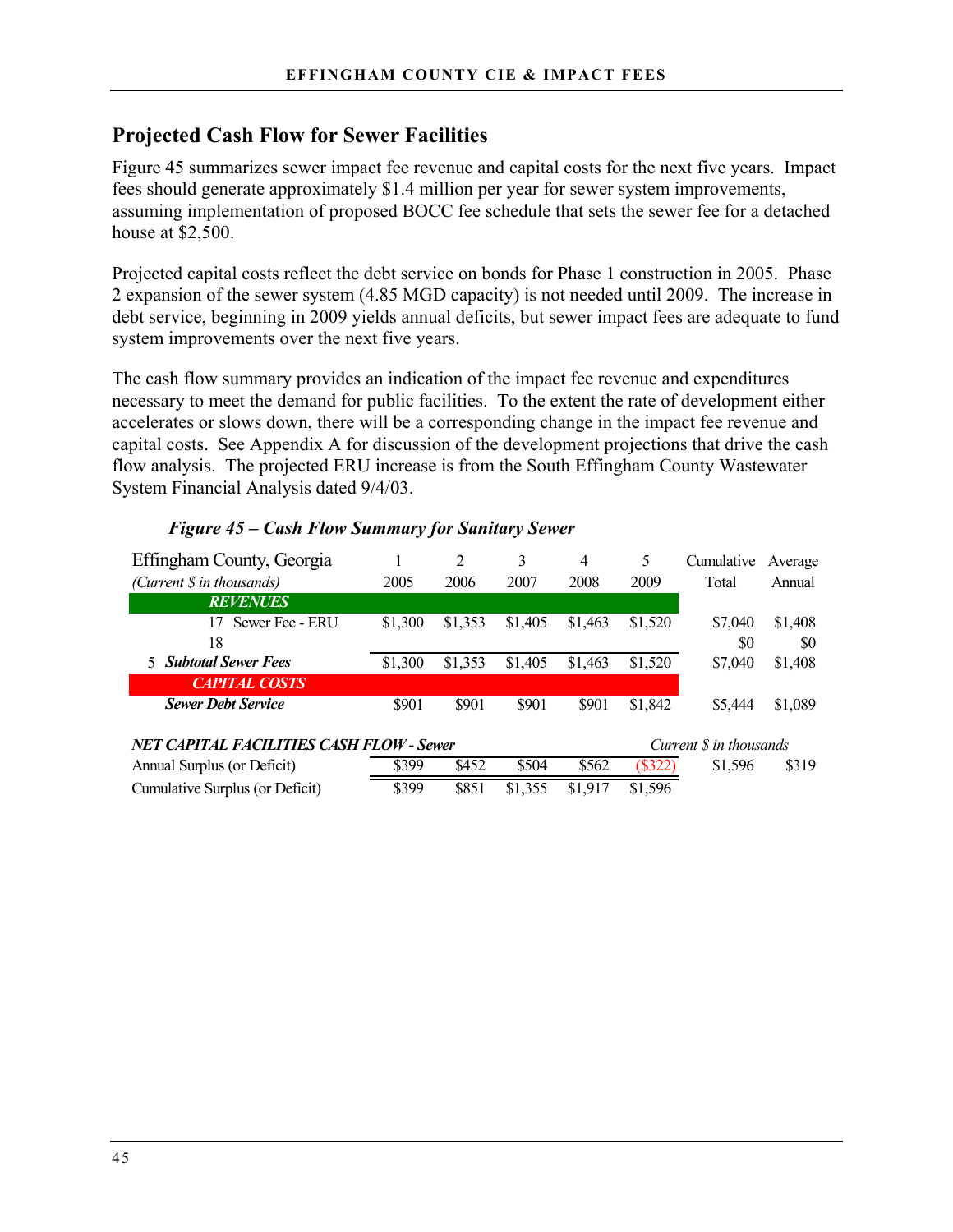# **IMPLEMENTATION AND ADMINISTRATION**

Along with the required annual report, impact fees should be periodically evaluated and updated to reflect recent data. One approach is to adjust for inflation using the Construction Cost Index published by Engineering News Record (ENR). This index could be applied to the impact fee schedule. If cost estimates or demand indicators change significantly, the County should redo the fee calculations.

As specified in the Development Impact Fees Act, there are certain accounting requirements that will be met by Effingham County. Impact fees must be deposited in separate interest bearing ledger accounts. Fees must be spent within six years of when they are collected, with the expenditures limited to system improvements identified in the CIE.

### **Credits and Reimbursements**

A general requirement that is common to impact fee methodologies is the evaluation of credits. A revenue credit may be necessary to avoid potential double payment situations arising from one-time impact fee plus the payment of other revenues that may also fund growth-related capital improvements. The determination of credits is dependent upon the impact fee methodology used in the cost analysis. There are three basic approaches used to calculate impact fees and each is linked to different credit methodology.

The first major type of impact fee method is a cost recovery approach. This method is used for facilities that have adequate capacity to accommodate new development for at least a five to six year time frame. The rationale for the cost recovery is that new development is paying for its share of the useful life or remaining capacity of the existing facility. When using a cost recovery method, it is important to determine whether new development has already contributed toward the cost of existing public facilities (i.e., a past revenue credit). Outstanding principal and interest payments are typically subtracted from the value of the asset that was oversized for new development.

A second basic approach used to calculate impact fees is the incremental expansion cost method. This method documents current factors and it is best suited for public facilities that will be expanded incrementally in the future. Because new development will provide front-end funding of infrastructure, there is a potential for double payment of capital costs due to future principal payments on existing debt for public facilities. A credit is not necessary for interest payments because interest costs were not included in the impact fees.

A third basic approach used to calculate impact fees is the plan-based method. This method is based on future capital improvements needed to accommodate new development. The planbased method may be used for public facilities that have commonly accepted service delivery factors to determine the need for future projects or the jurisdiction plans to significantly increase the current factors and it has a financially feasible strategy to cover the cost of existing deficiencies. If a plan-based approach is used to derive impact fees, the credit evaluations should focus on future bonds and revenues that will fund planned capital improvements.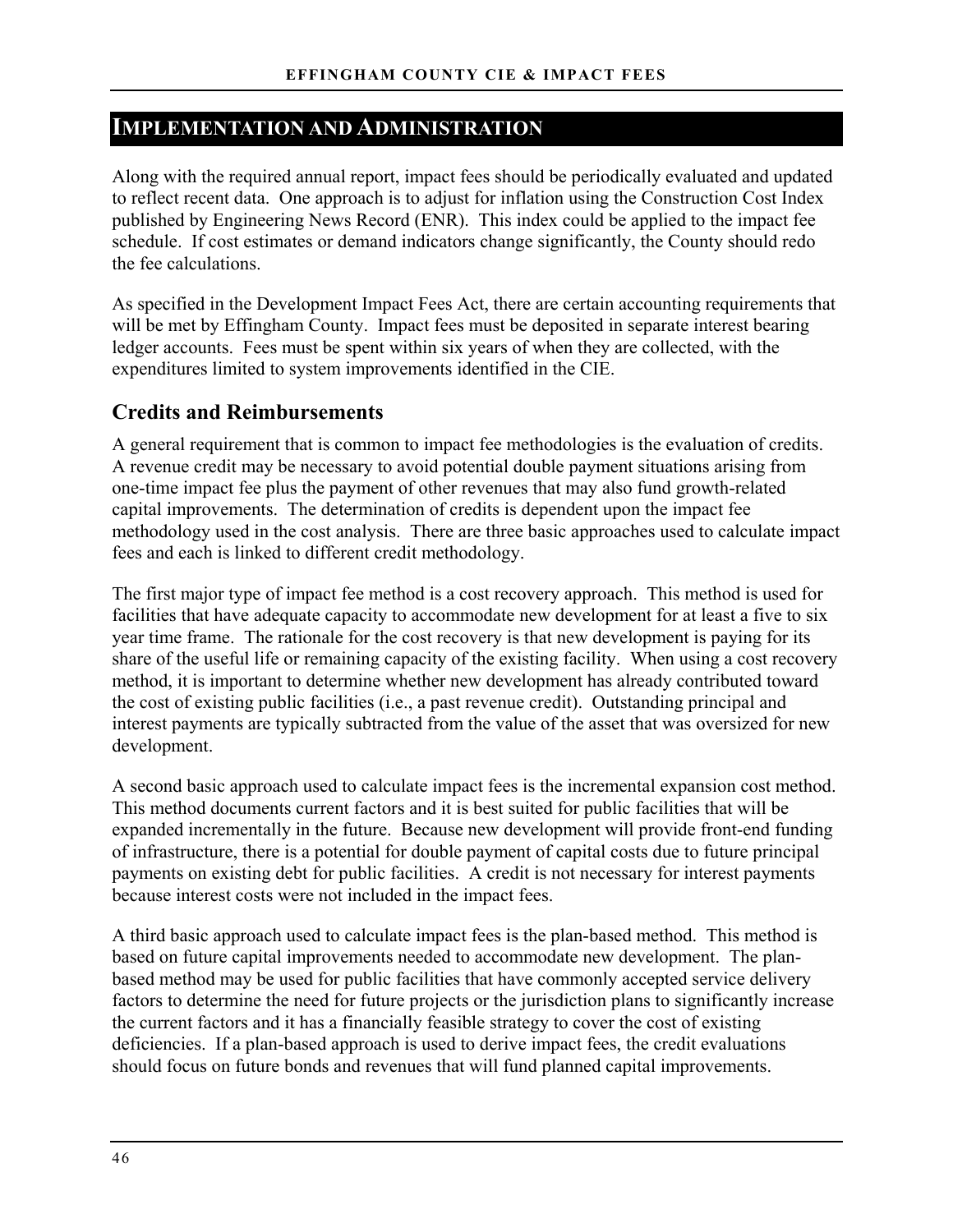Specific policies and procedures related to site-specific credits will be addressed in the ordinance that establishes the impact fees. Project improvements normally required as part of the development approval process are not eligible for credits against impact fees. If a developer constructs a system improvement included in the fee calculations, it will be necessary to either reimburse the developer or provide a credit against the fees in the area that benefits from the system improvement. The latter option is more difficult to administer because it creates unique fees for specific geographic areas. Based on TA's experience, it is better for the County to establish a reimbursement agreement with the developer that constructs a system improvement. The reimbursement agreement should be limited to a payback period of no more than ten years and the County should not pay interest on the outstanding balance. The developer must provide sufficient documentation of the actual cost incurred for the system improvement. Effingham County should only agree to pay the lesser of the actual construction cost or the estimated cost used in the impact fee analysis. If the County pays more than the cost used in the fee analysis, there will be insufficient fee revenue. Reimbursement agreements should only obligate the County to reimburse developers annually according to actual fee collections from the benefiting area.

### **Service Areas**

To ensure a substantial benefit to development paying impact fees, Effingham County has evaluated collection and expenditure zones for public facilities that may have distinct benefit areas. The County has shown that developments paying fees will benefit from the provision of additional capital improvements in their service area. In Effingham County, impact fees for parks, roads and public safety facilities will benefit new development throughout the entire unincorporated area. Effingham County's water and sewer service will only be available in the southern portion of the county (see the service area maps in Appendix B). The utility service area will expand over time as system improvements are constructed. The staging of system expansion may be found in the water and sewer engineering studies prepared for Effingham County.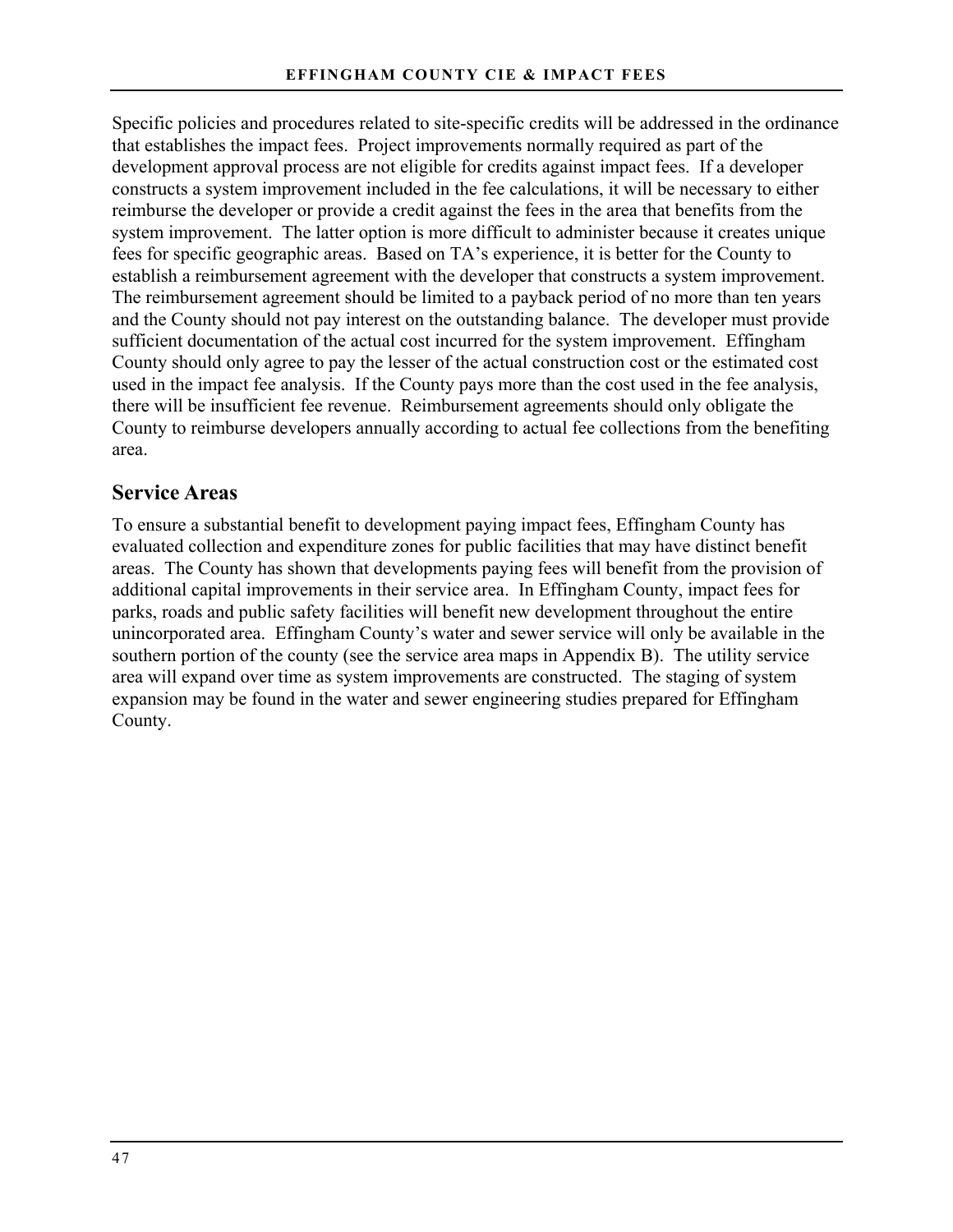# **APPENDIX A**

#### MEMORANDUM

| $TO^{\cdot}$ | David Rutherford, Effingham County Administrator    |
|--------------|-----------------------------------------------------|
| FROM:        | Tischler & Associates, Inc.                         |
| DATE:        | November 1, 2004                                    |
| SUBJECT:     | <b>Demographic Data and Development Projections</b> |

In this memo, Tischler & Associates, Inc. (TA) documents the demographic data and development projections that will be used in the capital improvements element and impact fee study for Effingham County, Georgia. Although long-range projections are necessary for planning capital improvements, a shorter time frame of five to six years is critical for the impact fees analysis. Level-of-service standards will be calibrated using FY2003-2004 data and the first projection year for the cash flow model will be FY2004-2005.

### **Recent Residential Construction**

Figure A1 indicates calendar year 2000 through 2003 residential building permit data for the unincorporated area of Effingham County. Annual residential construction has averaged 656 housing units over the past four years. According to 2000 census data, the housing stock is approximately 94% detached units and 6% attached units. The impact fee study assumes this ratio holds constant through 2020.

|                                                   | Detached* | <b>Attached</b>             | <b>Total</b> |
|---------------------------------------------------|-----------|-----------------------------|--------------|
| Total County Units in 2000                        | 13,316    | 853                         | 14,169       |
|                                                   |           | Unincorporated Area Permits |              |
| 2000                                              | 632       |                             | 632          |
| 2001                                              | 658       |                             | 658          |
| 2002                                              | 680       |                             | 680          |
| 2003                                              | 655       |                             | 655          |
| New Unincorporated Area Units                     | 2,625     | 0                           | 2,625        |
| <b>Estimated New Units in Municipalities</b>      |           |                             | 172          |
| Total County Units in 2004                        |           |                             | 16,966       |
| Includes single-family detached and mobile homes. |           |                             |              |

*Figure A1 – Unincorporated Area Residential Building Permits* 

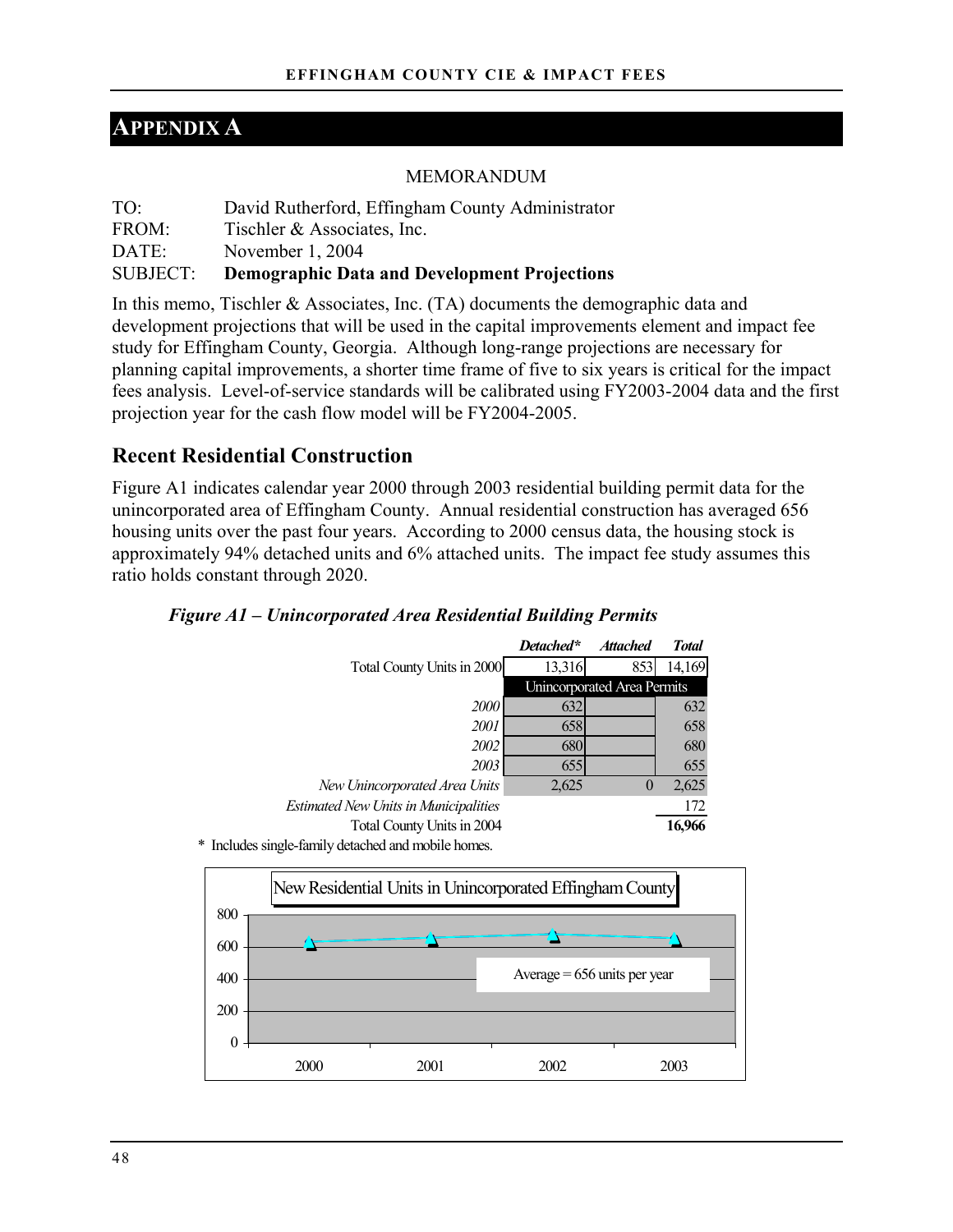### **Future Population**

Based on census data and residential construction activity, County staff prepared a short-range population projection for Effingham County, which TA extended through 2020 (see Figure A2). The County Planning Linear projection forecasts a population of 46,106 residents by 2005. Although they will not be used in the impact fee study, TA has also shown faster and slower growth alternatives.

### *Figure A2 – Alternative Population Projections*

| Effingham County, Georgia |       |                                          |                         |        |                                    |        |        |        | Avg Anl   |
|---------------------------|-------|------------------------------------------|-------------------------|--------|------------------------------------|--------|--------|--------|-----------|
| Annual                    | Base  |                                          | 1990                    | 2000   | 2005                               | 2010   | 2015   | 2020   | Increase  |
| Change                    | Value |                                          | $estimates \Rightarrow$ |        | projection years $(x) \Rightarrow$ |        |        |        | 2000-2020 |
| (c)                       | (d)   | Method                                   | (x)                     |        |                                    | 10     | 15     | 20     |           |
|                           |       | 3.87% 37,535 Exponential*                | 25.687                  | 37.535 | 45.373                             | 54,848 | 66.301 | 80.146 | 2,131     |
|                           |       | 4.57% 37,535 County Planning Linear**    | 25.687                  | 37.535 | 46,106                             | 54,677 | 63,248 | 71.819 | 1,714     |
|                           |       | 5.19% 37,535 State Data Center Linear*** | 25.687                  | 37.535 | 47.276                             | 57.018 | 66.759 | 76.500 | 1,948     |
|                           |       | 37,535 Linear Trend****                  | 25,687                  | 37,535 | 43.459                             | 49,383 | 55.307 | 61.231 | 1,185     |

\* Compound growth rate based on 1990 and 2000 Census counts.

\*\* Simple growth rate set to match Effingham County Planning Department projection for 2005.

\*\*\* Growth rate set to yield State Data Center projection for 2020.

\*\*\*\* Average annual increase based on 1990 and 2000 census counts.

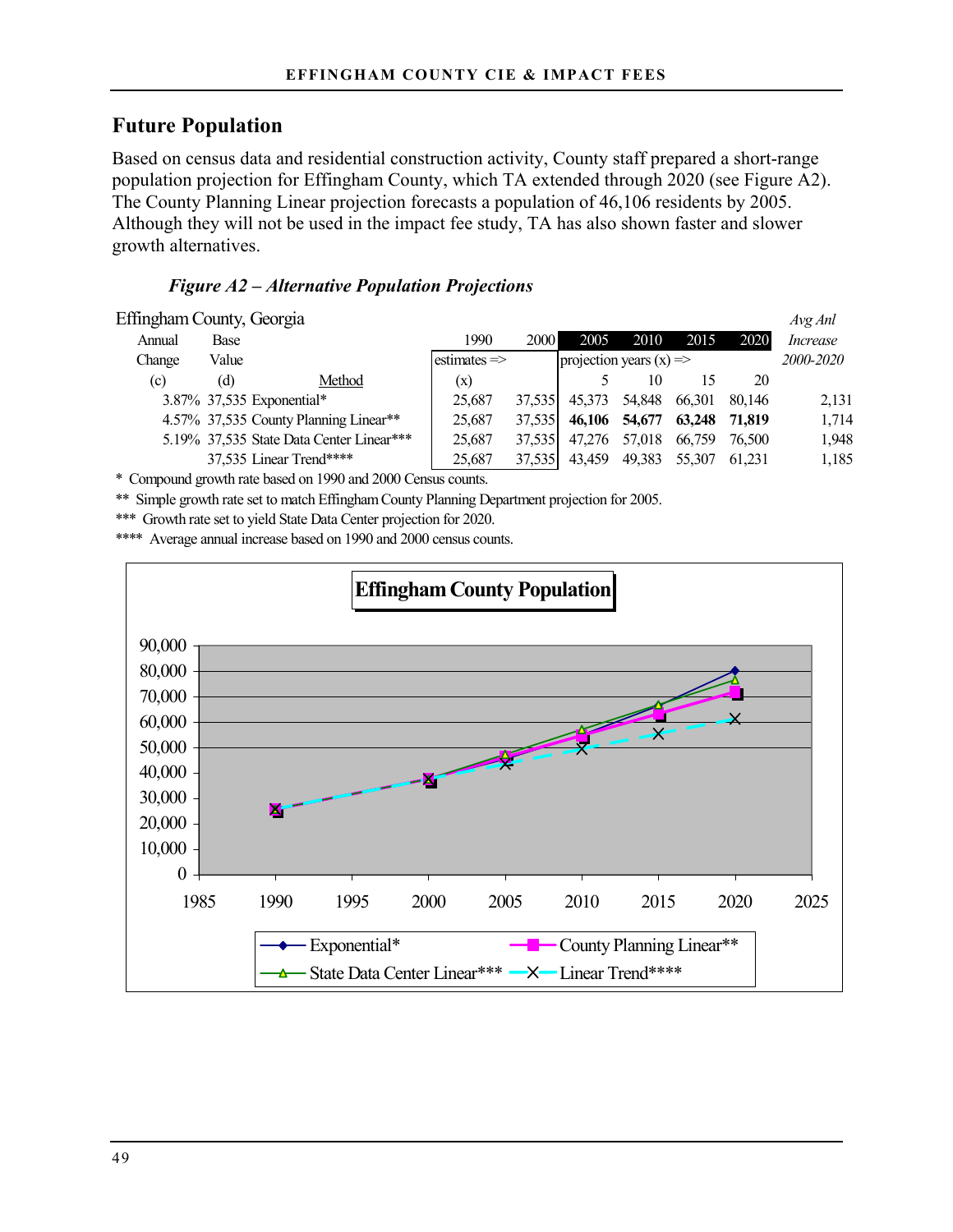# **Persons Per Household**

As shown in Figure A3, Effingham County had 14,169 housing units in 2000. The blended, or weighted average, household size in 2000 for all housing types was 2.84 persons per household. TA recommends the use of two residential categories in the impact fee calculations. Differentiating impact fees by type of housing helps make the fees proportionate to the demand for public facilities. Detached housing units average 2.89 persons per household. Attached units, such as townhouses, duplexes and apartments, average 1.91 persons per household.

| Units in               |         | Renter & Owner |           | Vacancy              |         |
|------------------------|---------|----------------|-----------|----------------------|---------|
| <i>Structure</i>       | Persons | Hsehlds        |           | <b>PPH</b> Hsg Units | Rate    |
| 1-Detached             | 23,698  | 8,081          | 2.93      | 8,659                | $6.7\%$ |
| 1-Attached (Townhouse) | 172     | 65             | 2.65      | 66                   | 1.5%    |
| Two (Duplex)           | 450     | 240            | 1.88      | 240                  | $0.0\%$ |
| 3 or 4                 | 84      | 62             | 1.35      | 84                   | 26.2%   |
| 5 or more              | 650     | 343            | 1.90      | 461                  | 25.6%   |
| Mobile Homes           | 12,238  | 4,358          | 2.81      | 4,657                | 6.4%    |
| Other                  | 4       | 2              | 2.00      | 2                    | $0.0\%$ |
| Total SF3 Sample Data  | 37,296  | 13,151         | 2.84      | 14,169               | 7.2%    |
| 100-Percent Data       | 37,287  | 13,151         | 2.84      | 14,169               |         |
|                        |         |                | Vacant HU | 1,018                |         |

### *Figure A3 – Household Size by Units in Structure*

#### *2000 Persons Per Household*

|                            | Persons | Hsehlds | <b>PPH</b> | Hhld Mix | Hsg Mix |
|----------------------------|---------|---------|------------|----------|---------|
| SFD & MH (detached units)  | 35,936  | 12,439  | 2.89       | 95%      | 94%     |
| All Other (attached units) | 1,360   | 712     | -91        | 5%       | 6%      |
| Group Quarters             | 248     |         |            |          |         |
| Sample Difference          |         |         |            |          |         |
| <b>TOTAL</b>               | 37,535  | 13.151  |            |          |         |

# **Employment Projections**

In addition to data on residential development, the calculation of impact fees requires data on nonresidential development in Effingham County. The impact fee study will convert projected jobs to nonresidential floor area using square feet per employee multipliers. TA uses the term "jobs" to refer to employment by place of work (i.e., located within Effingham County). The recommended exponential job forecast shown in Figure A4 is based on the historic increase in jobs according to data from the Georgia Department of Labor. Even with this optimistic forecast, the jobs-to-housing ratio in Effingham County only increase slightly from 0.43 in 2000 to 0.56 by the year 2020.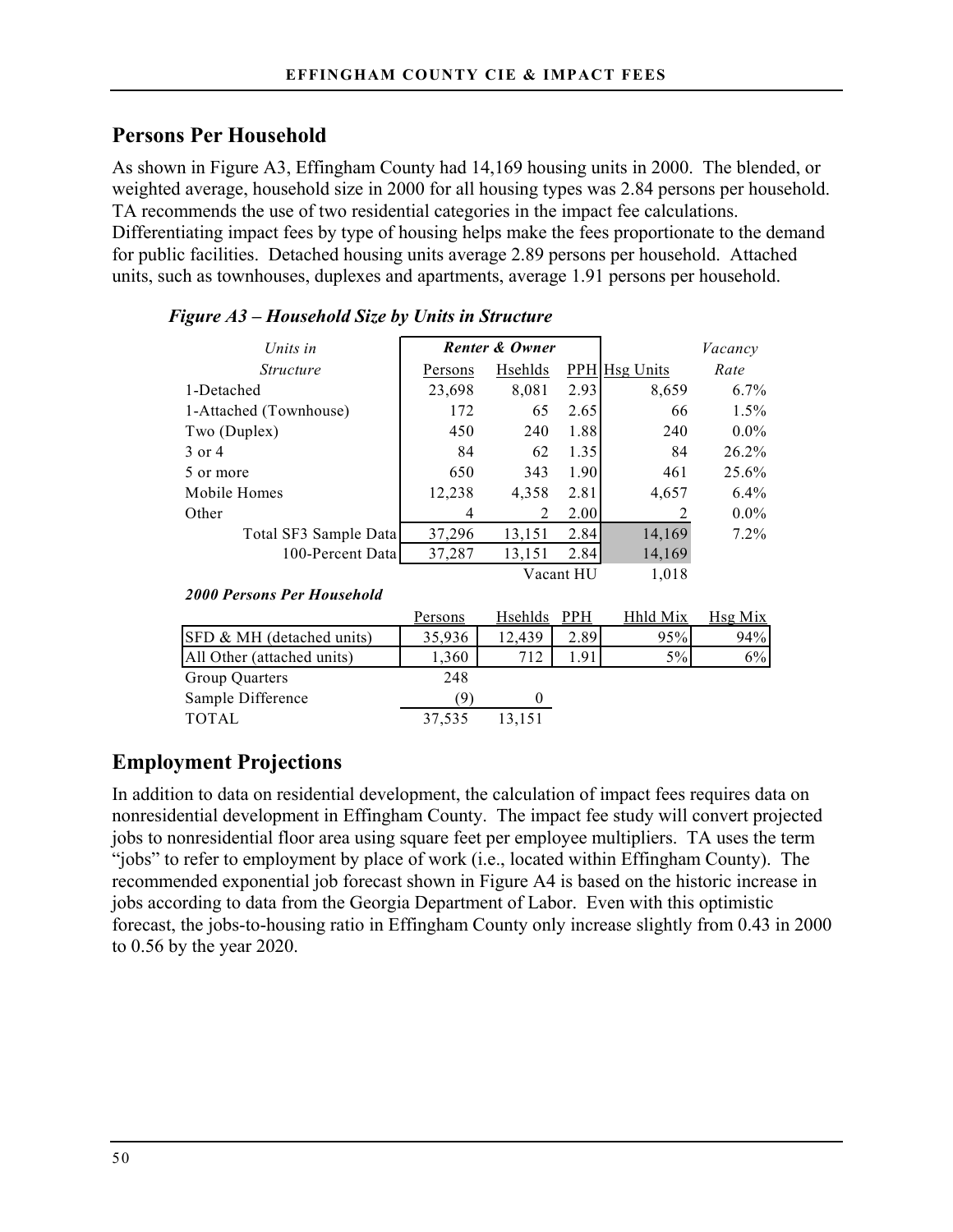### *Figure A4 – Job Forecast*

|        |                             |            |      |      |      |      |                                           |           | Five-Year Increments      |       |                                                                      |        |
|--------|-----------------------------|------------|------|------|------|------|-------------------------------------------|-----------|---------------------------|-------|----------------------------------------------------------------------|--------|
| Annual | Base                        | 1990       | 1999 | 2000 | 2001 | 2002 |                                           | 2003 2004 | 2005                      | 2010  | 2015                                                                 | 2020   |
| Change | Value                       | estimates* |      |      |      |      |                                           |           | projection years $(x)$ => |       |                                                                      |        |
| (c)    | Method<br>(b)               |            |      |      |      |      |                                           |           |                           |       |                                                                      | 18     |
|        | 4.29% 7.287 Exponential**   |            |      |      |      |      |                                           |           |                           |       | 4,400 5,301 6,159 7,016 7,287 7,600 7,926 8,267 10,200 12,586 15,531 |        |
|        | 5.47% 7,287 Linear          |            |      |      |      |      | 4,400 5,301 6,159 7,016 7,287 7,685 8,084 |           | 8,482 10,475 12,467       |       |                                                                      | 14,459 |
|        | $12.00\%$ 7,287 Logarithmic |            |      |      |      |      | 4,400 5,301 6,159 7,016 7,287 7,893 8,248 |           | 8,499                     | 9.208 | 9.595                                                                | 9.862  |

\* Georgia Department of Labor and U.S. Census Bureau.

\*\* Recommended by TA.

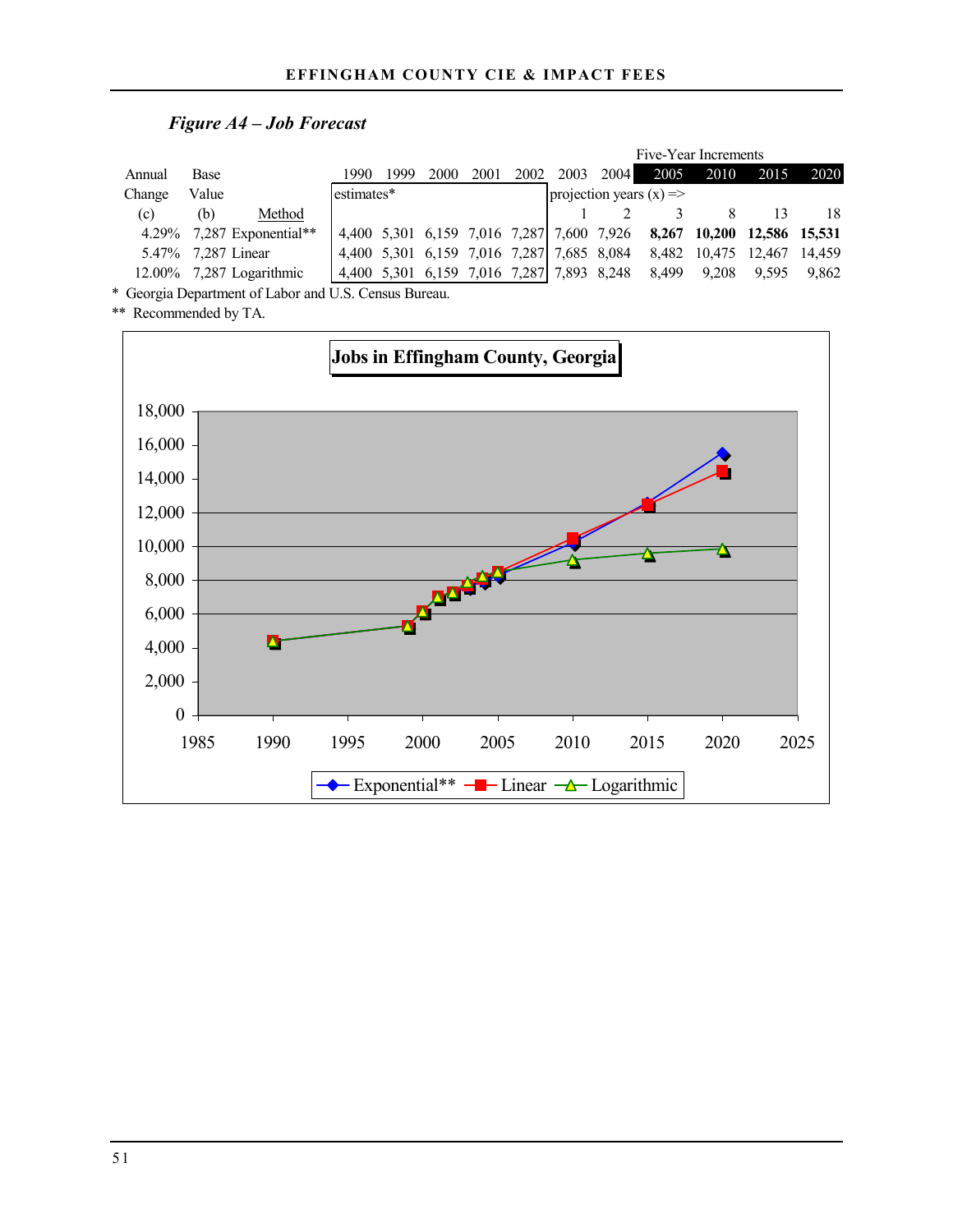### **Employees Per Square Foot of Nonresidential Development**

To convert job projections to gross floor area of nonresidential development, TA used average square feet per employee multipliers derived from national data published by the Institute of Transportation Engineers (ITE) and the Urban Land Institute (ULI). Impact fee methodologies may also use the number of employees per thousand square feet (KSF) to differentiate fees by type of nonresidential development. In Figure A5, gray shading indicates three nonresidential development prototypes that will be used by TA to calculate vehicle trips and estimate potential impact fee revenue as part of the impact fee cash flow analysis. The prototype development for goods-producing jobs is warehousing. The prototype for service jobs is a 100,000 square feet shopping center. The prototype for public sector jobs is an elementary school.

| <b>ITE</b>        | Land Use / Size                     | Demand        | Wkdy Trip Ends | Wkdy Trip Ends    | Emp Per    | SqFt    |
|-------------------|-------------------------------------|---------------|----------------|-------------------|------------|---------|
| Code              |                                     | Unit          | Per Dmd Unit*  | Per Employee*     | Dmd Unit** | Per Emp |
|                   | <b>Commercial / Shopping Center</b> |               |                |                   |            |         |
| 820               | 25K gross leasable area             | $1,000$ Sq Ft | 110.32         | na                | 3.33       | 300     |
| 820               | 50K gross leasable area             | $1,000$ Sq Ft | 86.56          | na                | 2.86       | 350     |
| 820               | 100K gross leasable area            | $1,000$ Sq Ft | 67.91          | na                | 2.50       | 400     |
| 820               | 200K gross leasable area            | 1,000 Sq Ft   | 53.28          | na                | 2.22       | 450     |
| 820               | 400K gross leasable area            | $1,000$ Sq Ft | 41.80          | na                | 2.00       | 500     |
|                   | <b>General Office</b>               |               |                |                   |            |         |
| 710               | 10K gross floor area                | $1,000$ Sq Ft | 22.66          | 5.06              | 4.48       | 223     |
| 710               | 25K gross floor area                | $1,000$ Sq Ft | 18.35          | 4.43              | 4.15       | 241     |
| 710               | 50K gross floor area                | $1,000$ Sq Ft | 15.65          | 4.00              | 3.91       | 256     |
| 710               | 100K gross floor area               | $1,000$ Sq Ft | 13.34          | 3.61              | 3.69       | 271     |
| <b>Industrial</b> |                                     |               |                |                   |            |         |
| 770               | Business Park***                    | $1,000$ Sq Ft | 12.76          | 4.04              | 3.16       | 317     |
| 151               | Mini-Warehouse                      | $1,000$ Sq Ft | 2.50           | 56.28             | 0.04       | 22,512  |
| 150               | <b>Warehousing</b>                  | 1,000 Sq Ft   | 4.96           | 3.89              | 1.28       | 784     |
| 140               | Manufacturing                       | 1,000 Sq Ft   | 3.82           | 2.13              | 1.79       | 558     |
| 110               | Light Industrial                    | $1,000$ Sq Ft | 6.97           | 3.02              | 2.31       | 433     |
|                   | <b>Other Nonresidential</b>         |               |                |                   |            |         |
| 720               | Medical-Dental Office               | $1,000$ Sq Ft | 36.13          | 8.91              | 4.05       | 247     |
| 620               | Nursing Home                        | bed           | 2.37           | 6.55              | 0.36       | na      |
| 610               | Hospital                            | $1,000$ Sq Ft | 17.57          | $\overline{5.20}$ | 3.38       | 296     |
| 565               | Day Care                            | student       | 4.48           | 28.13             | 0.16       | na      |
| 530               | <b>High School</b>                  | student       | 1.71           | 19.74             | 0.09       | na      |
| 520               | <b>Elementary School</b>            | student       | 1.29           | 15.71             | 0.08       | na      |
| 520               | <b>Elementary School</b>            | $1,000$ Sq Ft | 14.49          | 15.71             | 0.92       | 1,084   |
| 320               | Lodging                             | room          | 5.63           | 12.81             | 0.44       | na      |

#### *Figure A5 – Employee and Building Area Ratios*

\* Trip Generation, Institute of Transportation Engineers, 2003.

\*\* Employees per demand unit calculated from trip rates, except for Shopping Center

data, which are derived from Development Handbook and Dollars and Cents

of Shopping Centers, published by the Urban Land Institute.

\*\*\* According to ITE, a Business Park is a group of flex-type buildings

served by a common roadway system. The tenant space includes a variety of uses

with an average mix of 20-30% office/commercial and 70-80% industrial/warehousing.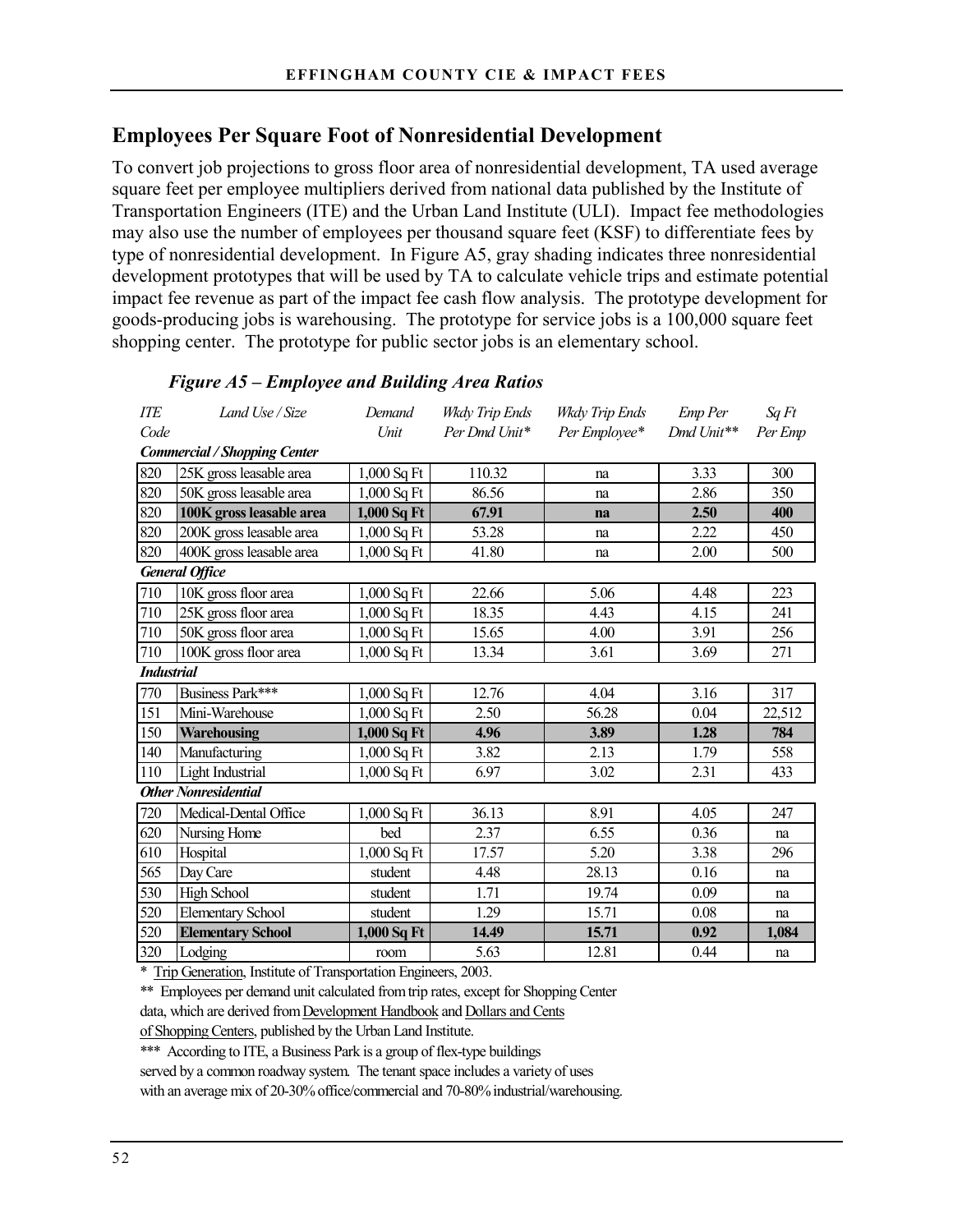### **Jobs by Type of Nonresidential Development**

Figure A6 indicates 2001 job estimates for both the public and private sectors. Nonresidential development prototypes were selected to approximate floor area data obtained from the Effingham County Board of Tax Assessors. Effingham County currently has almost six million square feet of nonresidential development.

### *Figure A6 – Jobs and Floor Area Estimates*

|                                                                      | <i>2001</i> |             | Square Feet  | 2001 Est   | Tax Assessor    |
|----------------------------------------------------------------------|-------------|-------------|--------------|------------|-----------------|
|                                                                      | $Jobs*$     |             | Per Employee | Floor Area | Sq Ft in 2002** |
| <b>Private Sector</b>                                                |             |             |              |            |                 |
| <b>Goods Producing</b>                                               |             |             |              |            |                 |
| Manufacturing                                                        | 1,775       |             |              |            |                 |
| Construction                                                         | 568         |             |              |            |                 |
| All Other Goods                                                      | 145         |             |              |            |                 |
| Subtotal                                                             |             | 2,488 35.5% | 784          | 1,950,000  |                 |
| Service Producing                                                    |             |             |              |            |                 |
| Retail                                                               | 952         |             | 500          | 480,000    |                 |
| <b>Accomodation/Food Services</b>                                    | 445         |             | 400          | 180,000    |                 |
| Wholesale $&$ Warehousing                                            | 133         |             | 784          | 100,000    |                 |
| All Other Services                                                   | 961         |             | 247          | 240,000    |                 |
| Subtotal                                                             | 2,491       | 35.5%       | 401          | 1,000,000  |                 |
| <b>Total Private Sector</b>                                          | 4,979       |             |              | 2,950,000  | 3,227,711       |
| Exempt (churches, etc. excluding County and public school buildings) |             |             |              |            | 1,026,883       |
| <b>Public Sector</b>                                                 |             | 2,037 29.0% | 1,084        | 2,210,000  | 1,603,204       |
|                                                                      |             |             |              |            |                 |
| <b>GRAND TOTAL</b>                                                   | 7,016       |             | 735          | 5,160,000  | 5,857,798       |

*\* Source: Georgia Department of Labor.*

\*\* Chief Apprraiser, Effingham County Board of Tax Assessors.

# **Development Projections**

The demographic data shown in Figure A7 will be used as key inputs to the impact fee study. Population was converted to households using the declining persons per household ratios shown below. TA converted households into housing units by assuming the 2000 residential vacancy rate of 7.2% remains constant over time.

The annual increases shown at the bottom of Figure A7 indicate an additional 676 housing units and 349,000 square feet of nonresidential floor area per year. Nonresidential acreage is expected to increase by 40 acres per year, assuming an average floor-to-land area ratio of 0.20.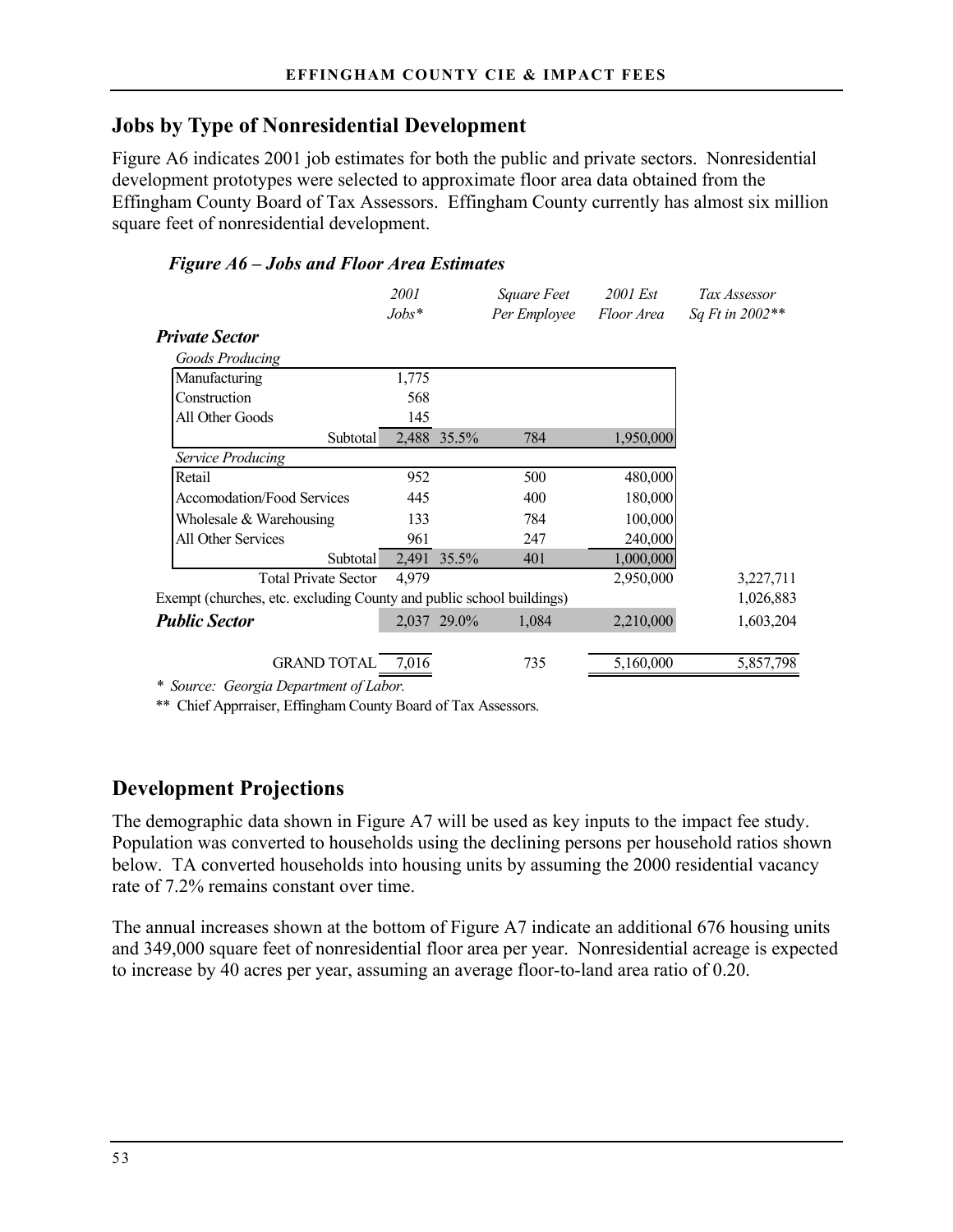# *Figure A7 – Annual Demographic Data*

| Effingham County, Georgia          |         | 2000   | 2004           | 2005  | 2010                 | 2015      | 2020      |
|------------------------------------|---------|--------|----------------|-------|----------------------|-----------|-----------|
| <b>Cumulative</b>                  |         |        | <b>Base Yr</b> | 1     | 6                    | II        | 16        |
| Population in Hsehlds              |         | 37,287 | 44,144         |       | 45,858 54,429 63,000 |           | 71,571    |
| Pop in Group Quarters*             |         | 248    | 248            | 248   | 248                  | 248       | 248       |
| <b>Total Countywide Population</b> |         | 37,535 | 44,392         |       | 46,106 54,677 63,248 |           | 71,819    |
| Jobs                               |         | 6,159  | 7,926          |       | 8,267 10,200 12,586  |           | 15,531    |
| <b>Housing Units</b>               |         | 14,169 | 16,966         |       | 17,647 21,036 24,414 |           | 27,789    |
| Jobs to Housing Ratio              |         | 0.43   | 0.47           | 0.47  | 0.48                 | 0.52      | 0.56      |
| <b>Residential Vacancy Rate</b>    |         | 7.2%   | 7.2%           | 7.2%  | 7.2%                 | 7.2%      | 7.2%      |
| Households                         |         | 13,151 | 15,747         |       | 16,379 19,525 22,660 |           | 25,793    |
| Persons Per Household              | $-0.7%$ | 2.84   | 2.80           | 2.80  | 2.79                 | 2.78      | 2.77      |
| <b>Job Distribution</b>            |         |        |                |       |                      |           |           |
| Goods Producing                    |         | 35.5%  | 35.5%          |       | 35.5% 35.5% 35.5%    |           | 35.5%     |
| Service Producing                  |         | 35.5%  | 35.5%          |       | 35.5% 35.5% 35.5%    |           | 35.5%     |
| Government                         |         | 29.0%  | 29.0%          |       | 29.0% 29.0% 29.0%    |           | 29.0%     |
| Nonres Sq Ft $(x 1,000)$           | SF/job  |        |                |       |                      |           |           |
| Goods Producing                    | 784     | 1,710  | 2,210          | 2,300 | 2,840                | 3,500     | 4,320     |
| Service Producing                  | 400     | 870    | 1,130          | 1,170 | 1,450                | 1,790     | 2,210     |
| Government                         | 1,084   | 1,940  | 2,490          | 2,600 | 3,210                | 3,960     | 4,880     |
| Total                              |         | 4,520  | 5,830          | 6,070 | 7,500                | 9,250     | 11,410    |
| Avg Sq Ft Per Job                  |         | 734    | 736            | 734   | 735                  | 735       | 735       |
| <b>Nonres Acreage</b>              | FAR     |        |                |       |                      |           |           |
| <b>Total Nonresidential</b>        | 0.2     | 519    | 669            | 697   | 861                  | 1,062     | 1,310     |
|                                    |         |        |                |       |                      |           | 2004-2020 |
| <b>Annual Increase</b>             |         |        | 03-04          | 04-05 | $09-10$              | $14 - 15$ | Avg Anl   |
| Population                         |         |        | 1,714          | 1,714 | 1,714                | 1,714     | 1,714     |
| Jobs                               |         |        | 326            | 340   | 420                  | 518       | 475       |
| <b>Housing Units</b>               |         |        | 685            | 682   | 676                  | 675       | 676       |
| Goods Producing KSF**              |         |        | 90             | 90    | 120                  | 140       | 132       |
| Service Producing KSF**            |         |        | 50             | 40    | 60                   | 80        | 68        |
| Government KSF**                   |         |        | 100            | 110   | 140                  | 170       | 149       |
| Nonresidential Acreage             |         |        | 28             | 28    | 37                   | 45        | 40        |

\* The 2000 group quarters population is assumed to remain constant through 2020.

\*\* KSF = square feet of floor area in thousands.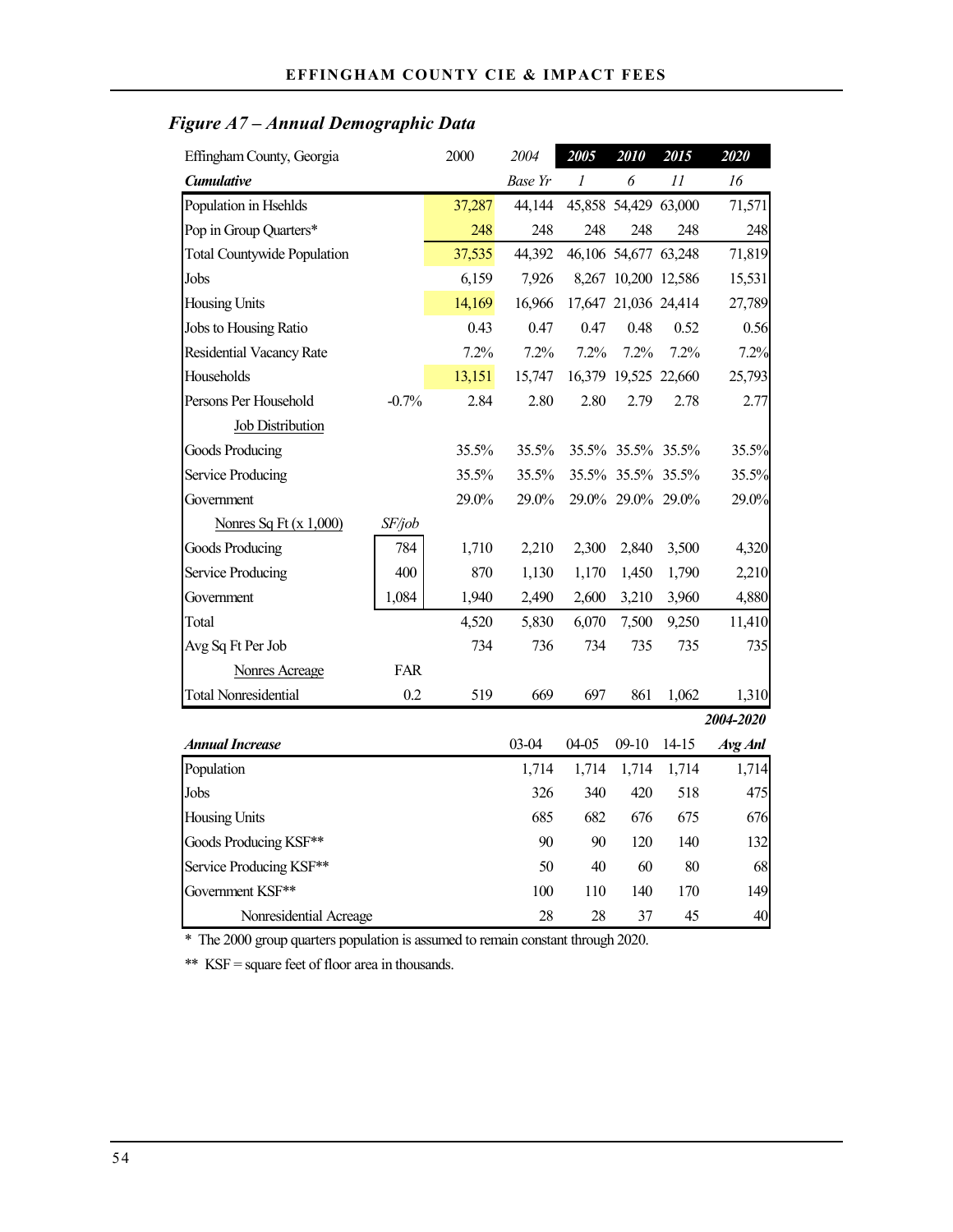### **Demand Indicators for Capital Improvements**

Key growth indicators for population, nonresidential floor area, housing units and jobs are summarized in Figure A8. The absolute increase in housing units is greater than the projected increase in jobs. However, in terms of growth rates, the simple (i.e., not compounded) annual growth rate for residential development is approximately 4% while nonresidential development increases slightly faster at approximately 6% per year.

### *Figure A8 – Summary of Growth Indicators*

Effingham County, Georgia 2004 to 2020 Average Annual 2004 2010 2020 Increase Growth Rate Population **44,392** 54,677 71,819 1,714 3.9% NonRes Sq Ft x1000 5,830 7,500 11,410 349 6.0% Housing Units 16,966 21,036 27,789 676 4.0% Jobs in Effingham County 7,926 10,200 15,531 475 6.0%